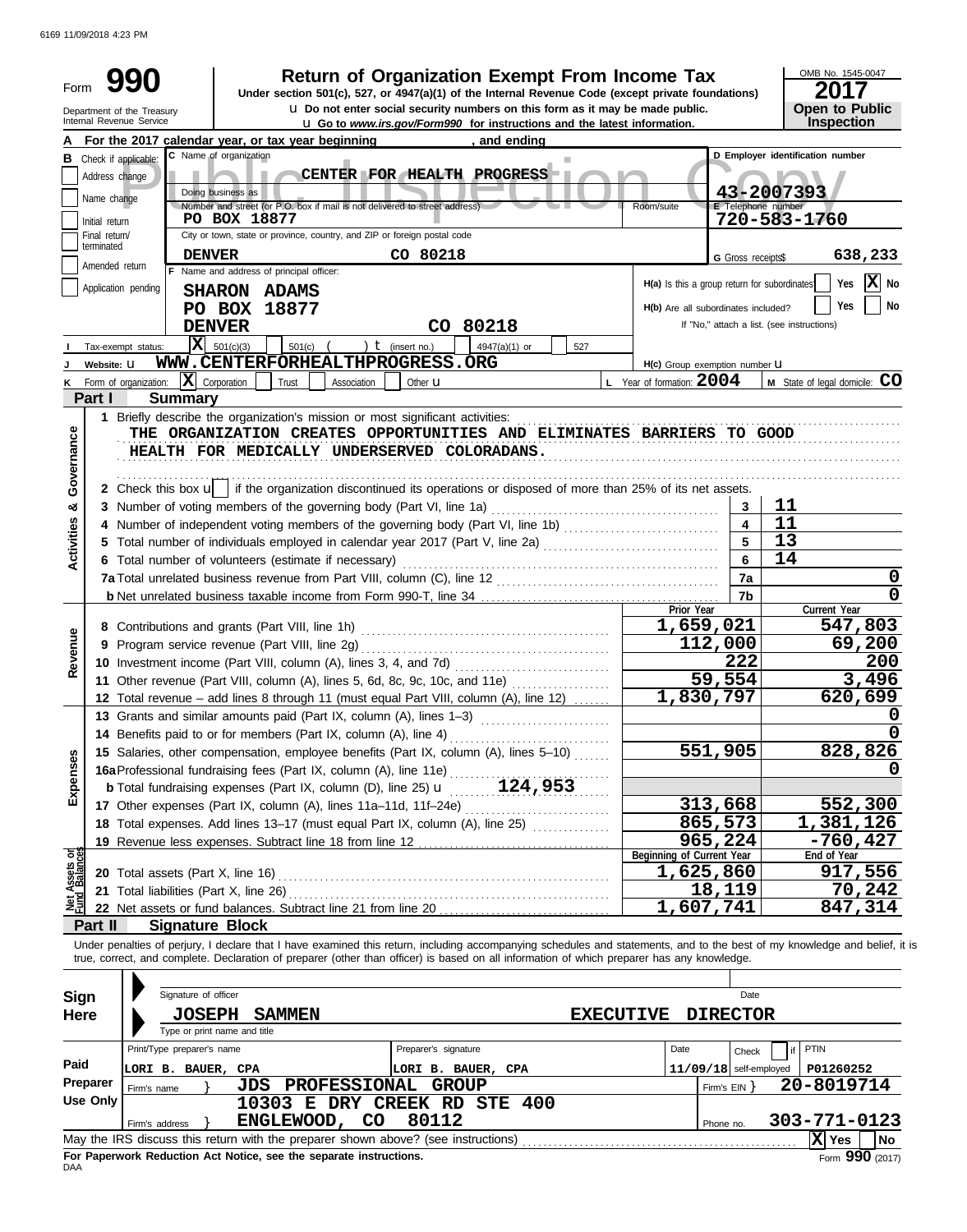|              | Form 990 (2017) <b>CENTER FOR HEALTH PROGRESS</b>                                                                                                                                                                                                                                                                                                                                                                              | 43-2007393    | Page 2                                                  |
|--------------|--------------------------------------------------------------------------------------------------------------------------------------------------------------------------------------------------------------------------------------------------------------------------------------------------------------------------------------------------------------------------------------------------------------------------------|---------------|---------------------------------------------------------|
|              | <b>Statement of Program Service Accomplishments</b><br>Part III                                                                                                                                                                                                                                                                                                                                                                |               |                                                         |
|              | 1 Briefly describe the organization's mission:                                                                                                                                                                                                                                                                                                                                                                                 |               |                                                         |
|              | THE ORGANIZATION CREATES OPPORTUNITIES AND ELIMINATES BARRIERS TO GOOD                                                                                                                                                                                                                                                                                                                                                         |               |                                                         |
|              | HEALTH FOR MEDICALLY UNDERSERVED COLORADANS. A MARIE AND MULLER MEDICALLY                                                                                                                                                                                                                                                                                                                                                      |               |                                                         |
|              |                                                                                                                                                                                                                                                                                                                                                                                                                                |               |                                                         |
|              |                                                                                                                                                                                                                                                                                                                                                                                                                                |               |                                                         |
| $\mathbf{2}$ | Did the organization undertake any significant program services during the year which were not listed on the                                                                                                                                                                                                                                                                                                                   |               |                                                         |
|              |                                                                                                                                                                                                                                                                                                                                                                                                                                |               | Yes $\overline{X}$ No                                   |
|              | If "Yes," describe these new services on Schedule O.                                                                                                                                                                                                                                                                                                                                                                           |               |                                                         |
| 3            | Did the organization cease conducting, or make significant changes in how it conducts, any program                                                                                                                                                                                                                                                                                                                             |               |                                                         |
|              |                                                                                                                                                                                                                                                                                                                                                                                                                                |               | $\overline{\phantom{a}}$ Yes $\overline{\mathrm{X}}$ No |
|              | If "Yes," describe these changes on Schedule O.                                                                                                                                                                                                                                                                                                                                                                                |               |                                                         |
| 4            | Describe the organization's program service accomplishments for each of its three largest program services, as measured by<br>expenses. Section 501(c)(3) and 501(c)(4) organizations are required to report the amount of grants and allocations to others,                                                                                                                                                                   |               |                                                         |
|              | the total expenses, and revenue, if any, for each program service reported.                                                                                                                                                                                                                                                                                                                                                    |               |                                                         |
|              |                                                                                                                                                                                                                                                                                                                                                                                                                                |               |                                                         |
|              | THE ORGANIZATION IS COMMITTED TO SECURING ACCESS TO TIMELY, QUALITY<br>AFFORDABLE HEALTH CARE FOR EVERYONE IN COLORADO.<br>MISSION THROUGH EDUCATION, FACILITATION AND ADVOCACY. WE WORK DIRECTLY<br>WITH COMMUNITIES TO INCREASE ACCESS TO HEALTH INSURANCE COVERAGE AND CARE<br>AS WELL AS WITH STATE AGENCY STAFF AND POLICY MAKERS TO DEVELOP SOUND<br>POLICIES THAT IMPROVE ACCESS TO CARE FOR THE MEDICALLY UNDERSERVED. |               | $69,200$ )<br>CFHP WORKS TO ACHIEVE OUR<br>WE           |
|              | PROVIDE ONGOING COMMUNICATIONS AND EDUCATION TO OUR MEMBERS THROUGH MONTHLY                                                                                                                                                                                                                                                                                                                                                    |               |                                                         |
|              | NEWSLETTERS, OUR ANNUAL MEETING AND OUR ANNUAL LUNCHEON.                                                                                                                                                                                                                                                                                                                                                                       |               |                                                         |
|              |                                                                                                                                                                                                                                                                                                                                                                                                                                |               |                                                         |
|              |                                                                                                                                                                                                                                                                                                                                                                                                                                |               |                                                         |
|              |                                                                                                                                                                                                                                                                                                                                                                                                                                |               |                                                         |
|              |                                                                                                                                                                                                                                                                                                                                                                                                                                |               |                                                         |
|              |                                                                                                                                                                                                                                                                                                                                                                                                                                |               |                                                         |
|              |                                                                                                                                                                                                                                                                                                                                                                                                                                |               |                                                         |
|              |                                                                                                                                                                                                                                                                                                                                                                                                                                |               |                                                         |
|              |                                                                                                                                                                                                                                                                                                                                                                                                                                |               |                                                         |
|              |                                                                                                                                                                                                                                                                                                                                                                                                                                |               |                                                         |
|              |                                                                                                                                                                                                                                                                                                                                                                                                                                |               |                                                         |
|              |                                                                                                                                                                                                                                                                                                                                                                                                                                |               |                                                         |
|              |                                                                                                                                                                                                                                                                                                                                                                                                                                |               |                                                         |
|              |                                                                                                                                                                                                                                                                                                                                                                                                                                |               |                                                         |
|              |                                                                                                                                                                                                                                                                                                                                                                                                                                |               |                                                         |
|              |                                                                                                                                                                                                                                                                                                                                                                                                                                |               |                                                         |
|              |                                                                                                                                                                                                                                                                                                                                                                                                                                |               |                                                         |
|              | including grants of \$<br>) (Expenses \$<br>4c (Code:                                                                                                                                                                                                                                                                                                                                                                          | ) (Revenue \$ |                                                         |
|              |                                                                                                                                                                                                                                                                                                                                                                                                                                |               |                                                         |
|              |                                                                                                                                                                                                                                                                                                                                                                                                                                |               |                                                         |
|              |                                                                                                                                                                                                                                                                                                                                                                                                                                |               |                                                         |
|              |                                                                                                                                                                                                                                                                                                                                                                                                                                |               |                                                         |
|              |                                                                                                                                                                                                                                                                                                                                                                                                                                |               |                                                         |
|              |                                                                                                                                                                                                                                                                                                                                                                                                                                |               |                                                         |
|              |                                                                                                                                                                                                                                                                                                                                                                                                                                |               |                                                         |
|              |                                                                                                                                                                                                                                                                                                                                                                                                                                |               |                                                         |
|              |                                                                                                                                                                                                                                                                                                                                                                                                                                |               |                                                         |
|              |                                                                                                                                                                                                                                                                                                                                                                                                                                |               |                                                         |
|              |                                                                                                                                                                                                                                                                                                                                                                                                                                |               |                                                         |
|              | 4d Other program services (Describe in Schedule O.)                                                                                                                                                                                                                                                                                                                                                                            |               |                                                         |
|              | (Expenses \$<br>including grants of \$<br>1,118,336                                                                                                                                                                                                                                                                                                                                                                            | (Revenue \$   |                                                         |
|              | 4e Total program service expenses u                                                                                                                                                                                                                                                                                                                                                                                            |               |                                                         |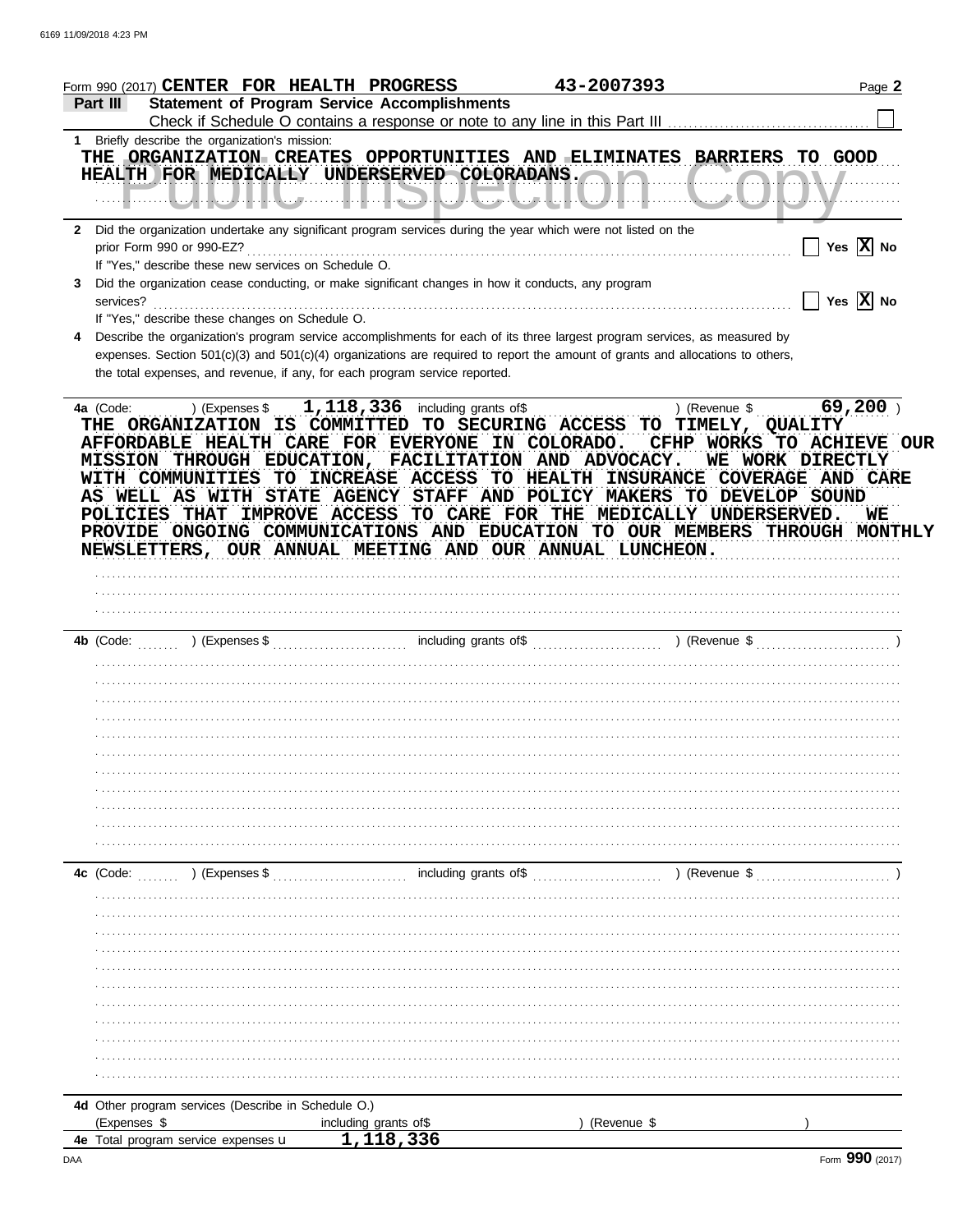|     | 43-2007393<br>Form 990 (2017) CENTER FOR HEALTH PROGRESS                                                                                                                                                      |                |   | Page 3        |
|-----|---------------------------------------------------------------------------------------------------------------------------------------------------------------------------------------------------------------|----------------|---|---------------|
|     | <b>Checklist of Required Schedules</b><br><b>Part IV</b>                                                                                                                                                      |                |   |               |
|     |                                                                                                                                                                                                               |                |   | $Yes \mid No$ |
| 1.  | Is the organization described in section $501(c)(3)$ or $4947(a)(1)$ (other than a private foundation)? If "Yes,"                                                                                             |                |   |               |
|     | complete Schedule A                                                                                                                                                                                           | 1              | X |               |
| 2   | Is the organization required to complete Schedule B, Schedule of Contributors (see instructions)?                                                                                                             | $\overline{2}$ | X |               |
| 3   | Did the organization engage in direct or indirect political campaign activities on behalf of or in opposition to                                                                                              |                |   |               |
|     |                                                                                                                                                                                                               | 3              |   | X             |
| 4   | Section 501(c)(3) organizations. Did the organization engage in lobbying activities, or have a section 501(h)                                                                                                 |                |   |               |
|     |                                                                                                                                                                                                               | 4              | X |               |
| 5   | Is the organization a section $501(c)(4)$ , $501(c)(5)$ , or $501(c)(6)$ organization that receives membership dues,                                                                                          |                |   |               |
|     | assessments, or similar amounts as defined in Revenue Procedure 98-19? If "Yes," complete Schedule C,                                                                                                         |                |   |               |
|     | Part III                                                                                                                                                                                                      | 5              |   | X             |
| 6   | Did the organization maintain any donor advised funds or any similar funds or accounts for which donors                                                                                                       |                |   |               |
|     | have the right to provide advice on the distribution or investment of amounts in such funds or accounts? If                                                                                                   |                |   |               |
|     | "Yes," complete Schedule D, Part I                                                                                                                                                                            | 6              |   | X             |
| 7   | Did the organization receive or hold a conservation easement, including easements to preserve open space,                                                                                                     |                |   |               |
|     | the environment, historic land areas, or historic structures? If "Yes," complete Schedule D, Part II                                                                                                          | $\overline{7}$ |   | X             |
| 8   | Did the organization maintain collections of works of art, historical treasures, or other similar assets? If "Yes,"                                                                                           |                |   |               |
|     | complete Schedule D, Part III                                                                                                                                                                                 | 8              |   | X             |
| 9   | Did the organization report an amount in Part X, line 21, for escrow or custodial account liability, serve as a                                                                                               |                |   |               |
|     | custodian for amounts not listed in Part X; or provide credit counseling, debt management, credit repair, or                                                                                                  |                |   |               |
|     | debt negotiation services? If "Yes," complete Schedule D, Part IV                                                                                                                                             | 9              |   | X             |
| 10  | Did the organization, directly or through a related organization, hold assets in temporarily restricted                                                                                                       |                |   |               |
|     | endowments, permanent endowments, or quasi-endowments? If "Yes," complete Schedule D, Part V                                                                                                                  | 10             |   | X             |
| 11  | If the organization's answer to any of the following questions is "Yes," then complete Schedule D, Parts VI,                                                                                                  |                |   |               |
|     | VII, VIII, IX, or X as applicable.                                                                                                                                                                            |                |   |               |
| а   | Did the organization report an amount for land, buildings, and equipment in Part X, line 10? If "Yes,"                                                                                                        |                |   |               |
|     | complete Schedule D, Part VI                                                                                                                                                                                  | 11a            | X |               |
| b   | Did the organization report an amount for investments—other securities in Part X, line 12 that is 5% or more                                                                                                  |                |   |               |
|     | of its total assets reported in Part X, line 16? If "Yes," complete Schedule D, Part VII                                                                                                                      | 11b            |   | X             |
|     | Did the organization report an amount for investments—program related in Part X, line 13 that is 5% or more                                                                                                   |                |   |               |
|     | of its total assets reported in Part X, line 16? If "Yes," complete Schedule D, Part VIII<br>Did the organization report an amount for other assets in Part X, line 15 that is 5% or more of its total assets | 11c            |   | X             |
| d   | reported in Part X, line 16? If "Yes," complete Schedule D, Part IX                                                                                                                                           | 11d            |   |               |
|     | Did the organization report an amount for other liabilities in Part X, line 25? If "Yes," complete Schedule D, Part X                                                                                         | 11e            |   | <u>x</u><br>X |
|     | Did the organization's separate or consolidated financial statements for the tax year include a footnote that addresses                                                                                       |                |   |               |
|     | the organization's liability for uncertain tax positions under FIN 48 (ASC 740)? If "Yes," complete Schedule D, Part X                                                                                        | 11f            | X |               |
|     | 12a Did the organization obtain separate, independent audited financial statements for the tax year? If "Yes," complete                                                                                       |                |   |               |
|     |                                                                                                                                                                                                               | 12a            | X |               |
| b   | Was the organization included in consolidated, independent audited financial statements for the tax year? If                                                                                                  |                |   |               |
|     | "Yes," and if the organization answered "No" to line 12a, then completing Schedule D, Parts XI and XII is optional                                                                                            | 12b            |   | <u>х</u>      |
| 13  | Is the organization a school described in section $170(b)(1)(A)(ii)?$ If "Yes," complete Schedule E                                                                                                           | 13             |   | X             |
| 14a | Did the organization maintain an office, employees, or agents outside of the United States?                                                                                                                   | 14a            |   | X             |
| b   | Did the organization have aggregate revenues or expenses of more than \$10,000 from grantmaking,                                                                                                              |                |   |               |
|     | fundraising, business, investment, and program service activities outside the United States, or aggregate                                                                                                     |                |   |               |
|     | foreign investments valued at \$100,000 or more? If "Yes," complete Schedule F, Parts I and IV                                                                                                                | 14b            |   | X             |
| 15  | Did the organization report on Part IX, column (A), line 3, more than \$5,000 of grants or other assistance to or                                                                                             |                |   |               |
|     | for any foreign organization? If "Yes," complete Schedule F, Parts II and IV                                                                                                                                  | 15             |   | X             |
| 16  | Did the organization report on Part IX, column (A), line 3, more than \$5,000 of aggregate grants or other                                                                                                    |                |   |               |
|     | assistance to or for foreign individuals? If "Yes," complete Schedule F, Parts III and IV                                                                                                                     | 16             |   | X             |
| 17  | Did the organization report a total of more than \$15,000 of expenses for professional fundraising services on                                                                                                |                |   |               |
|     |                                                                                                                                                                                                               | 17             |   | X             |
| 18  | Did the organization report more than \$15,000 total of fundraising event gross income and contributions on                                                                                                   |                |   |               |
|     | Part VIII, lines 1c and 8a? If "Yes," complete Schedule G, Part II                                                                                                                                            | 18             | X |               |
| 19  | Did the organization report more than \$15,000 of gross income from gaming activities on Part VIII, line 9a?                                                                                                  |                |   |               |
|     |                                                                                                                                                                                                               | 19             |   | X             |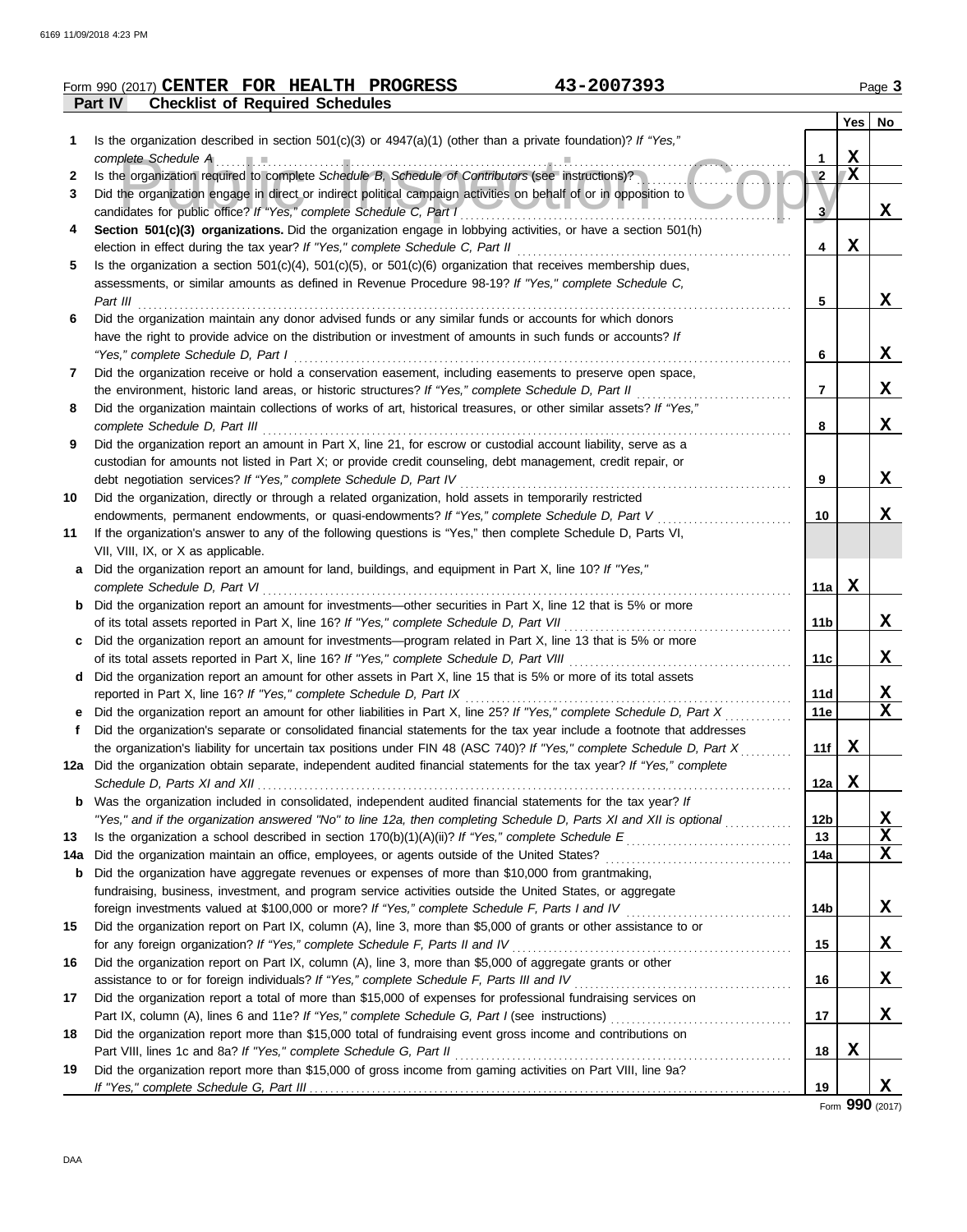|     | 43-2007393<br>Form 990 (2017) CENTER FOR HEALTH PROGRESS                                                         |                 |            | Page 4                  |
|-----|------------------------------------------------------------------------------------------------------------------|-----------------|------------|-------------------------|
|     | <b>Checklist of Required Schedules (continued)</b><br><b>Part IV</b>                                             |                 |            |                         |
|     |                                                                                                                  |                 | <b>Yes</b> | No                      |
|     | 20a Did the organization operate one or more hospital facilities? If "Yes," complete Schedule H                  | 20a             |            | X                       |
| b   | If "Yes" to line 20a, did the organization attach a copy of its audited financial statements to this return?     | 20 <sub>b</sub> |            |                         |
| 21  | Did the organization report more than \$5,000 of grants or other assistance to any domestic organization or      |                 |            |                         |
|     | domestic government on Part IX, column (A), line 1? If "Yes," complete Schedule I, Parts I and II                | 21              |            | X                       |
| 22  | Did the organization report more than \$5,000 of grants or other assistance to or for domestic individuals on    |                 |            |                         |
|     | Part IX, column (A), line 2? If "Yes," complete Schedule I, Parts I and III                                      | 22              |            | X                       |
| 23  | Did the organization answer "Yes" to Part VII, Section A, line 3, 4, or 5 about compensation of the              |                 |            |                         |
|     | organization's current and former officers, directors, trustees, key employees, and highest compensated          |                 |            |                         |
|     | employees? If "Yes," complete Schedule J                                                                         | 23              |            | X                       |
|     | 24a Did the organization have a tax-exempt bond issue with an outstanding principal amount of more than          |                 |            |                         |
|     | \$100,000 as of the last day of the year, that was issued after December 31, 2002? If "Yes," answer lines 24b    |                 |            |                         |
|     | through 24d and complete Schedule K. If "No," go to line 25a                                                     | 24a             |            | X                       |
| b   | Did the organization invest any proceeds of tax-exempt bonds beyond a temporary period exception?                | 24b             |            |                         |
| с   | Did the organization maintain an escrow account other than a refunding escrow at any time during the year        |                 |            |                         |
|     | to defease any tax-exempt bonds?                                                                                 | 24c             |            |                         |
| d   | Did the organization act as an "on behalf of" issuer for bonds outstanding at any time during the year?          | 24d             |            |                         |
|     | 25a Section 501(c)(3), 501(c)(4), and 501(c)(29) organizations. Did the organization engage in an excess benefit |                 |            |                         |
|     | transaction with a disqualified person during the year? If "Yes," complete Schedule L, Part I                    | 25a             |            | x                       |
| b   | Is the organization aware that it engaged in an excess benefit transaction with a disqualified person in a prior |                 |            |                         |
|     | year, and that the transaction has not been reported on any of the organization's prior Forms 990 or 990-EZ?     |                 |            |                         |
|     | If "Yes," complete Schedule L, Part I                                                                            | 25 <sub>b</sub> |            | X                       |
| 26  | Did the organization report any amount on Part X, line 5, 6, or 22 for receivables from or payables to any       |                 |            |                         |
|     | current or former officers, directors, trustees, key employees, highest compensated employees, or                |                 |            |                         |
|     | disqualified persons? If "Yes," complete Schedule L, Part II                                                     | 26              |            | X                       |
| 27  | Did the organization provide a grant or other assistance to an officer, director, trustee, key employee,         |                 |            |                         |
|     | substantial contributor or employee thereof, a grant selection committee member, or to a 35% controlled          |                 |            |                         |
|     | entity or family member of any of these persons? If "Yes," complete Schedule L, Part III                         | 27              |            | X                       |
| 28  | Was the organization a party to a business transaction with one of the following parties (see Schedule L,        |                 |            |                         |
|     | Part IV instructions for applicable filing thresholds, conditions, and exceptions):                              |                 |            |                         |
| a   | A current or former officer, director, trustee, or key employee? If "Yes," complete Schedule L, Part IV          | 28a             |            | $\mathbf x$             |
| b   | A family member of a current or former officer, director, trustee, or key employee? If "Yes," complete           |                 |            |                         |
|     | Schedule L, Part IV                                                                                              | 28b             |            | X                       |
| c   | An entity of which a current or former officer, director, trustee, or key employee (or a family member thereof)  |                 |            |                         |
|     | was an officer, director, trustee, or direct or indirect owner? If "Yes," complete Schedule L, Part IV           | 28c             |            | X                       |
| 29  | Did the organization receive more than \$25,000 in non-cash contributions? If "Yes," complete Schedule M         | 29              |            | $\overline{\mathbf{x}}$ |
| 30  | Did the organization receive contributions of art, historical treasures, or other similar assets, or qualified   |                 |            |                         |
|     | conservation contributions? If "Yes," complete Schedule M                                                        | 30              |            | X                       |
| 31  | Did the organization liquidate, terminate, or dissolve and cease operations? If "Yes," complete Schedule N,      |                 |            |                         |
|     | Part I                                                                                                           | 31              |            | X                       |
| 32  | Did the organization sell, exchange, dispose of, or transfer more than 25% of its net assets? If "Yes,"          |                 |            |                         |
|     | complete Schedule N, Part II                                                                                     | 32              |            | X                       |
| 33  | Did the organization own 100% of an entity disregarded as separate from the organization under Regulations       |                 |            |                         |
|     | sections 301.7701-2 and 301.7701-3? If "Yes," complete Schedule R, Part I                                        | 33              |            | X                       |
| 34  | Was the organization related to any tax-exempt or taxable entity? If "Yes," complete Schedule R, Part II, III,   |                 |            |                         |
|     | or IV, and Part V, line 1                                                                                        | 34              |            | X                       |
| 35a |                                                                                                                  | 35a             |            | X                       |
| b   | If "Yes" to line 35a, did the organization receive any payment from or engage in any transaction with a          |                 |            |                         |
|     | controlled entity within the meaning of section 512(b)(13)? If "Yes," complete Schedule R, Part V, line 2        | 35 <sub>b</sub> |            |                         |
| 36  | Section 501(c)(3) organizations. Did the organization make any transfers to an exempt non-charitable             |                 |            |                         |
|     | related organization? If "Yes," complete Schedule R, Part V, line 2                                              | 36              |            | $\mathbf x$             |
| 37  | Did the organization conduct more than 5% of its activities through an entity that is not a related organization |                 |            |                         |
|     | and that is treated as a partnership for federal income tax purposes? If "Yes," complete Schedule R,             |                 |            |                         |
|     | Part VI                                                                                                          | 37              |            | X                       |
| 38  | Did the organization complete Schedule O and provide explanations in Schedule O for Part VI, lines 11b and       |                 |            |                         |
|     | 19? Note. All Form 990 filers are required to complete Schedule O.                                               | 38              | X          |                         |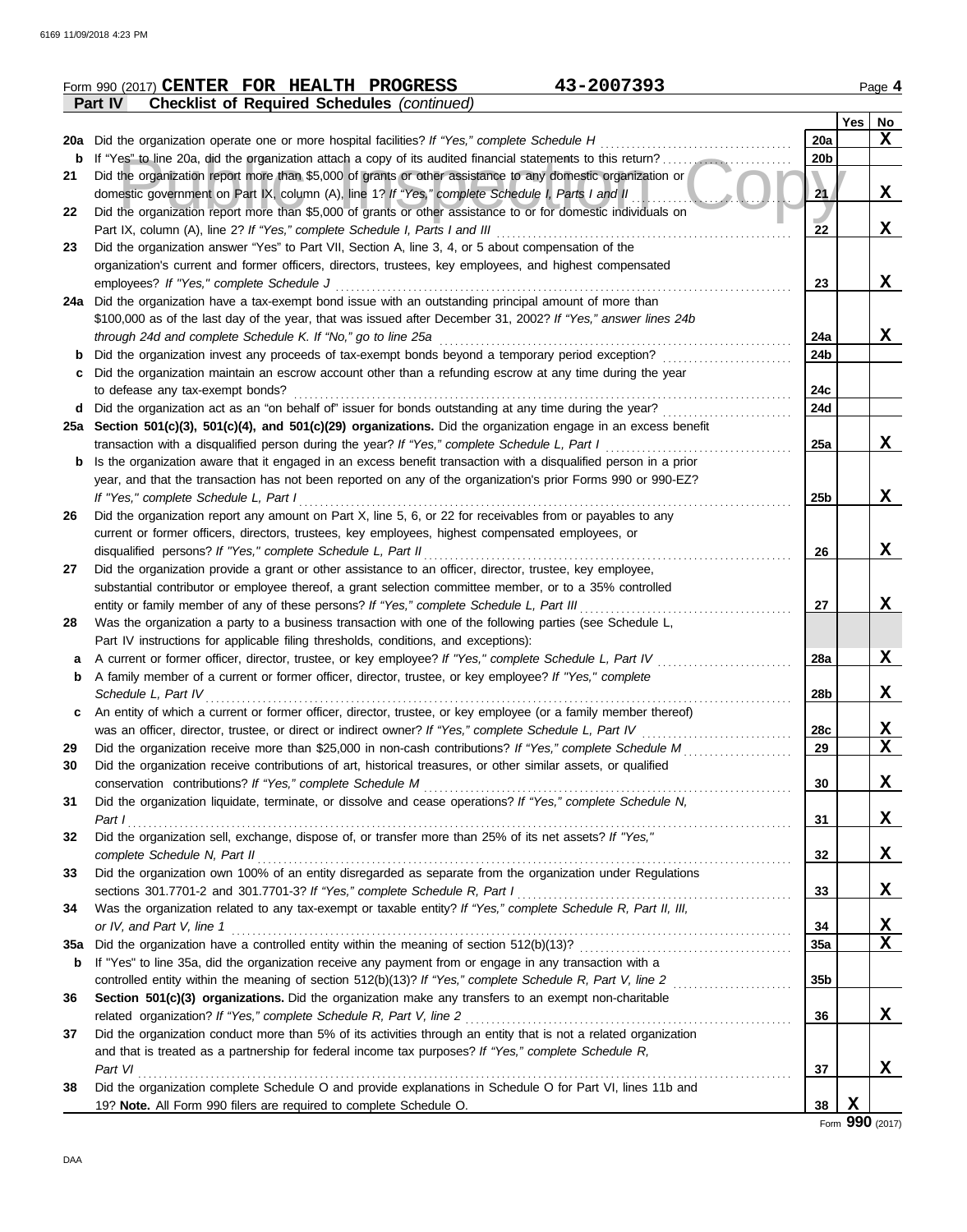|             | 43-2007393<br>Form 990 (2017) CENTER FOR HEALTH PROGRESS                                                                                                                                                   |                |             | Page 5      |
|-------------|------------------------------------------------------------------------------------------------------------------------------------------------------------------------------------------------------------|----------------|-------------|-------------|
|             | Statements Regarding Other IRS Filings and Tax Compliance<br>Part V                                                                                                                                        |                |             |             |
|             | Check if Schedule O contains a response or note to any line in this Part V                                                                                                                                 |                |             |             |
|             |                                                                                                                                                                                                            |                | Yes         | No          |
| 1a          | $\mathbf{2}$<br>Enter the number reported in Box 3 of Form 1096. Enter -0- if not applicable<br>1a                                                                                                         |                |             |             |
| b           | $\mathbf 0$<br>Enter the number of Forms W-2G included in line 1a. Enter -0- if not applicable<br>1 <sub>b</sub>                                                                                           |                |             |             |
| с           | Did the organization comply with backup withholding rules for reportable payments to vendors and                                                                                                           |                |             |             |
|             | reportable gaming (gambling) winnings to prize winners?                                                                                                                                                    | 1c/            | $\mathbf x$ |             |
|             | 2a Enter the number of employees reported on Form W-3, Transmittal of Wage and Tax<br>13                                                                                                                   |                |             |             |
|             | Statements, filed for the calendar year ending with or within the year covered by this return<br>2a                                                                                                        | 2 <sub>b</sub> | $\mathbf x$ |             |
| b           | If at least one is reported on line 2a, did the organization file all required federal employment tax returns?                                                                                             |                |             |             |
|             | Note. If the sum of lines 1a and 2a is greater than 250, you may be required to e-file (see instructions)<br>Did the organization have unrelated business gross income of \$1,000 or more during the year? | За             |             | X           |
| За<br>b     | If "Yes," has it filed a Form 990-T for this year? If "No" to line 3b, provide an explanation in Schedule O                                                                                                | 3 <sub>b</sub> |             |             |
| 4a          | At any time during the calendar year, did the organization have an interest in, or a signature or other authority                                                                                          |                |             |             |
|             | over, a financial account in a foreign country (such as a bank account, securities account, or other financial                                                                                             |                |             |             |
|             | account)?                                                                                                                                                                                                  | 4a             |             | X           |
| b           | If "Yes," enter the name of the foreign country: <b>u</b>                                                                                                                                                  |                |             |             |
|             | See instructions for filing requirements for FinCEN Form 114, Report of Foreign Bank and Financial Accounts                                                                                                |                |             |             |
|             | (FBAR).                                                                                                                                                                                                    |                |             |             |
| 5a          | Was the organization a party to a prohibited tax shelter transaction at any time during the tax year?                                                                                                      | 5a             |             | X           |
| b           | Did any taxable party notify the organization that it was or is a party to a prohibited tax shelter transaction?                                                                                           | 5 <sub>b</sub> |             | X           |
| c           | If "Yes" to line 5a or 5b, did the organization file Form 8886-T?                                                                                                                                          | 5c             |             |             |
| 6a          | Does the organization have annual gross receipts that are normally greater than \$100,000, and did the                                                                                                     |                |             |             |
|             | organization solicit any contributions that were not tax deductible as charitable contributions?                                                                                                           | 6a             |             | x           |
| b           | If "Yes," did the organization include with every solicitation an express statement that such contributions or                                                                                             |                |             |             |
|             | gifts were not tax deductible?                                                                                                                                                                             | 6b             |             |             |
| 7           | Organizations that may receive deductible contributions under section 170(c).                                                                                                                              |                |             |             |
| a           | Did the organization receive a payment in excess of \$75 made partly as a contribution and partly for goods                                                                                                |                |             |             |
|             | and services provided to the payor?                                                                                                                                                                        | 7a             | $\mathbf X$ |             |
| b           | If "Yes," did the organization notify the donor of the value of the goods or services provided?                                                                                                            | 7b             | $\mathbf x$ |             |
| с           | Did the organization sell, exchange, or otherwise dispose of tangible personal property for which it was                                                                                                   |                |             |             |
|             | required to file Form 8282?                                                                                                                                                                                | 7c             |             | X           |
| d           | 7d<br>If "Yes," indicate the number of Forms 8282 filed during the year                                                                                                                                    |                |             |             |
| е           | Did the organization receive any funds, directly or indirectly, to pay premiums on a personal benefit contract?                                                                                            | 7е             |             | X           |
|             | Did the organization, during the year, pay premiums, directly or indirectly, on a personal benefit contract?                                                                                               | 7f             |             | $\mathbf x$ |
|             | If the organization received a contribution of qualified intellectual property, did the organization file Form 8899 as required?                                                                           | 7g             |             |             |
|             | If the organization received a contribution of cars, boats, airplanes, or other vehicles, did the organization file a Form 1098-C?                                                                         | 7h             |             |             |
| 8           | Sponsoring organizations maintaining donor advised funds. Did a donor advised fund maintained by the                                                                                                       |                |             |             |
|             | sponsoring organization have excess business holdings at any time during the year?                                                                                                                         | 8              |             |             |
| 9           | Sponsoring organizations maintaining donor advised funds.                                                                                                                                                  |                |             |             |
| a           | Did the sponsoring organization make any taxable distributions under section 4966?<br>Did the sponsoring organization make a distribution to a donor, donor advisor, or related person?                    | 9a<br>9b       |             |             |
| b<br>10     | Section 501(c)(7) organizations. Enter:                                                                                                                                                                    |                |             |             |
| a           | 10a<br>Initiation fees and capital contributions included on Part VIII, line 12 [11][11][11][11][11][11][11][11][11]                                                                                       |                |             |             |
| $\mathbf b$ | Gross receipts, included on Form 990, Part VIII, line 12, for public use of club facilities<br>10 <sub>b</sub>                                                                                             |                |             |             |
| 11          | Section 501(c)(12) organizations. Enter:                                                                                                                                                                   |                |             |             |
| a           | 11a<br>Gross income from members or shareholders                                                                                                                                                           |                |             |             |
| b           | Gross income from other sources (Do not net amounts due or paid to other sources                                                                                                                           |                |             |             |
|             | 11 <sub>b</sub><br>against amounts due or received from them.)                                                                                                                                             |                |             |             |
| 12a         | Section 4947(a)(1) non-exempt charitable trusts. Is the organization filing Form 990 in lieu of Form 1041?                                                                                                 | 12a            |             |             |
| b           | 12 <sub>b</sub><br>If "Yes," enter the amount of tax-exempt interest received or accrued during the year                                                                                                   |                |             |             |
| 13          | Section 501(c)(29) qualified nonprofit health insurance issuers.                                                                                                                                           |                |             |             |
| a           | Is the organization licensed to issue qualified health plans in more than one state?                                                                                                                       | 13а            |             |             |
|             | Note. See the instructions for additional information the organization must report on Schedule O.                                                                                                          |                |             |             |
| b           | Enter the amount of reserves the organization is required to maintain by the states in which                                                                                                               |                |             |             |
|             | 13b                                                                                                                                                                                                        |                |             |             |
| c           | 13 <sub>c</sub><br>Enter the amount of reserves on hand                                                                                                                                                    |                |             |             |
| 14a         | Did the organization receive any payments for indoor tanning services during the tax year?                                                                                                                 | 14a            |             | X           |
|             | <b>b</b> If "Yes," has it filed a Form 720 to report these payments? If "No," provide an explanation in Schedule O                                                                                         | 14b            |             |             |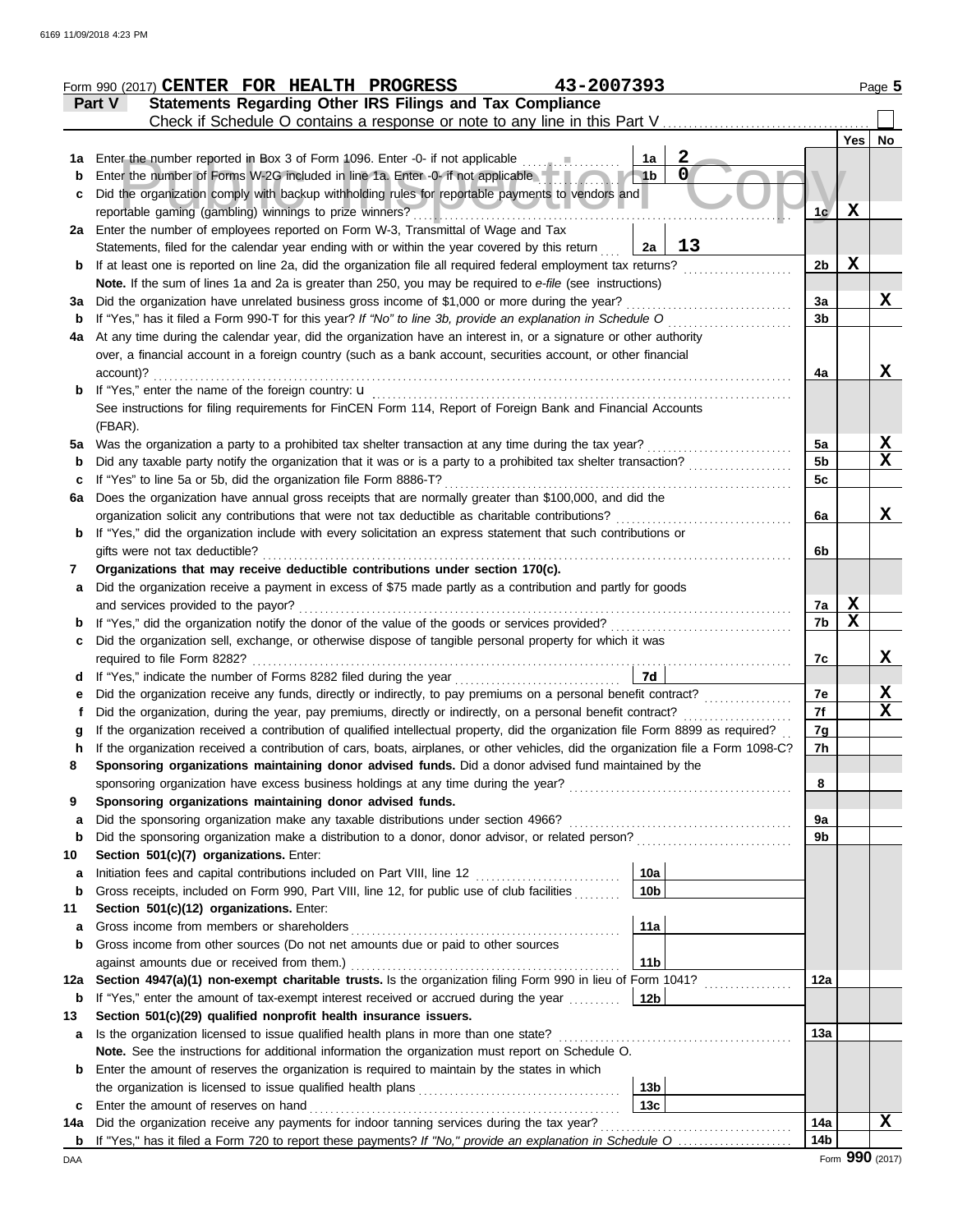|     | 43-2007393<br>Form 990 (2017) CENTER FOR HEALTH PROGRESS                                                                                                                                                                                                  |                         |             | Page 6                  |
|-----|-----------------------------------------------------------------------------------------------------------------------------------------------------------------------------------------------------------------------------------------------------------|-------------------------|-------------|-------------------------|
|     | Governance, Management, and Disclosure For each "Yes" response to lines 2 through 7b below, and for a "No"<br><b>Part VI</b><br>response to line 8a, 8b, or 10b below, describe the circumstances, processes, or changes in Schedule O. See instructions. |                         |             |                         |
|     |                                                                                                                                                                                                                                                           |                         |             | X                       |
|     | Section A. Governing Body and Management                                                                                                                                                                                                                  |                         |             |                         |
|     |                                                                                                                                                                                                                                                           |                         | Yes         | No                      |
|     | $\mathbf{11}$<br>1a<br>1a Enter the number of voting members of the governing body at the end of the tax year                                                                                                                                             |                         |             |                         |
|     | If there are material differences in voting rights among members of the governing body, or                                                                                                                                                                |                         |             |                         |
|     | if the governing body delegated broad authority to an executive committee or similar                                                                                                                                                                      |                         |             |                         |
|     | committee, explain in Schedule O.                                                                                                                                                                                                                         |                         |             |                         |
| b   | 11<br>Enter the number of voting members included in line 1a, above, who are independent<br>1b                                                                                                                                                            |                         |             |                         |
|     | Did any officer, director, trustee, or key employee have a family relationship or a business relationship with                                                                                                                                            |                         |             |                         |
|     | any other officer, director, trustee, or key employee?                                                                                                                                                                                                    | 2                       |             | X                       |
|     | Did the organization delegate control over management duties customarily performed by or under the direct                                                                                                                                                 |                         |             |                         |
|     | supervision of officers, directors, or trustees, or key employees to a management company or other person?                                                                                                                                                | 3                       |             | $\mathbf{x}$            |
|     | Did the organization make any significant changes to its governing documents since the prior Form 990 was filed?                                                                                                                                          | $\overline{\mathbf{4}}$ |             | $\overline{\mathbf{x}}$ |
|     | Did the organization become aware during the year of a significant diversion of the organization's assets?                                                                                                                                                | 5                       |             | $\overline{\mathbf{x}}$ |
|     | Did the organization have members or stockholders?                                                                                                                                                                                                        | 6                       | X           |                         |
| 7a  | Did the organization have members, stockholders, or other persons who had the power to elect or appoint                                                                                                                                                   |                         |             |                         |
|     | one or more members of the governing body?                                                                                                                                                                                                                | 7a                      | X           |                         |
| b   | Are any governance decisions of the organization reserved to (or subject to approval by) members,                                                                                                                                                         |                         |             |                         |
|     | stockholders, or persons other than the governing body?                                                                                                                                                                                                   | 7b                      |             |                         |
|     | Did the organization contemporaneously document the meetings held or written actions undertaken during the year by the following:                                                                                                                         |                         |             |                         |
|     | The governing body?                                                                                                                                                                                                                                       | 8a                      | X           |                         |
|     | Each committee with authority to act on behalf of the governing body?                                                                                                                                                                                     | 8b                      | $\mathbf X$ |                         |
|     | Is there any officer, director, trustee, or key employee listed in Part VII, Section A, who cannot be reached at                                                                                                                                          |                         |             |                         |
|     |                                                                                                                                                                                                                                                           | 9                       |             | X                       |
|     | Section B. Policies (This Section B requests information about policies not required by the Internal Revenue Code.)                                                                                                                                       |                         |             |                         |
|     |                                                                                                                                                                                                                                                           |                         | Yes   No    |                         |
|     | 10a Did the organization have local chapters, branches, or affiliates?                                                                                                                                                                                    | 10a                     |             | X                       |
|     | <b>b</b> If "Yes," did the organization have written policies and procedures governing the activities of such chapters,                                                                                                                                   |                         |             |                         |
|     | affiliates, and branches to ensure their operations are consistent with the organization's exempt purposes?                                                                                                                                               | 10 <sub>b</sub>         |             |                         |
|     | 11a Has the organization provided a complete copy of this Form 990 to all members of its governing body before filing the form?                                                                                                                           | 11a                     | X           |                         |
| b   | Describe in Schedule O the process, if any, used by the organization to review this Form 990.                                                                                                                                                             |                         |             |                         |
|     | 12a Did the organization have a written conflict of interest policy? If "No," go to line 13                                                                                                                                                               | 12a                     | X           |                         |
|     | Were officers, directors, or trustees, and key employees required to disclose annually interests that could give rise to conflicts?                                                                                                                       | 12 <sub>b</sub>         | $\mathbf x$ |                         |
| c   | Did the organization regularly and consistently monitor and enforce compliance with the policy? If "Yes,"                                                                                                                                                 |                         |             |                         |
|     | describe in Schedule O how this was done                                                                                                                                                                                                                  | 12c                     | Χ           |                         |
|     | Did the organization have a written whistleblower policy?                                                                                                                                                                                                 | 13                      | $\mathbf X$ |                         |
|     | Did the organization have a written document retention and destruction policy?                                                                                                                                                                            | 14                      | $\mathbf X$ |                         |
|     | Did the process for determining compensation of the following persons include a review and approval by                                                                                                                                                    |                         |             |                         |
|     | independent persons, comparability data, and contemporaneous substantiation of the deliberation and decision?                                                                                                                                             |                         |             |                         |
| a   | The organization's CEO, Executive Director, or top management official                                                                                                                                                                                    | 15a                     | X           |                         |
| b   | Other officers or key employees of the organization                                                                                                                                                                                                       | 15 <sub>b</sub>         |             | X                       |
|     | If "Yes" to line 15a or 15b, describe the process in Schedule O (see instructions).                                                                                                                                                                       |                         |             |                         |
|     | Did the organization invest in, contribute assets to, or participate in a joint venture or similar arrangement                                                                                                                                            |                         |             |                         |
| 16a | with a taxable entity during the year?                                                                                                                                                                                                                    |                         |             | Х                       |
|     | b If "Yes," did the organization follow a written policy or procedure requiring the organization to evaluate its                                                                                                                                          | 16a                     |             |                         |
|     | participation in joint venture arrangements under applicable federal tax law, and take steps to safeguard the                                                                                                                                             |                         |             |                         |
|     |                                                                                                                                                                                                                                                           |                         |             |                         |
|     |                                                                                                                                                                                                                                                           | 16b                     |             |                         |
|     | <b>Section C. Disclosure</b>                                                                                                                                                                                                                              |                         |             |                         |
|     | List the states with which a copy of this Form 990 is required to be filed u CO                                                                                                                                                                           |                         |             |                         |
|     | Section 6104 requires an organization to make its Forms 1023 (or 1024 if applicable), 990, and 990-T (Section 501(c)(3)s only)                                                                                                                            |                         |             |                         |
|     | available for public inspection. Indicate how you made these available. Check all that apply.                                                                                                                                                             |                         |             |                         |
|     | Own website $ \mathbf{X} $ Another's website $ \mathbf{X} $ Upon request $ \mathbf{X} $ Other (explain in Schedule O)                                                                                                                                     |                         |             |                         |
|     | Describe in Schedule O whether (and if so, how) the organization made its governing documents, conflict of interest policy, and                                                                                                                           |                         |             |                         |
|     | financial statements available to the public during the tax year.                                                                                                                                                                                         |                         |             |                         |

| THE<br><b>ORGANIZATION</b> | PО | <b>BOX</b> | 18877 |          |              |  |
|----------------------------|----|------------|-------|----------|--------------|--|
| DENVER                     |    |            |       | CO 80218 | 720-583-1760 |  |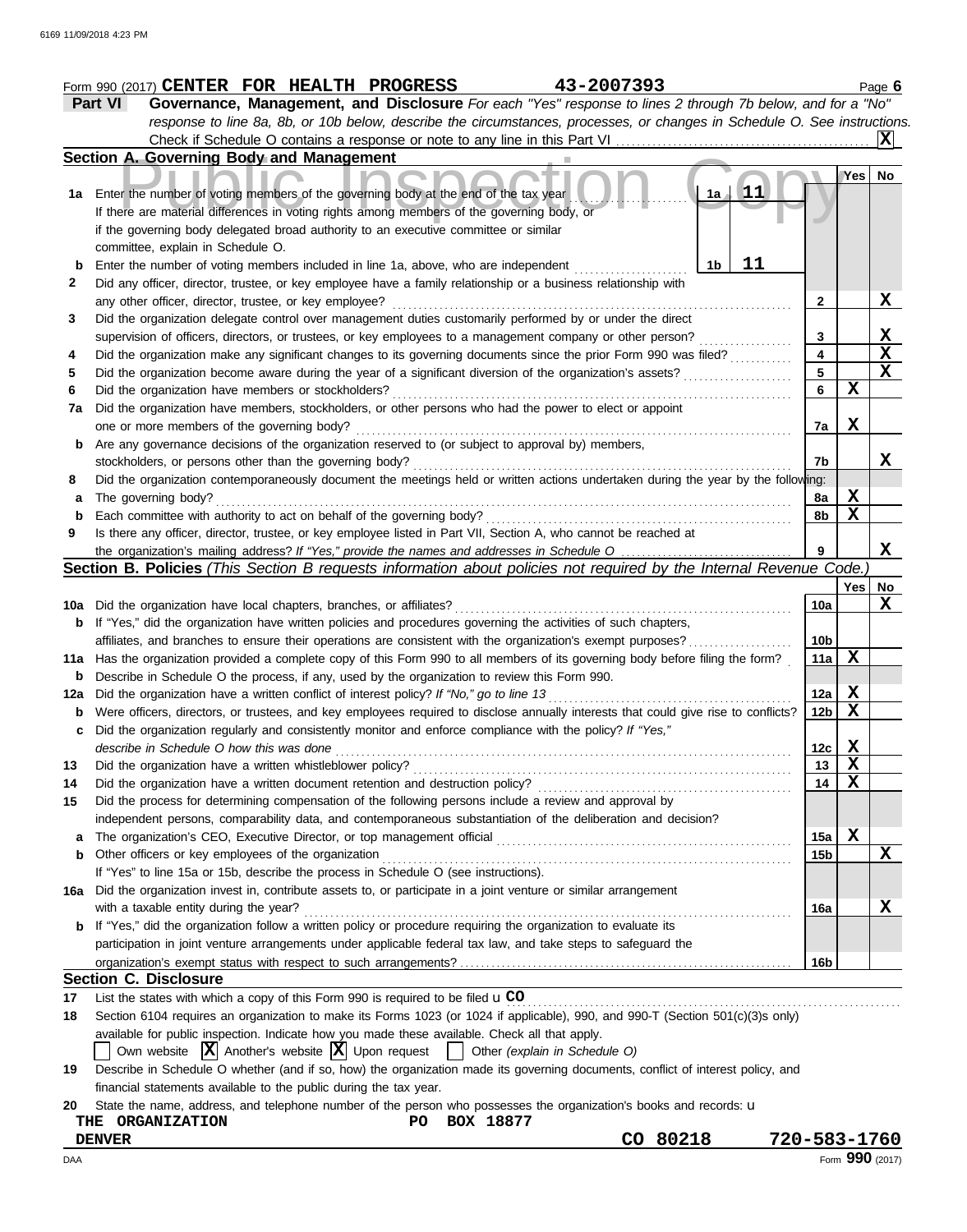## **Public Inspection Complete this table for all persons required to be listed. Report compensation for the calendar year ending with or within the calendar's tax year.<br>
■ List all of the organization's <b>current** officers, **Section A. Officers, Directors, Trustees, Key Employees, and Highest Compensated Employees Independent Contractors Part VII Compensation of Officers, Directors, Trustees, Key Employees, Highest Compensated Employees, and Form 990 (2017) CENTER FOR HEALTH PROGRESS** 43-2007393 **1a** Complete this table for all persons required to be listed. Report compensation for the calendar year ending with or within the organization's tax year. Check if Schedule O contains a response or note to any line in this Part VII

compensation. Enter -0- in columns (D), (E), and (F) if no compensation was paid.

● List all of the organization's **current** key employees, if any. See instructions for definition of "key employee."

who received reportable compensation (Box 5 of Form W-2 and/or Box 7 of Form 1099-MISC) of more than \$100,000 from the organization and any related organizations. ■ List the organization's five **current** highest compensated employees (other than an officer, director, trustee, or key employee)<br>
a received reportable compensation (Box 5 of Form W-2 and/or Box 7 of Form 1099-MISC) of

■ List all of the organization's **former** officers, key employees, and highest compensated employees who received more than<br>00,000 of reportable compensation from the organization and any related organizations \$100,000 of reportable compensation from the organization and any related organizations.

• List all of the organization's **former directors or trustees** that received, in the capacity as a former director or trustee of the prization more than \$10,000 of reportable compensation from the organization and any rel organization, more than \$10,000 of reportable compensation from the organization and any related organizations.

List persons in the following order: individual trustees or directors; institutional trustees; officers; key employees; highest compensated employees; and former such persons.

 $\vert\,\,\vert$  Check this box if neither the organization nor any related organization compensated any current officer, director, or trustee.

| (A)<br>Name and Title                    | (B)<br>Average<br>hours per<br>week<br>(list any<br>hours for |                                   |                         | Position    | (C)             | (do not check more than one<br>box, unless person is both an<br>officer and a director/trustee) |        | (D)<br>Reportable<br>compensation<br>from<br>the<br>organization | (E)<br>Reportable<br>compensation from<br>related<br>organizations<br>(W-2/1099-MISC) | (F)<br>Estimated<br>amount of<br>other<br>compensation<br>from the |  |
|------------------------------------------|---------------------------------------------------------------|-----------------------------------|-------------------------|-------------|-----------------|-------------------------------------------------------------------------------------------------|--------|------------------------------------------------------------------|---------------------------------------------------------------------------------------|--------------------------------------------------------------------|--|
|                                          | related<br>organizations<br>below dotted<br>line)             | Individual trustee<br>or director | nstitutional<br>trustee | Officer     | Ķey<br>employee | lighest compensated<br>imployee                                                                 | Former | (W-2/1099-MISC)                                                  |                                                                                       | organization<br>and related<br>organizations                       |  |
| (1) SHARON ADAMS                         |                                                               |                                   |                         |             |                 |                                                                                                 |        |                                                                  |                                                                                       |                                                                    |  |
|                                          | 1.00                                                          |                                   |                         |             |                 |                                                                                                 |        |                                                                  |                                                                                       |                                                                    |  |
| <b>CHAIR</b><br>$(2)$ LISA VANRAEMDONCK, | 0.00<br>MPH,                                                  | X                                 | MSW                     | $\mathbf x$ |                 |                                                                                                 |        | 0                                                                | 0                                                                                     | 0                                                                  |  |
|                                          | 1.00                                                          |                                   |                         |             |                 |                                                                                                 |        |                                                                  |                                                                                       |                                                                    |  |
| <b>VICE CHAIR</b>                        | 0.00                                                          | $\mathbf X$                       |                         | $\mathbf x$ |                 |                                                                                                 |        | 0                                                                | 0                                                                                     | $\mathbf 0$                                                        |  |
| (3) MAISHA FIELDS,                       | MSN, FNP                                                      |                                   |                         |             |                 |                                                                                                 |        |                                                                  |                                                                                       |                                                                    |  |
| <b>SECRETARY</b>                         | 1.00<br>0.00                                                  | X                                 |                         | X           |                 |                                                                                                 |        | 0                                                                | 0                                                                                     | $\mathbf 0$                                                        |  |
| (4) TOM RENNELL                          |                                                               |                                   |                         |             |                 |                                                                                                 |        |                                                                  |                                                                                       |                                                                    |  |
|                                          | 1.00                                                          |                                   |                         |             |                 |                                                                                                 |        |                                                                  |                                                                                       |                                                                    |  |
| TREASURER                                | 0.00                                                          | $\mathbf x$                       |                         | $\mathbf x$ |                 |                                                                                                 |        | 0                                                                | 0                                                                                     | $\mathbf 0$                                                        |  |
| (5) LYNN BORUP                           |                                                               |                                   |                         |             |                 |                                                                                                 |        |                                                                  |                                                                                       |                                                                    |  |
| <b>MEMBER</b>                            | 1.00<br>0.00                                                  | X                                 |                         |             |                 |                                                                                                 |        |                                                                  | 0                                                                                     | $\mathbf 0$                                                        |  |
| <b>BUDISIDHARTA</b><br>$(6)$ HARRY       |                                                               |                                   |                         |             |                 |                                                                                                 |        |                                                                  |                                                                                       |                                                                    |  |
|                                          | 1.00                                                          |                                   |                         |             |                 |                                                                                                 |        |                                                                  |                                                                                       |                                                                    |  |
| <b>MEMBER</b>                            | 0.00                                                          | X                                 |                         |             |                 |                                                                                                 |        | 0                                                                | 0                                                                                     | 0                                                                  |  |
| (7) DR CARL CLARK                        |                                                               |                                   |                         |             |                 |                                                                                                 |        |                                                                  |                                                                                       |                                                                    |  |
|                                          | 1.00                                                          |                                   |                         |             |                 |                                                                                                 |        |                                                                  |                                                                                       |                                                                    |  |
| <b>MEMBER</b>                            | 0.00                                                          | X                                 |                         |             |                 |                                                                                                 |        | 0                                                                | 0                                                                                     | $\mathbf 0$                                                        |  |
| (8) MARIA DE JESUS                       | DIAZ-PEREZ<br>1.00                                            |                                   |                         |             |                 |                                                                                                 |        |                                                                  |                                                                                       |                                                                    |  |
| <b>MEMBER</b>                            | 0.00                                                          | $\mathbf X$                       |                         |             |                 |                                                                                                 |        | 0                                                                | 0                                                                                     | $\mathbf 0$                                                        |  |
| <b>GARDNER</b><br>(9) JOHN               |                                                               |                                   |                         |             |                 |                                                                                                 |        |                                                                  |                                                                                       |                                                                    |  |
|                                          | 1.00                                                          |                                   |                         |             |                 |                                                                                                 |        |                                                                  |                                                                                       |                                                                    |  |
| <b>MEMBER</b>                            | 0.00                                                          | $\mathbf x$                       |                         |             |                 |                                                                                                 |        | 0                                                                | 0                                                                                     | $\mathbf 0$                                                        |  |
| (10) GERALD NIEDERMAN                    |                                                               |                                   |                         |             |                 |                                                                                                 |        |                                                                  |                                                                                       |                                                                    |  |
|                                          | 1.00                                                          |                                   |                         |             |                 |                                                                                                 |        |                                                                  |                                                                                       |                                                                    |  |
| <b>MEMBER</b>                            | 0.00                                                          | X                                 |                         |             |                 |                                                                                                 |        | 0                                                                | 0                                                                                     | $\mathbf 0$                                                        |  |
| (11) KELLY PEREZ                         | 1.00                                                          |                                   |                         |             |                 |                                                                                                 |        |                                                                  |                                                                                       |                                                                    |  |
| <b>MEMBER</b>                            | 0.00                                                          | X                                 |                         |             |                 |                                                                                                 |        | 0                                                                | 0                                                                                     |                                                                    |  |
| DAA                                      |                                                               |                                   |                         |             |                 |                                                                                                 |        |                                                                  |                                                                                       | Form 990 (2017)                                                    |  |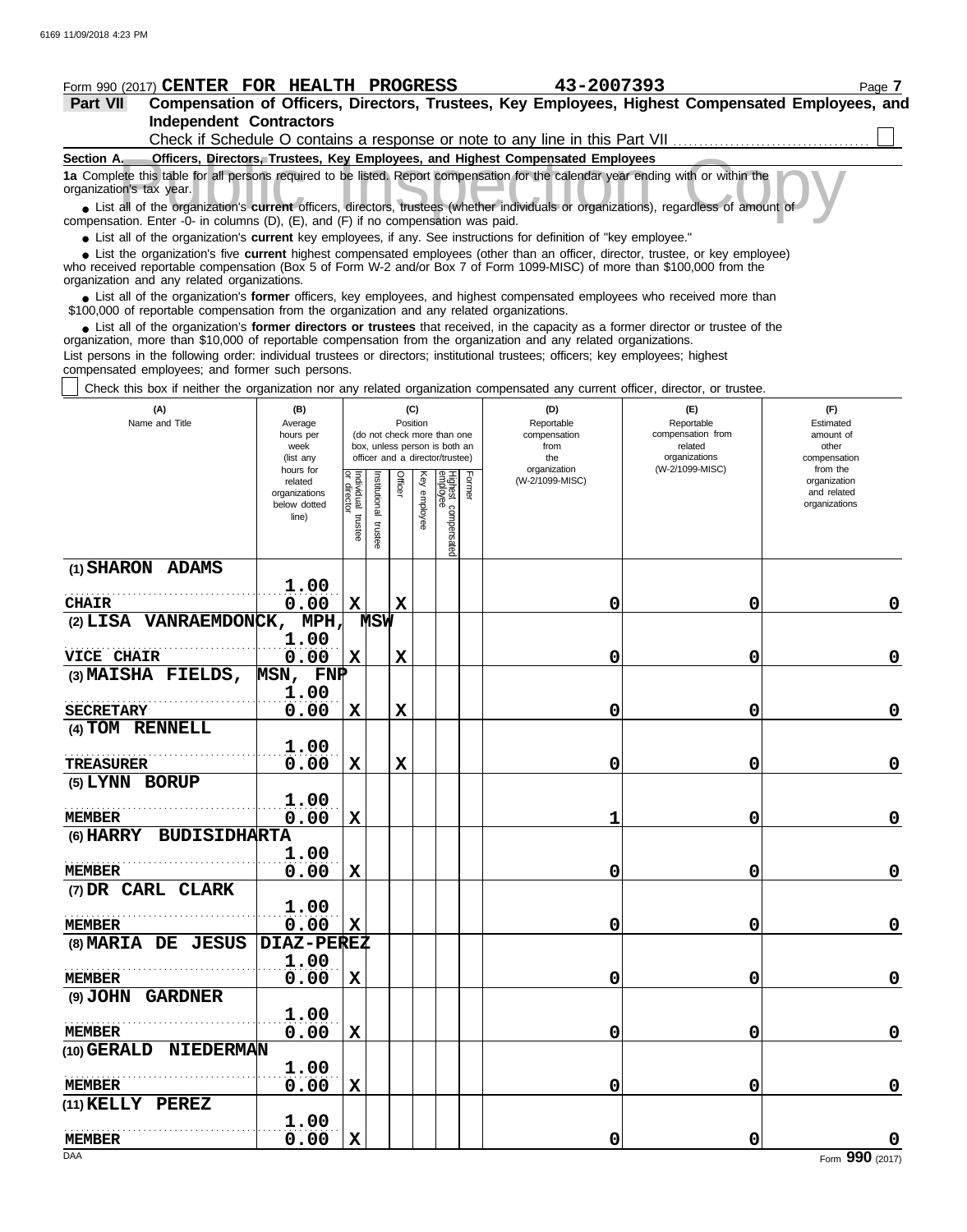| Form 990 (2017) CENTER FOR HEALTH PROGRESS                                                                                                                                                                                |                                                                |                                   |                          |          |              |                                                                                                 |        | 43-2007393                                                                                             |                                                                    |                                                          | Page 8                    |
|---------------------------------------------------------------------------------------------------------------------------------------------------------------------------------------------------------------------------|----------------------------------------------------------------|-----------------------------------|--------------------------|----------|--------------|-------------------------------------------------------------------------------------------------|--------|--------------------------------------------------------------------------------------------------------|--------------------------------------------------------------------|----------------------------------------------------------|---------------------------|
| Part VII                                                                                                                                                                                                                  |                                                                |                                   |                          |          |              |                                                                                                 |        | Section A. Officers, Directors, Trustees, Key Employees, and Highest Compensated Employees (continued) |                                                                    |                                                          |                           |
| (A)<br>Name and title                                                                                                                                                                                                     | (B)<br>Average<br>hours per<br>week<br>(list any               |                                   |                          | Position | (C)          | (do not check more than one<br>box, unless person is both an<br>officer and a director/trustee) |        | (D)<br>Reportable<br>compensation<br>from<br>the                                                       | (F)<br>Reportable<br>compensation from<br>related<br>organizations | (F)<br>Estimated<br>amount of<br>other<br>compensation   |                           |
| Put                                                                                                                                                                                                                       | hours for<br>related<br>organizations<br>below dotted<br>line) | Individual trustee<br>or director | Institutional<br>trustee | Officer  | Key employee | Highest compensatec<br>employee                                                                 | Former | organization<br>(W-2/1099-MISC)                                                                        | (W-2/1099-MISC)                                                    | from the<br>organization<br>and related<br>organizations |                           |
| <b>GARY SCHALLA</b><br>(12)                                                                                                                                                                                               |                                                                |                                   |                          |          |              |                                                                                                 |        |                                                                                                        |                                                                    |                                                          |                           |
| <b>MEMBER</b>                                                                                                                                                                                                             | 1.00<br>0.00                                                   | $\mathbf x$                       |                          |          |              |                                                                                                 |        | 0                                                                                                      | 0                                                                  |                                                          | 0                         |
| DR MARTI SCHULTE<br>(13)                                                                                                                                                                                                  | 1.00                                                           |                                   |                          |          |              |                                                                                                 |        |                                                                                                        |                                                                    |                                                          |                           |
| <b>MEMBER</b><br>DR GARY VANDERARK<br>(14)                                                                                                                                                                                | 0.00                                                           | $\mathbf x$                       |                          |          |              |                                                                                                 |        | 0                                                                                                      | 0                                                                  |                                                          | 0                         |
| <b>MEMBER</b>                                                                                                                                                                                                             | 1.00                                                           | $\mathbf x$                       |                          |          |              |                                                                                                 |        |                                                                                                        | 0                                                                  |                                                          | 0                         |
| (15)<br><b>JOSEPH SAMMEN</b>                                                                                                                                                                                              | 0.00                                                           |                                   |                          |          |              |                                                                                                 |        | 0                                                                                                      |                                                                    |                                                          |                           |
| EXECUTIVE DIRECTOR                                                                                                                                                                                                        | 40.00<br>0.00                                                  |                                   |                          | X        |              |                                                                                                 |        | 90,250                                                                                                 | 0                                                                  |                                                          | 15,882                    |
|                                                                                                                                                                                                                           |                                                                |                                   |                          |          |              |                                                                                                 |        |                                                                                                        |                                                                    |                                                          |                           |
|                                                                                                                                                                                                                           |                                                                |                                   |                          |          |              |                                                                                                 |        |                                                                                                        |                                                                    |                                                          |                           |
|                                                                                                                                                                                                                           |                                                                |                                   |                          |          |              |                                                                                                 |        |                                                                                                        |                                                                    |                                                          |                           |
|                                                                                                                                                                                                                           |                                                                |                                   |                          |          |              |                                                                                                 |        |                                                                                                        |                                                                    |                                                          |                           |
|                                                                                                                                                                                                                           |                                                                |                                   |                          |          |              |                                                                                                 |        |                                                                                                        |                                                                    |                                                          |                           |
| 1b Sub-total                                                                                                                                                                                                              |                                                                |                                   |                          |          |              |                                                                                                 | u      | 90,251                                                                                                 |                                                                    |                                                          | 15,882                    |
| c Total from continuation sheets to Part VII, Section A.<br>d                                                                                                                                                             |                                                                |                                   |                          |          |              |                                                                                                 | u<br>u | 90,251                                                                                                 |                                                                    |                                                          | 15,882                    |
| Total number of individuals (including but not limited to those listed above) who received more than \$100,000 of<br>2<br>reportable compensation from the organization $\mathbf{u}$                                      |                                                                |                                   |                          |          |              |                                                                                                 |        |                                                                                                        |                                                                    |                                                          |                           |
| 3                                                                                                                                                                                                                         |                                                                |                                   |                          |          |              |                                                                                                 |        |                                                                                                        |                                                                    |                                                          | Yes<br>$\overline{N_{0}}$ |
| Did the organization list any former officer, director, or trustee, key employee, or highest compensated<br>employee on line 1a? If "Yes," complete Schedule J for such individual                                        |                                                                |                                   |                          |          |              |                                                                                                 |        |                                                                                                        |                                                                    | 3                                                        | X                         |
| For any individual listed on line 1a, is the sum of reportable compensation and other compensation from the<br>4<br>organization and related organizations greater than \$150,000? If "Yes," complete Schedule J for such |                                                                |                                   |                          |          |              |                                                                                                 |        |                                                                                                        |                                                                    |                                                          |                           |
| Did any person listed on line 1a receive or accrue compensation from any unrelated organization or individual<br>5                                                                                                        |                                                                |                                   |                          |          |              |                                                                                                 |        |                                                                                                        |                                                                    | 4                                                        | X                         |
| Section B. Independent Contractors                                                                                                                                                                                        |                                                                |                                   |                          |          |              |                                                                                                 |        |                                                                                                        |                                                                    | 5                                                        | X                         |
| Complete this table for your five highest compensated independent contractors that received more than \$100,000 of<br>1                                                                                                   |                                                                |                                   |                          |          |              |                                                                                                 |        |                                                                                                        |                                                                    |                                                          |                           |
| compensation from the organization. Report compensation for the calendar year ending with or within the organization's tax year.                                                                                          | (A)<br>Name and business address                               |                                   |                          |          |              |                                                                                                 |        |                                                                                                        | (B)<br>Description of services                                     |                                                          | (C)<br>Compensation       |
|                                                                                                                                                                                                                           |                                                                |                                   |                          |          |              |                                                                                                 |        |                                                                                                        |                                                                    |                                                          |                           |
|                                                                                                                                                                                                                           |                                                                |                                   |                          |          |              |                                                                                                 |        |                                                                                                        |                                                                    |                                                          |                           |
|                                                                                                                                                                                                                           |                                                                |                                   |                          |          |              |                                                                                                 |        |                                                                                                        |                                                                    |                                                          |                           |
|                                                                                                                                                                                                                           |                                                                |                                   |                          |          |              |                                                                                                 |        |                                                                                                        |                                                                    |                                                          |                           |
|                                                                                                                                                                                                                           |                                                                |                                   |                          |          |              |                                                                                                 |        |                                                                                                        |                                                                    |                                                          |                           |
|                                                                                                                                                                                                                           |                                                                |                                   |                          |          |              |                                                                                                 |        |                                                                                                        |                                                                    |                                                          |                           |

**2** Total number of independent contractors (including but not limited to those listed above) who received more than \$100,000 of compensation from the organization u

**0**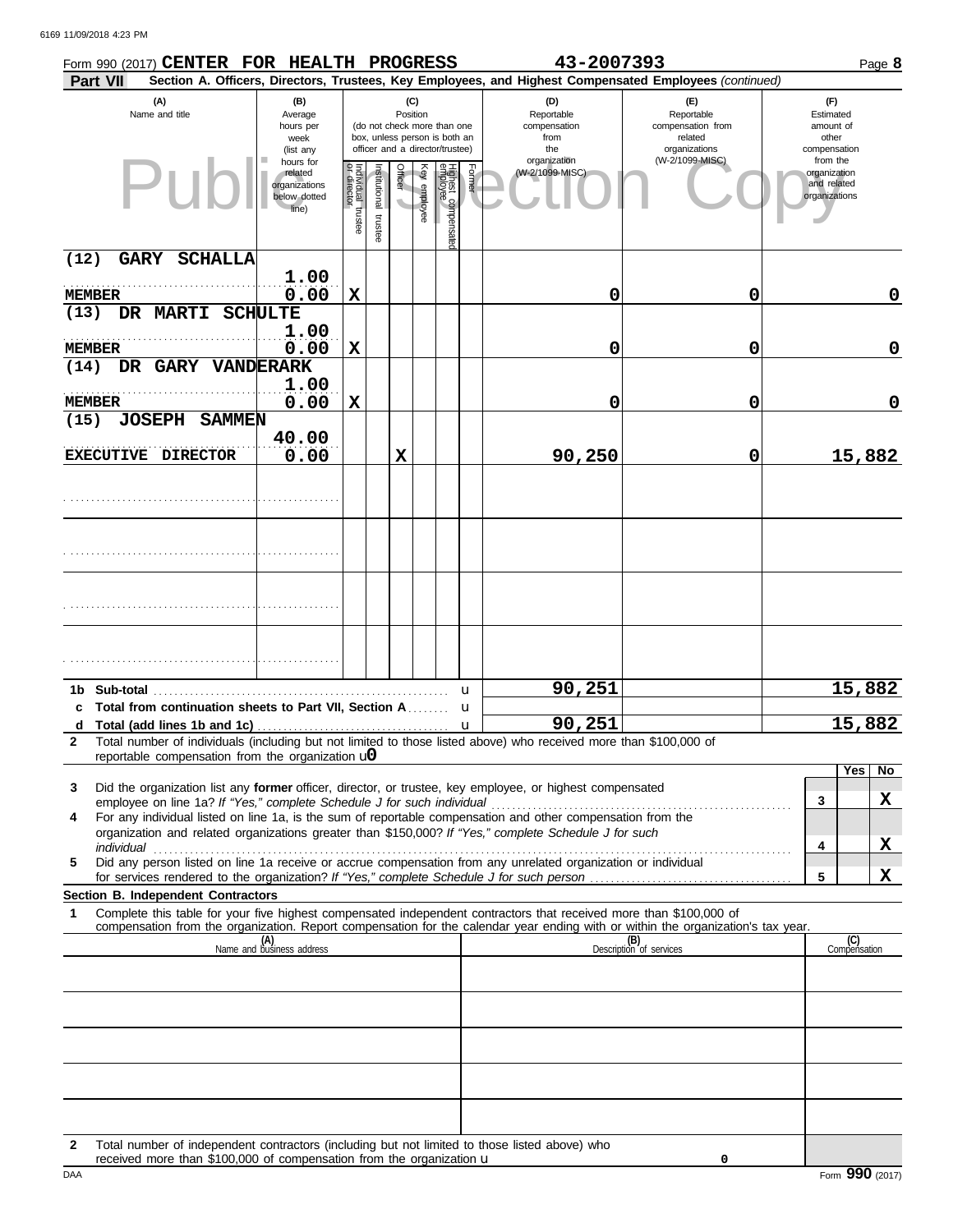|                                              |                  | Form 990 (2017) CENTER FOR HEALTH PROGRESS                                          |               |                      | 43-2007393                                         |                                         | Page 9                                                           |
|----------------------------------------------|------------------|-------------------------------------------------------------------------------------|---------------|----------------------|----------------------------------------------------|-----------------------------------------|------------------------------------------------------------------|
|                                              | <b>Part VIII</b> | <b>Statement of Revenue</b>                                                         |               |                      |                                                    |                                         |                                                                  |
|                                              |                  | Check if Schedule O contains a response or note to any line in this Part VIII       |               |                      |                                                    |                                         |                                                                  |
|                                              |                  |                                                                                     |               | (A)<br>Total revenue | (B)<br>Related or<br>exempt<br>function<br>revenue | (C)<br>Unrelated<br>business<br>revenue | (D)<br>Revenue<br>excluded from tax<br>under sections<br>512-514 |
| Service Revenue Contributions, Gifts, Grants |                  | 1a Federated campaigns<br>1a                                                        |               |                      |                                                    |                                         |                                                                  |
|                                              |                  | 1 <sub>b</sub><br><b>b</b> Membership dues                                          | 33,624        |                      |                                                    |                                         |                                                                  |
|                                              |                  | c Fundraising events<br>1c                                                          | 66,500        |                      |                                                    |                                         |                                                                  |
|                                              |                  | 1 <sub>d</sub><br>d Related organizations                                           |               |                      |                                                    |                                         |                                                                  |
|                                              |                  | <b>e</b> Government grants (contributions)<br>1e                                    |               |                      |                                                    |                                         |                                                                  |
|                                              |                  | f All other contributions, gifts, grants,<br>and similar amounts not included above | 447,679       |                      |                                                    |                                         |                                                                  |
|                                              |                  | 1f                                                                                  |               |                      |                                                    |                                         |                                                                  |
|                                              |                  | g Noncash contributions included in lines 1a-1f: \$                                 |               | 547,803              |                                                    |                                         |                                                                  |
|                                              |                  |                                                                                     | Busn. Code    |                      |                                                    |                                         |                                                                  |
|                                              | 2a               | CONTRACTS                                                                           | 541900        | 69,200               | 69,200                                             |                                         |                                                                  |
|                                              | b                |                                                                                     |               |                      |                                                    |                                         |                                                                  |
|                                              |                  |                                                                                     |               |                      |                                                    |                                         |                                                                  |
|                                              | d                |                                                                                     |               |                      |                                                    |                                         |                                                                  |
|                                              |                  |                                                                                     |               |                      |                                                    |                                         |                                                                  |
| Program                                      |                  | f All other program service revenue                                                 |               |                      |                                                    |                                         |                                                                  |
|                                              |                  |                                                                                     |               | 69,200               |                                                    |                                         |                                                                  |
|                                              | 3                | Investment income (including dividends, interest,                                   |               |                      |                                                    |                                         |                                                                  |
|                                              |                  | and other similar amounts)                                                          | u             | 200                  |                                                    |                                         | 200                                                              |
|                                              | 4                | Income from investment of tax-exempt bond proceeds                                  |               |                      |                                                    |                                         |                                                                  |
|                                              | 5                |                                                                                     | u             |                      |                                                    |                                         |                                                                  |
|                                              |                  | (i) Real                                                                            | (ii) Personal |                      |                                                    |                                         |                                                                  |
|                                              |                  | 6a Gross rents                                                                      |               |                      |                                                    |                                         |                                                                  |
|                                              |                  | Less: rental exps.                                                                  |               |                      |                                                    |                                         |                                                                  |
|                                              | d                | <b>c</b> Rental inc. or (loss)                                                      | u             |                      |                                                    |                                         |                                                                  |
|                                              |                  | <b>7a</b> Gross amount from<br>(i) Securities                                       | (ii) Other    |                      |                                                    |                                         |                                                                  |
|                                              |                  | sales of assets<br>other than inventor                                              |               |                      |                                                    |                                         |                                                                  |
|                                              |                  | <b>b</b> Less: cost or other                                                        |               |                      |                                                    |                                         |                                                                  |
|                                              |                  | basis & sales exps                                                                  |               |                      |                                                    |                                         |                                                                  |
|                                              |                  | c Gain or (loss)                                                                    |               |                      |                                                    |                                         |                                                                  |
|                                              |                  |                                                                                     | $\mathbf u$   |                      |                                                    |                                         |                                                                  |
|                                              |                  | 8a Gross income from fundraising events                                             |               |                      |                                                    |                                         |                                                                  |
|                                              |                  | (not including $$$ 66,500                                                           |               |                      |                                                    |                                         |                                                                  |
|                                              |                  | of contributions reported on line 1c).                                              |               |                      |                                                    |                                         |                                                                  |
| Other Revenue                                |                  | See Part IV, line $18$<br>a                                                         | 14,430        |                      |                                                    |                                         |                                                                  |
|                                              |                  | $\mathbf b$<br><b>b</b> Less: direct expenses                                       | 17,534        |                      |                                                    |                                         |                                                                  |
|                                              |                  | c Net income or (loss) from fundraising events  u                                   |               | $-3,104$             |                                                    |                                         | $-3,104$                                                         |
|                                              |                  | 9a Gross income from gaming activities.                                             |               |                      |                                                    |                                         |                                                                  |
|                                              |                  | b<br><b>b</b> Less: direct expenses                                                 |               |                      |                                                    |                                         |                                                                  |
|                                              |                  | c Net income or (loss) from gaming activities  u                                    |               |                      |                                                    |                                         |                                                                  |
|                                              |                  | 10a Gross sales of inventory, less                                                  |               |                      |                                                    |                                         |                                                                  |
|                                              |                  | returns and allowances  a                                                           |               |                      |                                                    |                                         |                                                                  |
|                                              |                  | <b>b</b> Less: cost of goods sold<br>b                                              |               |                      |                                                    |                                         |                                                                  |
|                                              |                  | <b>c</b> Net income or (loss) from sales of inventory $\mathbf{u}$                  |               |                      |                                                    |                                         |                                                                  |
|                                              |                  | Miscellaneous Revenue                                                               | Busn. Code    |                      |                                                    |                                         |                                                                  |
|                                              |                  | 11a OTHER INCOME                                                                    |               | 6,600                | 6,600                                              |                                         |                                                                  |
|                                              | b                |                                                                                     |               |                      |                                                    |                                         |                                                                  |
|                                              |                  |                                                                                     |               |                      |                                                    |                                         |                                                                  |
|                                              |                  | d All other revenue                                                                 |               |                      |                                                    |                                         |                                                                  |
|                                              |                  | e Total. Add lines 11a-11d                                                          | u             | 6,600                |                                                    |                                         |                                                                  |
|                                              | 12               | Total revenue. See instructions.                                                    | $\mathbf{u}$  | 620,699              | 75,800                                             | 0                                       | $-2,904$                                                         |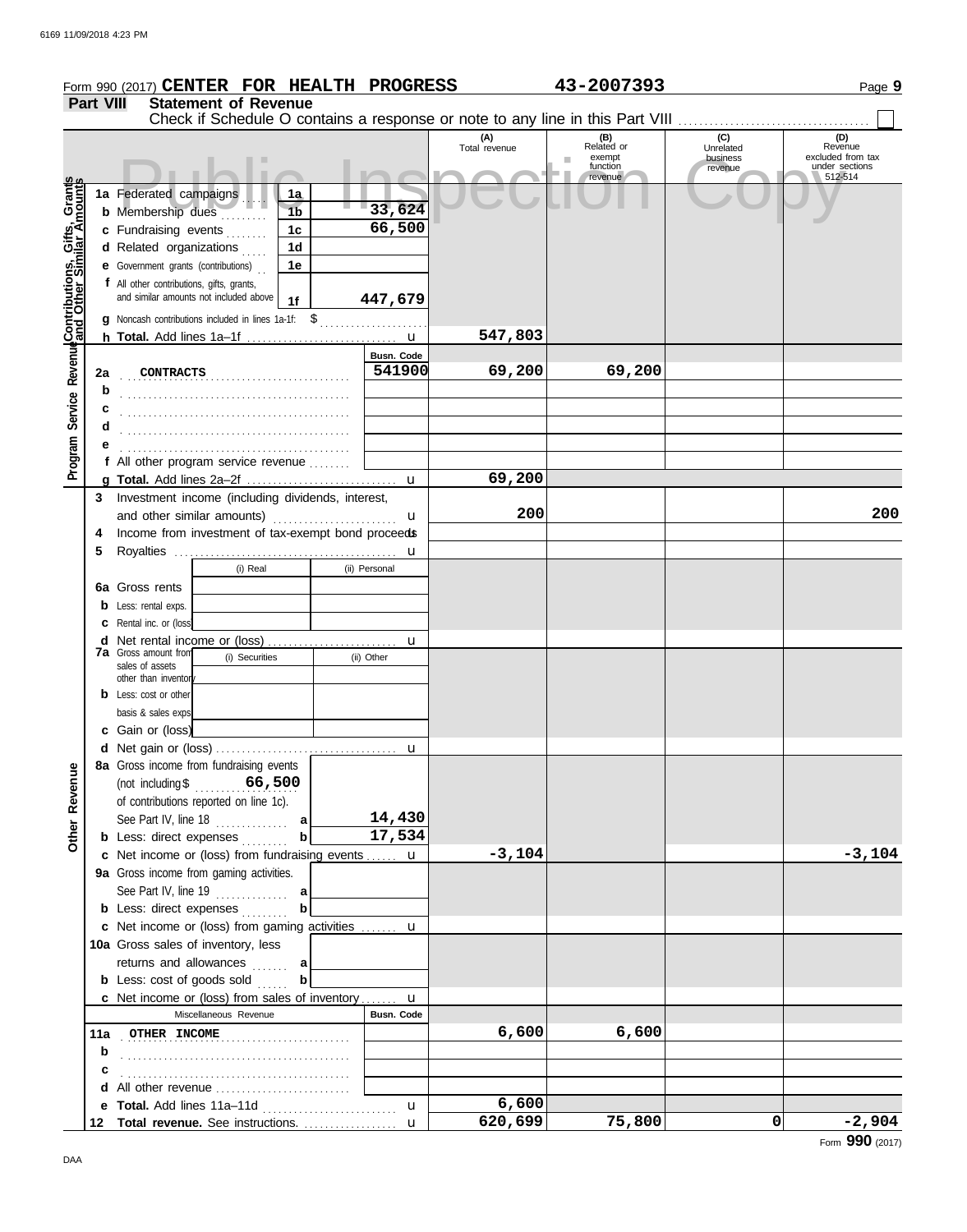# **Form 990 (2017) CENTER FOR HEALTH PROGRESS** 43-2007393 Page 10

**Part IX Statement of Functional Expenses**

|         | Section 501(c)(3) and 501(c)(4) organizations must complete all columns. All other organizations must complete column (A).                                                                                                           |                       |                        |                       |                     |
|---------|--------------------------------------------------------------------------------------------------------------------------------------------------------------------------------------------------------------------------------------|-----------------------|------------------------|-----------------------|---------------------|
|         | Check if Schedule O contains a response or note to any line in this Part IX                                                                                                                                                          |                       |                        |                       | $ \mathbf{x} $      |
|         | Do not include amounts reported on lines 6b,                                                                                                                                                                                         | (A)<br>Total expenses | (B)<br>Program service | (C)<br>Management and | (D)<br>Fundraising  |
|         | 7b, 8b, 9b, and 10b of Part VIII.                                                                                                                                                                                                    |                       | expenses               | general expenses      | expenses            |
| 1.      | Grants and other assistance to domestic organizations<br>and domestic governments. See Part IV, line 21                                                                                                                              |                       |                        |                       |                     |
| 2       | Grants and other assistance to domestic                                                                                                                                                                                              |                       |                        |                       |                     |
|         | individuals. See Part IV, line 22                                                                                                                                                                                                    |                       |                        |                       |                     |
| 3       | Grants and other assistance to foreign                                                                                                                                                                                               |                       |                        |                       |                     |
|         | organizations, foreign governments, and foreign                                                                                                                                                                                      |                       |                        |                       |                     |
|         | individuals. See Part IV, lines 15 and 16                                                                                                                                                                                            |                       |                        |                       |                     |
| 4       | Benefits paid to or for members                                                                                                                                                                                                      |                       |                        |                       |                     |
| 5       | Compensation of current officers, directors,                                                                                                                                                                                         |                       |                        |                       |                     |
|         | trustees, and key employees                                                                                                                                                                                                          | 106,133               | 81,722                 | 12,736                | 11,675              |
| 6       | Compensation not included above, to disqualified                                                                                                                                                                                     |                       |                        |                       |                     |
|         | persons (as defined under section 4958(f)(1)) and                                                                                                                                                                                    |                       |                        |                       |                     |
|         | persons described in section 4958(c)(3)(B)                                                                                                                                                                                           |                       |                        |                       |                     |
| 7       | Other salaries and wages                                                                                                                                                                                                             | 595,212               | 458,313                | 71,426                | 65,473              |
| 8       | Pension plan accruals and contributions (include                                                                                                                                                                                     |                       |                        |                       |                     |
|         | section 401(k) and 403(b) employer contributions)                                                                                                                                                                                    | 16,656                | 12,825                 | <u>1,999</u>          | 1,832<br>6,217      |
| 9       | Other employee benefits                                                                                                                                                                                                              | 56,518                | 43,519                 | 6,782<br>6,517        | $\overline{5,974}$  |
| 10      | Payroll taxes                                                                                                                                                                                                                        | 54,307                | 41,816                 |                       |                     |
| 11      | Fees for services (non-employees):                                                                                                                                                                                                   |                       |                        |                       |                     |
|         | a Management                                                                                                                                                                                                                         |                       |                        |                       |                     |
| b       | Legal                                                                                                                                                                                                                                | 6,700                 |                        | 6,700                 |                     |
| c       | d Lobbying                                                                                                                                                                                                                           | 12,250                | 12,250                 |                       |                     |
|         | e Professional fundraising services. See Part IV, line                                                                                                                                                                               |                       |                        |                       |                     |
| f       | Investment management fees                                                                                                                                                                                                           |                       |                        |                       |                     |
|         | g Other. (If line 11g amount exceeds 10% of line 25, column                                                                                                                                                                          |                       |                        |                       |                     |
|         | (A) amount, list line 11g expenses on Schedule O.)                                                                                                                                                                                   | 341,343               | 311,848                | 12,184                | <u> 17,311 </u>     |
|         | 12 Advertising and promotion                                                                                                                                                                                                         |                       |                        |                       |                     |
| 13      |                                                                                                                                                                                                                                      | 12,180                | 9,378                  | 1,462                 |                     |
| 14      | Information technology                                                                                                                                                                                                               | 7,196                 | 5,540                  | 864                   | $\frac{1,340}{792}$ |
| 15      |                                                                                                                                                                                                                                      |                       |                        |                       |                     |
| 16      |                                                                                                                                                                                                                                      | 51,452                | 39,618                 | 6,174                 | 5,660               |
| 17      | Travel                                                                                                                                                                                                                               | 21,092                | 21,092                 |                       |                     |
| 18      | Payments of travel or entertainment expenses                                                                                                                                                                                         |                       |                        |                       |                     |
|         | for any federal, state, or local public officials                                                                                                                                                                                    |                       |                        |                       |                     |
| 19      | Conferences, conventions, and meetings                                                                                                                                                                                               | 28,408                | 21,874                 | 3,409                 | 3,125               |
| 20      | Interest                                                                                                                                                                                                                             |                       |                        |                       |                     |
| 21      | Payments to affiliates [11] production of the symmetric state of the symmetric state of the symmetric state of the symmetric state of the symmetric state of the symmetric state of the symmetric state of the symmetric state       |                       |                        |                       |                     |
| 22      | Depreciation, depletion, and amortization                                                                                                                                                                                            | 748                   | 576                    | 90                    | 82                  |
| 23      | Insurance <i>manufacture in the continuum of the continuum of the continuum of the continuum of the continuum of the continuum of the continuum of the continuum of the continuum of the continuum of the continuum of the conti</i> | 5,715                 | 4,400                  | 686                   | 629                 |
| 24      | Other expenses. Itemize expenses not covered                                                                                                                                                                                         |                       |                        |                       |                     |
|         | above (List miscellaneous expenses in line 24e. If                                                                                                                                                                                   |                       |                        |                       |                     |
|         | line 24e amount exceeds 10% of line 25, column                                                                                                                                                                                       |                       |                        |                       |                     |
|         | (A) amount, list line 24e expenses on Schedule O.)<br>PARTICIPANT STIPENDS                                                                                                                                                           |                       |                        |                       |                     |
| a       |                                                                                                                                                                                                                                      | 18,331                | 18,331                 |                       |                     |
| b       | <b>MISCELLANEOUS</b><br>SMALL FURNITURE/EQUIP                                                                                                                                                                                        | 17,055<br>15,305      | 13,137<br>11,784       | 2,044<br>1,837        | 1,874<br>1,684      |
| c       | PROFESSIONAL DEVELOPMENT                                                                                                                                                                                                             | 11,680                | 8,993                  | 1,402                 | 1,285               |
| d       | All other expenses                                                                                                                                                                                                                   | 2,845                 | 1,320                  | 1,525                 |                     |
| е<br>25 | Total functional expenses. Add lines 1 through 24e                                                                                                                                                                                   | 1,381,126             | 1,118,336              | 137,837               | 124,953             |
| 26      | Joint costs. Complete this line only if the                                                                                                                                                                                          |                       |                        |                       |                     |
|         | organization reported in column (B) joint costs                                                                                                                                                                                      |                       |                        |                       |                     |
|         | from a combined educational campaign and<br>fundraising solicitation. Check here $\mathbf{u}$                                                                                                                                        |                       |                        |                       |                     |
|         | following SOP 98-2 (ASC 958-720).                                                                                                                                                                                                    |                       |                        |                       |                     |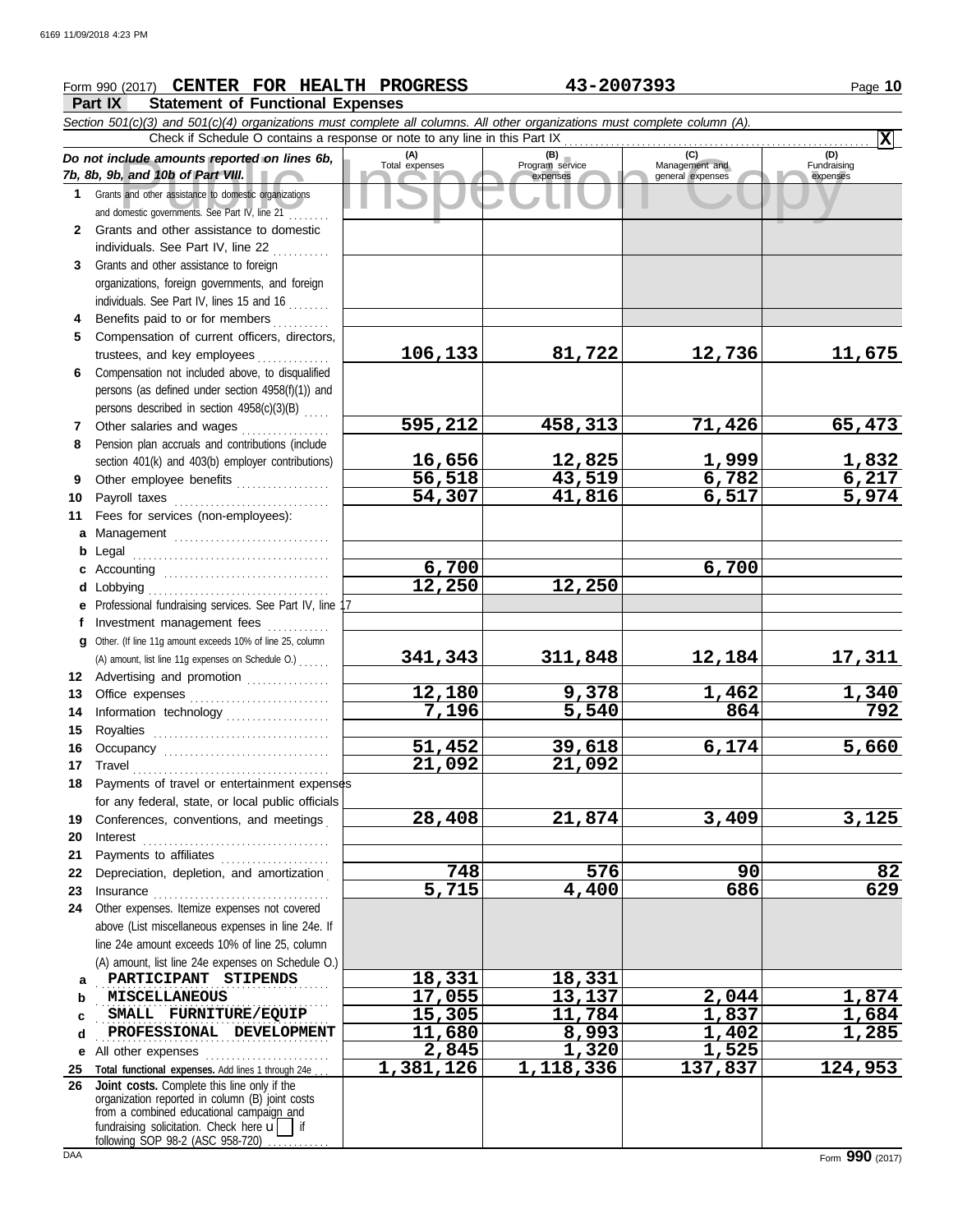# **Form 990 (2017) CENTER FOR HEALTH PROGRESS** 43-2007393 Page 11

|                  | Part X | <b>Balance Sheet</b>                                                                                                                       |                 |       |                   |                 |             |
|------------------|--------|--------------------------------------------------------------------------------------------------------------------------------------------|-----------------|-------|-------------------|-----------------|-------------|
|                  |        | Check if Schedule O contains a response or note to any line in this Part X                                                                 |                 |       |                   |                 |             |
|                  |        |                                                                                                                                            |                 |       | (A)               |                 | (B)         |
|                  |        |                                                                                                                                            |                 |       | Beginning of year |                 | End of year |
|                  | 1      | Cash—non-interest bearing                                                                                                                  |                 |       | $\sim 698,389$    | $\sqrt{1}$      | 163,518     |
|                  | 2      |                                                                                                                                            |                 |       | 123, 129          | $\overline{2}$  | 123,282     |
|                  | 3      |                                                                                                                                            |                 |       | 782,985           | 3 <sup>2</sup>  | 627,193     |
|                  | 4      | Accounts receivable, net                                                                                                                   |                 |       |                   | 4               |             |
|                  | 5      | Loans and other receivables from current and former officers, directors,                                                                   |                 |       |                   |                 |             |
|                  |        | trustees, key employees, and highest compensated employees.                                                                                |                 |       |                   |                 |             |
|                  |        | Complete Part II of Schedule L                                                                                                             |                 |       |                   | 5               |             |
|                  | 6      | Loans and other receivables from other disqualified persons (as defined under section                                                      |                 |       |                   |                 |             |
|                  |        | $4958(f)(1)$ , persons described in section $4958(c)(3)(B)$ , and contributing employers and                                               |                 |       |                   |                 |             |
|                  |        | sponsoring organizations of section 501(c)(9) voluntary employees' beneficiary                                                             |                 |       |                   |                 |             |
|                  |        | organizations (see instructions). Complete Part II of Schedule L                                                                           |                 |       |                   | 6               |             |
| Assets           | 7      |                                                                                                                                            |                 |       |                   | $\overline{7}$  |             |
|                  | 8      | Inventories for sale or use                                                                                                                |                 |       |                   | 8               |             |
|                  | 9      | Prepaid expenses and deferred charges                                                                                                      |                 |       | 17,046            | 9               |             |
|                  |        | 10a Land, buildings, and equipment: cost or                                                                                                |                 |       |                   |                 |             |
|                  |        |                                                                                                                                            |                 | 6,614 |                   |                 |             |
|                  |        | <b>b</b> Less: accumulated depreciation                                                                                                    | 10 <sub>b</sub> | 3,051 | 4,311             | 10 <sub>c</sub> | 3,563       |
|                  | 11     | Investments-publicly traded securities                                                                                                     |                 |       |                   | 11              |             |
|                  | 12     |                                                                                                                                            |                 |       |                   | 12              |             |
|                  | 13     |                                                                                                                                            |                 |       |                   | 13              |             |
|                  | 14     | Intangible assets                                                                                                                          |                 |       |                   | 14              |             |
|                  | 15     | Other assets. See Part IV, line 11                                                                                                         |                 |       |                   | 15              |             |
|                  | 16     | <b>Total assets.</b> Add lines 1 through 15 (must equal line 34)                                                                           |                 |       | 1,625,860         | 16              | 917,556     |
|                  | 17     |                                                                                                                                            |                 |       | 18,119            | 17              | 70,242      |
|                  | 18     | Grants payable                                                                                                                             |                 |       |                   | 18              |             |
|                  | 19     | Deferred revenue                                                                                                                           |                 |       |                   | 19              |             |
|                  | 20     | Tax-exempt bond liabilities                                                                                                                |                 |       |                   | 20              |             |
|                  | 21     | Escrow or custodial account liability. Complete Part IV of Schedule D                                                                      |                 |       |                   | 21              |             |
|                  | 22     | Loans and other payables to current and former officers, directors,                                                                        |                 |       |                   |                 |             |
| Liabilities      |        | trustees, key employees, highest compensated employees, and                                                                                |                 |       |                   |                 |             |
|                  |        | disqualified persons. Complete Part II of Schedule L                                                                                       |                 | .     |                   | 22<br>23        |             |
|                  | 23     | Secured mortgages and notes payable to unrelated third parties                                                                             |                 |       |                   | 24              |             |
|                  | 24     | Unsecured notes and loans payable to unrelated third parties<br>Other liabilities (including federal income tax, payables to related third |                 |       |                   |                 |             |
|                  |        | parties, and other liabilities not included on lines 17-24). Complete Part X                                                               |                 |       |                   |                 |             |
|                  |        | of Schedule D                                                                                                                              |                 |       |                   | 25              |             |
|                  | 26     |                                                                                                                                            |                 |       | 18,119            | 26              | 70,242      |
|                  |        | Organizations that follow SFAS 117 (ASC 958), check here $\mathbf{u}[\mathbf{X}]$ and                                                      |                 |       |                   |                 |             |
|                  |        | complete lines 27 through 29, and lines 33 and 34.                                                                                         |                 |       |                   |                 |             |
|                  | 27     | Unrestricted net assets                                                                                                                    |                 |       | 1,255,444         | 27              | 105,916     |
|                  | 28     | Temporarily restricted net assets                                                                                                          |                 |       | 352,297           | 28              | 741,398     |
| or Fund Balances | 29     | Permanently restricted net assets                                                                                                          |                 |       |                   | 29              |             |
|                  |        | Organizations that do not follow SFAS 117 (ASC 958), check here u                                                                          |                 | and   |                   |                 |             |
|                  |        | complete lines 30 through 34.                                                                                                              |                 |       |                   |                 |             |
| Assets           | 30     | Capital stock or trust principal, or current funds                                                                                         |                 |       |                   | 30              |             |
|                  | 31     |                                                                                                                                            |                 |       |                   | 31              |             |
| <b>Net</b>       | 32     | Retained earnings, endowment, accumulated income, or other funds                                                                           |                 |       |                   | 32              |             |
|                  | 33     | Total net assets or fund balances                                                                                                          |                 |       | 1,607,741         | 33              | 847,314     |
|                  | 34     |                                                                                                                                            |                 |       | <u>1,625,860</u>  | 34              | 917,556     |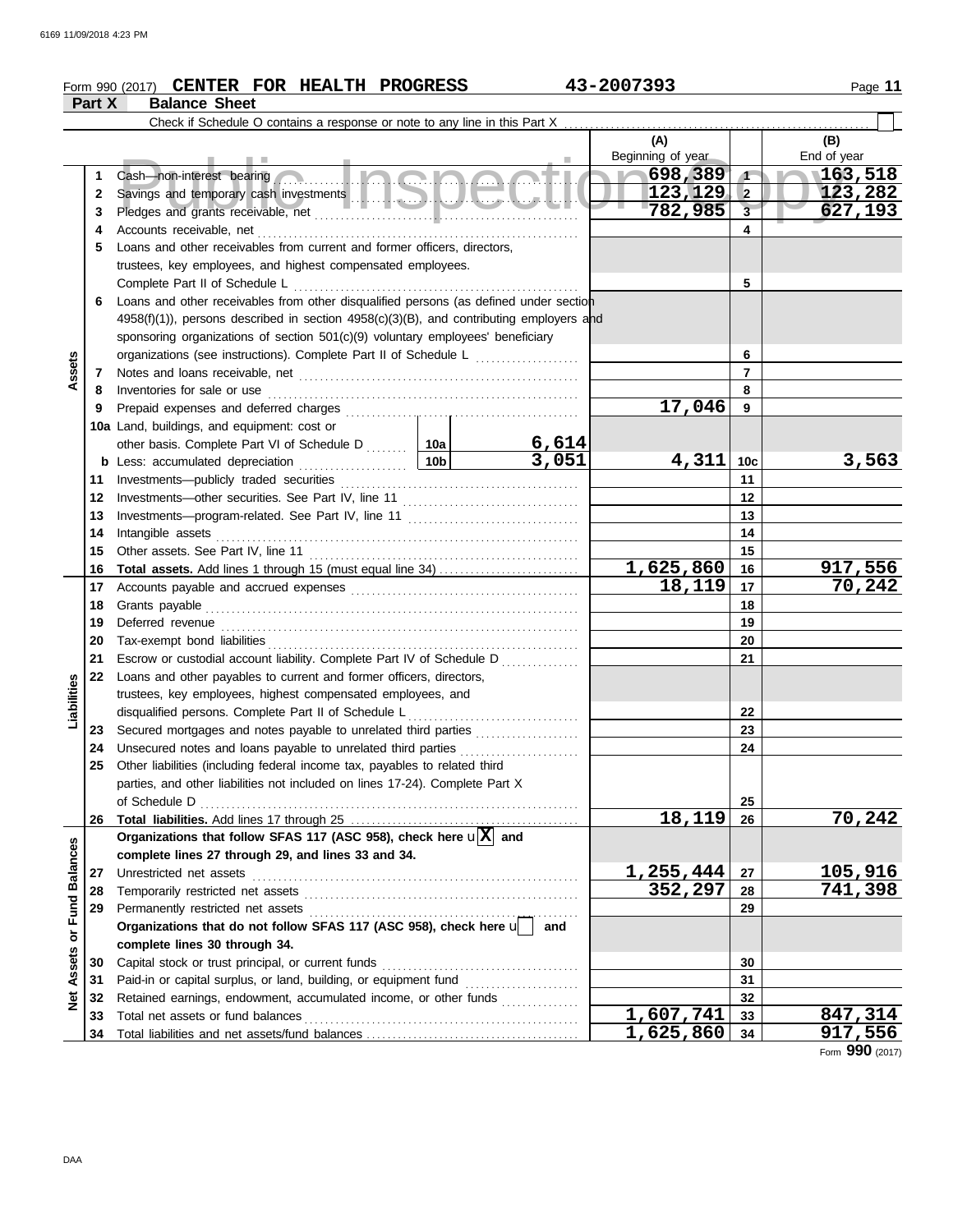| Part XI<br><b>Reconciliation of Net Assets</b><br>620, 699<br>$\mathbf{1}$<br>1<br>1,381,126<br>$\mathbf{2}$<br>2<br><b>TAXABLE</b><br>$-760, 427$<br>$3 -$<br>3<br>1,607,741<br>Net assets or fund balances at beginning of year (must equal Part X, line 33, column (A))<br>4<br>4<br>5<br>6<br>6<br>$\overline{7}$<br>Investment expenses<br>7<br>8<br>Prior period adjustments<br>8<br>Other changes in net assets or fund balances (explain in Schedule O)<br>9<br>9<br>Net assets or fund balances at end of year. Combine lines 3 through 9 (must equal Part X, line<br>10<br>847,314<br>10<br>33, column (B))<br><b>Financial Statements and Reporting</b><br><b>Part XII</b><br><b>Yes</b><br>$ \mathbf{X} $ Accrual<br>Accounting method used to prepare the Form 990:     Cash<br>Other<br>1.<br>If the organization changed its method of accounting from a prior year or checked "Other," explain in<br>Schedule O.<br>x<br>2a Were the organization's financial statements compiled or reviewed by an independent accountant?<br>2a<br>If "Yes," check a box below to indicate whether the financial statements for the year were compiled or<br>reviewed on a separate basis, consolidated basis, or both:<br>  Consolidated basis<br>  Both consolidated and separate basis<br>Separate basis<br>X<br><b>b</b> Were the organization's financial statements audited by an independent accountant?<br>2 <sub>b</sub><br>If "Yes," check a box below to indicate whether the financial statements for the year were audited on a<br>separate basis, consolidated basis, or both:<br>$ \mathbf{X} $ Separate basis<br>  Consolidated basis<br>  Both consolidated and separate basis<br>c If "Yes" to line 2a or 2b, does the organization have a committee that assumes responsibility for oversight<br>Х<br>of the audit, review, or compilation of its financial statements and selection of an independent accountant?<br>2c<br>If the organization changed either its oversight process or selection process during the tax year, explain in<br>Schedule O. | 43-2007393<br>Form 990 (2017) CENTER FOR HEALTH PROGRESS                                                       |  |  | Page 12   |
|-------------------------------------------------------------------------------------------------------------------------------------------------------------------------------------------------------------------------------------------------------------------------------------------------------------------------------------------------------------------------------------------------------------------------------------------------------------------------------------------------------------------------------------------------------------------------------------------------------------------------------------------------------------------------------------------------------------------------------------------------------------------------------------------------------------------------------------------------------------------------------------------------------------------------------------------------------------------------------------------------------------------------------------------------------------------------------------------------------------------------------------------------------------------------------------------------------------------------------------------------------------------------------------------------------------------------------------------------------------------------------------------------------------------------------------------------------------------------------------------------------------------------------------------------------------------------------------------------------------------------------------------------------------------------------------------------------------------------------------------------------------------------------------------------------------------------------------------------------------------------------------------------------------------------------------------------------------------------------------------------------------------------------------------------------------------------------|----------------------------------------------------------------------------------------------------------------|--|--|-----------|
|                                                                                                                                                                                                                                                                                                                                                                                                                                                                                                                                                                                                                                                                                                                                                                                                                                                                                                                                                                                                                                                                                                                                                                                                                                                                                                                                                                                                                                                                                                                                                                                                                                                                                                                                                                                                                                                                                                                                                                                                                                                                               |                                                                                                                |  |  |           |
|                                                                                                                                                                                                                                                                                                                                                                                                                                                                                                                                                                                                                                                                                                                                                                                                                                                                                                                                                                                                                                                                                                                                                                                                                                                                                                                                                                                                                                                                                                                                                                                                                                                                                                                                                                                                                                                                                                                                                                                                                                                                               |                                                                                                                |  |  |           |
|                                                                                                                                                                                                                                                                                                                                                                                                                                                                                                                                                                                                                                                                                                                                                                                                                                                                                                                                                                                                                                                                                                                                                                                                                                                                                                                                                                                                                                                                                                                                                                                                                                                                                                                                                                                                                                                                                                                                                                                                                                                                               |                                                                                                                |  |  |           |
|                                                                                                                                                                                                                                                                                                                                                                                                                                                                                                                                                                                                                                                                                                                                                                                                                                                                                                                                                                                                                                                                                                                                                                                                                                                                                                                                                                                                                                                                                                                                                                                                                                                                                                                                                                                                                                                                                                                                                                                                                                                                               |                                                                                                                |  |  |           |
|                                                                                                                                                                                                                                                                                                                                                                                                                                                                                                                                                                                                                                                                                                                                                                                                                                                                                                                                                                                                                                                                                                                                                                                                                                                                                                                                                                                                                                                                                                                                                                                                                                                                                                                                                                                                                                                                                                                                                                                                                                                                               |                                                                                                                |  |  |           |
|                                                                                                                                                                                                                                                                                                                                                                                                                                                                                                                                                                                                                                                                                                                                                                                                                                                                                                                                                                                                                                                                                                                                                                                                                                                                                                                                                                                                                                                                                                                                                                                                                                                                                                                                                                                                                                                                                                                                                                                                                                                                               |                                                                                                                |  |  |           |
|                                                                                                                                                                                                                                                                                                                                                                                                                                                                                                                                                                                                                                                                                                                                                                                                                                                                                                                                                                                                                                                                                                                                                                                                                                                                                                                                                                                                                                                                                                                                                                                                                                                                                                                                                                                                                                                                                                                                                                                                                                                                               |                                                                                                                |  |  |           |
|                                                                                                                                                                                                                                                                                                                                                                                                                                                                                                                                                                                                                                                                                                                                                                                                                                                                                                                                                                                                                                                                                                                                                                                                                                                                                                                                                                                                                                                                                                                                                                                                                                                                                                                                                                                                                                                                                                                                                                                                                                                                               |                                                                                                                |  |  |           |
|                                                                                                                                                                                                                                                                                                                                                                                                                                                                                                                                                                                                                                                                                                                                                                                                                                                                                                                                                                                                                                                                                                                                                                                                                                                                                                                                                                                                                                                                                                                                                                                                                                                                                                                                                                                                                                                                                                                                                                                                                                                                               |                                                                                                                |  |  |           |
|                                                                                                                                                                                                                                                                                                                                                                                                                                                                                                                                                                                                                                                                                                                                                                                                                                                                                                                                                                                                                                                                                                                                                                                                                                                                                                                                                                                                                                                                                                                                                                                                                                                                                                                                                                                                                                                                                                                                                                                                                                                                               |                                                                                                                |  |  |           |
|                                                                                                                                                                                                                                                                                                                                                                                                                                                                                                                                                                                                                                                                                                                                                                                                                                                                                                                                                                                                                                                                                                                                                                                                                                                                                                                                                                                                                                                                                                                                                                                                                                                                                                                                                                                                                                                                                                                                                                                                                                                                               |                                                                                                                |  |  |           |
|                                                                                                                                                                                                                                                                                                                                                                                                                                                                                                                                                                                                                                                                                                                                                                                                                                                                                                                                                                                                                                                                                                                                                                                                                                                                                                                                                                                                                                                                                                                                                                                                                                                                                                                                                                                                                                                                                                                                                                                                                                                                               |                                                                                                                |  |  |           |
|                                                                                                                                                                                                                                                                                                                                                                                                                                                                                                                                                                                                                                                                                                                                                                                                                                                                                                                                                                                                                                                                                                                                                                                                                                                                                                                                                                                                                                                                                                                                                                                                                                                                                                                                                                                                                                                                                                                                                                                                                                                                               |                                                                                                                |  |  |           |
|                                                                                                                                                                                                                                                                                                                                                                                                                                                                                                                                                                                                                                                                                                                                                                                                                                                                                                                                                                                                                                                                                                                                                                                                                                                                                                                                                                                                                                                                                                                                                                                                                                                                                                                                                                                                                                                                                                                                                                                                                                                                               |                                                                                                                |  |  |           |
|                                                                                                                                                                                                                                                                                                                                                                                                                                                                                                                                                                                                                                                                                                                                                                                                                                                                                                                                                                                                                                                                                                                                                                                                                                                                                                                                                                                                                                                                                                                                                                                                                                                                                                                                                                                                                                                                                                                                                                                                                                                                               |                                                                                                                |  |  |           |
|                                                                                                                                                                                                                                                                                                                                                                                                                                                                                                                                                                                                                                                                                                                                                                                                                                                                                                                                                                                                                                                                                                                                                                                                                                                                                                                                                                                                                                                                                                                                                                                                                                                                                                                                                                                                                                                                                                                                                                                                                                                                               |                                                                                                                |  |  | <b>No</b> |
|                                                                                                                                                                                                                                                                                                                                                                                                                                                                                                                                                                                                                                                                                                                                                                                                                                                                                                                                                                                                                                                                                                                                                                                                                                                                                                                                                                                                                                                                                                                                                                                                                                                                                                                                                                                                                                                                                                                                                                                                                                                                               |                                                                                                                |  |  |           |
|                                                                                                                                                                                                                                                                                                                                                                                                                                                                                                                                                                                                                                                                                                                                                                                                                                                                                                                                                                                                                                                                                                                                                                                                                                                                                                                                                                                                                                                                                                                                                                                                                                                                                                                                                                                                                                                                                                                                                                                                                                                                               |                                                                                                                |  |  |           |
|                                                                                                                                                                                                                                                                                                                                                                                                                                                                                                                                                                                                                                                                                                                                                                                                                                                                                                                                                                                                                                                                                                                                                                                                                                                                                                                                                                                                                                                                                                                                                                                                                                                                                                                                                                                                                                                                                                                                                                                                                                                                               |                                                                                                                |  |  |           |
|                                                                                                                                                                                                                                                                                                                                                                                                                                                                                                                                                                                                                                                                                                                                                                                                                                                                                                                                                                                                                                                                                                                                                                                                                                                                                                                                                                                                                                                                                                                                                                                                                                                                                                                                                                                                                                                                                                                                                                                                                                                                               |                                                                                                                |  |  |           |
|                                                                                                                                                                                                                                                                                                                                                                                                                                                                                                                                                                                                                                                                                                                                                                                                                                                                                                                                                                                                                                                                                                                                                                                                                                                                                                                                                                                                                                                                                                                                                                                                                                                                                                                                                                                                                                                                                                                                                                                                                                                                               |                                                                                                                |  |  |           |
|                                                                                                                                                                                                                                                                                                                                                                                                                                                                                                                                                                                                                                                                                                                                                                                                                                                                                                                                                                                                                                                                                                                                                                                                                                                                                                                                                                                                                                                                                                                                                                                                                                                                                                                                                                                                                                                                                                                                                                                                                                                                               |                                                                                                                |  |  |           |
|                                                                                                                                                                                                                                                                                                                                                                                                                                                                                                                                                                                                                                                                                                                                                                                                                                                                                                                                                                                                                                                                                                                                                                                                                                                                                                                                                                                                                                                                                                                                                                                                                                                                                                                                                                                                                                                                                                                                                                                                                                                                               |                                                                                                                |  |  |           |
|                                                                                                                                                                                                                                                                                                                                                                                                                                                                                                                                                                                                                                                                                                                                                                                                                                                                                                                                                                                                                                                                                                                                                                                                                                                                                                                                                                                                                                                                                                                                                                                                                                                                                                                                                                                                                                                                                                                                                                                                                                                                               |                                                                                                                |  |  |           |
|                                                                                                                                                                                                                                                                                                                                                                                                                                                                                                                                                                                                                                                                                                                                                                                                                                                                                                                                                                                                                                                                                                                                                                                                                                                                                                                                                                                                                                                                                                                                                                                                                                                                                                                                                                                                                                                                                                                                                                                                                                                                               |                                                                                                                |  |  |           |
|                                                                                                                                                                                                                                                                                                                                                                                                                                                                                                                                                                                                                                                                                                                                                                                                                                                                                                                                                                                                                                                                                                                                                                                                                                                                                                                                                                                                                                                                                                                                                                                                                                                                                                                                                                                                                                                                                                                                                                                                                                                                               |                                                                                                                |  |  |           |
|                                                                                                                                                                                                                                                                                                                                                                                                                                                                                                                                                                                                                                                                                                                                                                                                                                                                                                                                                                                                                                                                                                                                                                                                                                                                                                                                                                                                                                                                                                                                                                                                                                                                                                                                                                                                                                                                                                                                                                                                                                                                               |                                                                                                                |  |  |           |
|                                                                                                                                                                                                                                                                                                                                                                                                                                                                                                                                                                                                                                                                                                                                                                                                                                                                                                                                                                                                                                                                                                                                                                                                                                                                                                                                                                                                                                                                                                                                                                                                                                                                                                                                                                                                                                                                                                                                                                                                                                                                               |                                                                                                                |  |  |           |
|                                                                                                                                                                                                                                                                                                                                                                                                                                                                                                                                                                                                                                                                                                                                                                                                                                                                                                                                                                                                                                                                                                                                                                                                                                                                                                                                                                                                                                                                                                                                                                                                                                                                                                                                                                                                                                                                                                                                                                                                                                                                               |                                                                                                                |  |  |           |
|                                                                                                                                                                                                                                                                                                                                                                                                                                                                                                                                                                                                                                                                                                                                                                                                                                                                                                                                                                                                                                                                                                                                                                                                                                                                                                                                                                                                                                                                                                                                                                                                                                                                                                                                                                                                                                                                                                                                                                                                                                                                               |                                                                                                                |  |  |           |
|                                                                                                                                                                                                                                                                                                                                                                                                                                                                                                                                                                                                                                                                                                                                                                                                                                                                                                                                                                                                                                                                                                                                                                                                                                                                                                                                                                                                                                                                                                                                                                                                                                                                                                                                                                                                                                                                                                                                                                                                                                                                               | 3a As a result of a federal award, was the organization required to undergo an audit or audits as set forth in |  |  |           |
| the Single Audit Act and OMB Circular A-133?<br>3a                                                                                                                                                                                                                                                                                                                                                                                                                                                                                                                                                                                                                                                                                                                                                                                                                                                                                                                                                                                                                                                                                                                                                                                                                                                                                                                                                                                                                                                                                                                                                                                                                                                                                                                                                                                                                                                                                                                                                                                                                            |                                                                                                                |  |  |           |
| b If "Yes," did the organization undergo the required audit or audits? If the organization did not undergo the                                                                                                                                                                                                                                                                                                                                                                                                                                                                                                                                                                                                                                                                                                                                                                                                                                                                                                                                                                                                                                                                                                                                                                                                                                                                                                                                                                                                                                                                                                                                                                                                                                                                                                                                                                                                                                                                                                                                                                |                                                                                                                |  |  |           |
| required audit or audits, explain why in Schedule O and describe any steps taken to undergo such audits.<br>3 <sub>b</sub>                                                                                                                                                                                                                                                                                                                                                                                                                                                                                                                                                                                                                                                                                                                                                                                                                                                                                                                                                                                                                                                                                                                                                                                                                                                                                                                                                                                                                                                                                                                                                                                                                                                                                                                                                                                                                                                                                                                                                    |                                                                                                                |  |  |           |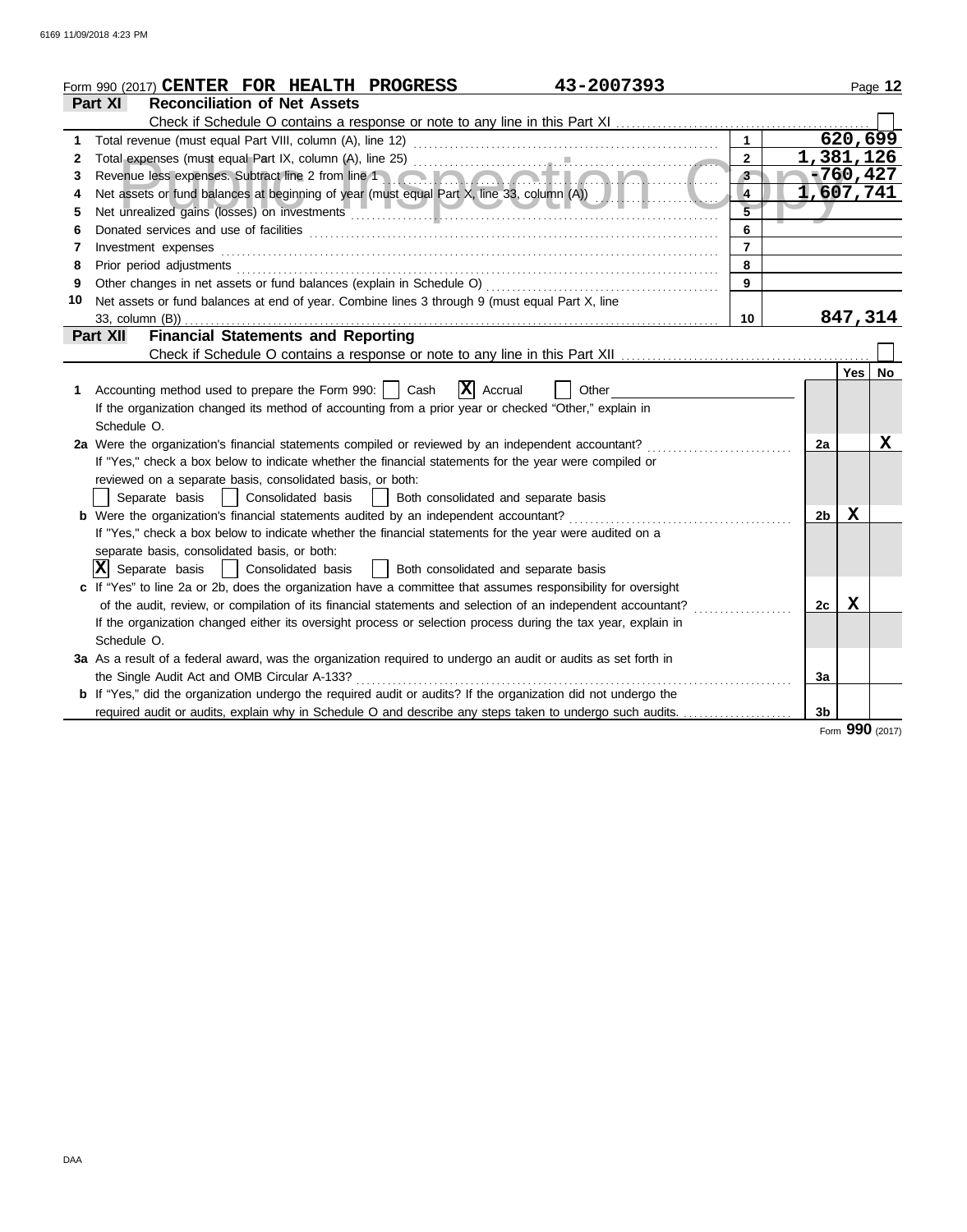| <b>SCHEDULE A</b>                                                   |                                                            | <b>Public Charity Status and Public Support</b>                                                                                                                                                                                                                 |                                       |    |                               | OMB No. 1545-0047                    |
|---------------------------------------------------------------------|------------------------------------------------------------|-----------------------------------------------------------------------------------------------------------------------------------------------------------------------------------------------------------------------------------------------------------------|---------------------------------------|----|-------------------------------|--------------------------------------|
| (Form 990 or 990-EZ)                                                |                                                            | Complete if the organization is a section $501(c)(3)$ organization or a section $4947(a)(1)$ nonexempt charitable trust.                                                                                                                                        |                                       |    |                               |                                      |
| La Attach to Form 990 or Form 990-EZ.<br>Department of the Treasury |                                                            |                                                                                                                                                                                                                                                                 | Open to Public                        |    |                               |                                      |
| Internal Revenue Service                                            |                                                            | <b>u</b> Go to <i>www.irs.gov/Form990</i> for instructions and the latest information.                                                                                                                                                                          |                                       |    |                               | Inspection                           |
| Name of the organization                                            |                                                            | CENTER FOR HEALTH PROGRESS                                                                                                                                                                                                                                      |                                       |    | 43-2007393                    | Employer identification number       |
| Part I                                                              |                                                            | Reason for Public Charity Status (All organizations must complete this part.) See instructions.                                                                                                                                                                 |                                       |    |                               |                                      |
|                                                                     |                                                            | The organization is not a private foundation because it is: (For lines 1 through 12, check only one box.)                                                                                                                                                       |                                       |    |                               |                                      |
| 1                                                                   |                                                            | A church, convention of churches, or association of churches described in section 170(b)(1)(A)(i).                                                                                                                                                              |                                       |    |                               |                                      |
| 2<br>3                                                              |                                                            | A school described in section 170(b)(1)(A)(ii). (Attach Schedule E (Form 990 or 990-EZ).)<br>A hospital or a cooperative hospital service organization described in section 170(b)(1)(A)(iii).                                                                  |                                       |    |                               |                                      |
| 4                                                                   |                                                            | A medical research organization operated in conjunction with a hospital described in section 170(b)(1)(A)(iii). Enter the hospital's name,                                                                                                                      |                                       |    |                               |                                      |
| city, and state:                                                    |                                                            |                                                                                                                                                                                                                                                                 |                                       |    |                               |                                      |
| 5                                                                   |                                                            | An organization operated for the benefit of a college or university owned or operated by a governmental unit described in                                                                                                                                       |                                       |    |                               |                                      |
|                                                                     | section 170(b)(1)(A)(iv). (Complete Part II.)              |                                                                                                                                                                                                                                                                 |                                       |    |                               |                                      |
| 6<br> X<br>7                                                        |                                                            | A federal, state, or local government or governmental unit described in section 170(b)(1)(A)(v).<br>An organization that normally receives a substantial part of its support from a governmental unit or from the general public                                |                                       |    |                               |                                      |
|                                                                     | described in section 170(b)(1)(A)(vi). (Complete Part II.) |                                                                                                                                                                                                                                                                 |                                       |    |                               |                                      |
| 8                                                                   |                                                            | A community trust described in section 170(b)(1)(A)(vi). (Complete Part II.)                                                                                                                                                                                    |                                       |    |                               |                                      |
| 9<br>university:                                                    |                                                            | An agricultural research organization described in section 170(b)(1)(A)(ix) operated in conjunction with a land-grant college<br>or university or a non-land grant college of agriculture (see instructions). Enter the name, city, and state of the college or |                                       |    |                               |                                      |
| 10                                                                  |                                                            | An organization that normally receives: (1) more than 33 1/3% of its support from contributions, membership fees, and gross<br>receipts from activities related to its exempt functions—subject to certain exceptions, and (2) no more than 33 1/3% of its      |                                       |    |                               |                                      |
|                                                                     |                                                            | support from gross investment income and unrelated business taxable income (less section 511 tax) from businesses                                                                                                                                               |                                       |    |                               |                                      |
| 11                                                                  |                                                            | acquired by the organization after June 30, 1975. See section 509(a)(2). (Complete Part III.)<br>An organization organized and operated exclusively to test for public safety. See section 509(a)(4).                                                           |                                       |    |                               |                                      |
| 12                                                                  |                                                            | An organization organized and operated exclusively for the benefit of, to perform the functions of, or to carry out the purposes                                                                                                                                |                                       |    |                               |                                      |
|                                                                     |                                                            | of one or more publicly supported organizations described in section 509(a)(1) or section 509(a)(2). See section 509(a)(3).                                                                                                                                     |                                       |    |                               |                                      |
|                                                                     |                                                            | Check the box in lines 12a through 12d that describes the type of supporting organization and complete lines 12e, 12f, and 12g.                                                                                                                                 |                                       |    |                               |                                      |
| a                                                                   |                                                            | Type I. A supporting organization operated, supervised, or controlled by its supported organization(s), typically by giving<br>the supported organization(s) the power to regularly appoint or elect a majority of the directors or trustees of the             |                                       |    |                               |                                      |
|                                                                     |                                                            | supporting organization. You must complete Part IV, Sections A and B.                                                                                                                                                                                           |                                       |    |                               |                                      |
| b                                                                   |                                                            | Type II. A supporting organization supervised or controlled in connection with its supported organization(s), by having<br>control or management of the supporting organization vested in the same persons that control or manage the supported                 |                                       |    |                               |                                      |
| c                                                                   |                                                            | organization(s). You must complete Part IV, Sections A and C.<br>Type III functionally integrated. A supporting organization operated in connection with, and functionally integrated with,                                                                     |                                       |    |                               |                                      |
|                                                                     |                                                            | its supported organization(s) (see instructions). You must complete Part IV, Sections A, D, and E.                                                                                                                                                              |                                       |    |                               |                                      |
| d                                                                   |                                                            | Type III non-functionally integrated. A supporting organization operated in connection with its supported organization(s)<br>that is not functionally integrated. The organization generally must satisfy a distribution requirement and an attentiveness       |                                       |    |                               |                                      |
|                                                                     |                                                            | requirement (see instructions). You must complete Part IV, Sections A and D, and Part V.                                                                                                                                                                        |                                       |    |                               |                                      |
| e                                                                   |                                                            | Check this box if the organization received a written determination from the IRS that it is a Type I, Type II, Type III                                                                                                                                         |                                       |    |                               |                                      |
| f                                                                   | Enter the number of supported organizations                | functionally integrated, or Type III non-functionally integrated supporting organization.                                                                                                                                                                       |                                       |    |                               |                                      |
| g                                                                   |                                                            | Provide the following information about the supported organization(s).                                                                                                                                                                                          |                                       |    |                               |                                      |
| (i) Name of supported                                               | $(ii)$ EIN                                                 | (iii) Type of organization                                                                                                                                                                                                                                      | (iv) Is the organization              |    | (v) Amount of monetary        | (vi) Amount of                       |
| organization                                                        |                                                            | (described on lines 1-10<br>above (see instructions))                                                                                                                                                                                                           | listed in your governing<br>document? |    | support (see<br>instructions) | other support (see<br>instructions)  |
|                                                                     |                                                            |                                                                                                                                                                                                                                                                 | Yes                                   | No |                               |                                      |
| (A)                                                                 |                                                            |                                                                                                                                                                                                                                                                 |                                       |    |                               |                                      |
| (B)                                                                 |                                                            |                                                                                                                                                                                                                                                                 |                                       |    |                               |                                      |
| (C)                                                                 |                                                            |                                                                                                                                                                                                                                                                 |                                       |    |                               |                                      |
| (D)                                                                 |                                                            |                                                                                                                                                                                                                                                                 |                                       |    |                               |                                      |
| (E)                                                                 |                                                            |                                                                                                                                                                                                                                                                 |                                       |    |                               |                                      |
|                                                                     |                                                            |                                                                                                                                                                                                                                                                 |                                       |    |                               |                                      |
| Total                                                               |                                                            |                                                                                                                                                                                                                                                                 |                                       |    |                               |                                      |
|                                                                     |                                                            | For Paperwork Reduction Act Notice, see the Instructions for Form 990 or 990-EZ.                                                                                                                                                                                |                                       |    |                               | Schedule A (Form 990 or 990-EZ) 2017 |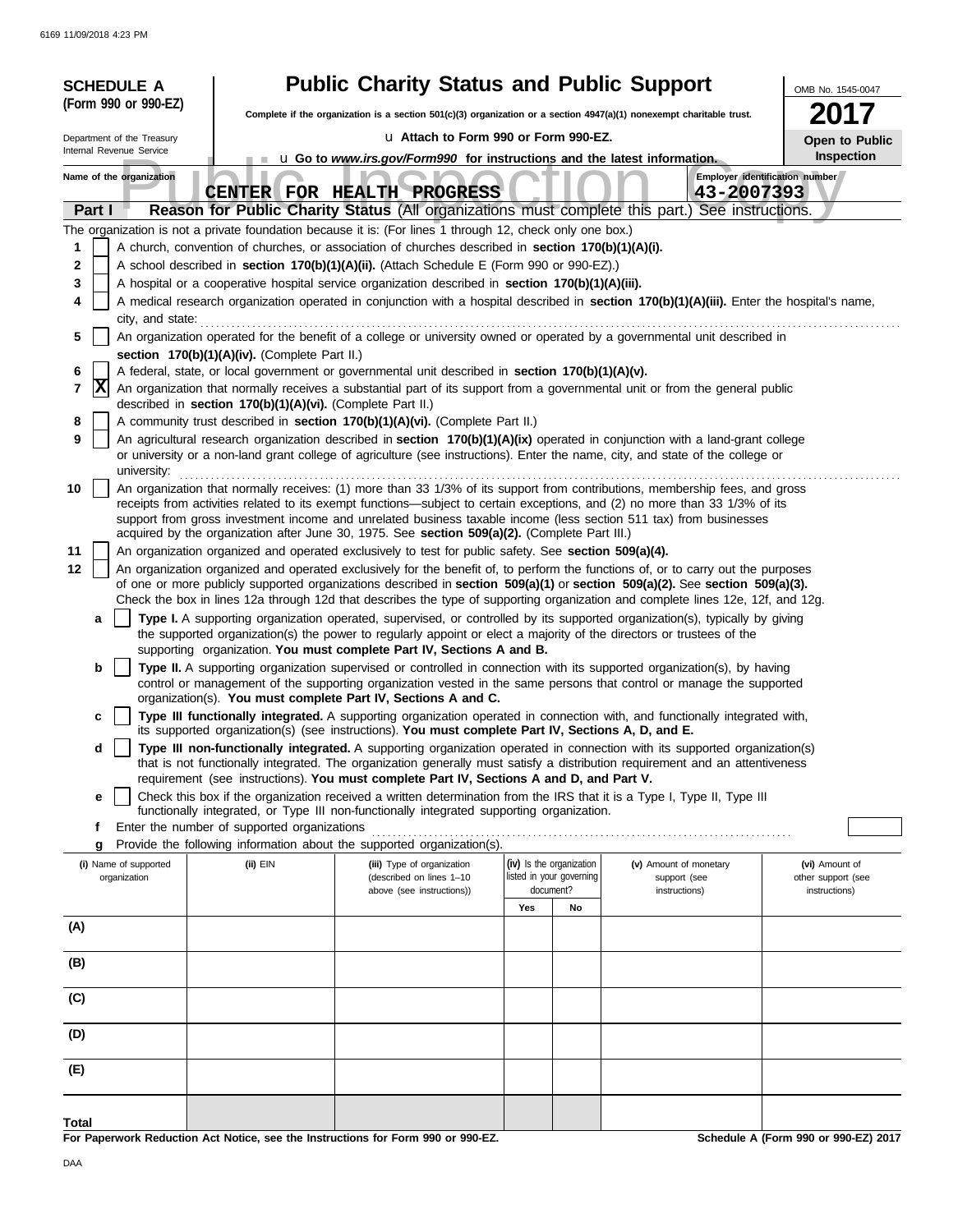|              | Schedule A (Form 990 or 990-EZ) 2017                                                                                                                                                                                         | CENTER FOR HEALTH PROGRESS |          |            |            | 43-2007393 | Page 2                                 |
|--------------|------------------------------------------------------------------------------------------------------------------------------------------------------------------------------------------------------------------------------|----------------------------|----------|------------|------------|------------|----------------------------------------|
|              | Support Schedule for Organizations Described in Sections 170(b)(1)(A)(iv) and 170(b)(1)(A)(vi)<br>Part II                                                                                                                    |                            |          |            |            |            |                                        |
|              | (Complete only if you checked the box on line 5, 7, or 8 of Part I or if the organization failed to qualify under<br>Part III. If the organization fails to qualify under the tests listed below, please complete Part III.) |                            |          |            |            |            |                                        |
|              |                                                                                                                                                                                                                              |                            |          |            |            |            |                                        |
|              | Section A. Public Support                                                                                                                                                                                                    |                            |          |            |            |            |                                        |
|              | Calendar year (or fiscal year beginning in) u                                                                                                                                                                                | (a) 2013                   | (b) 2014 | (c) 2015   | $(d)$ 2016 | (e) 2017   | (f) Total                              |
| 1            | Gifts, grants, contributions, and<br>membership fees received. (Do not                                                                                                                                                       |                            |          |            |            |            |                                        |
|              | include any "unusual grants.")                                                                                                                                                                                               | 526,456                    | 395,056  | 655,998    | 1,659,021  | 547,803    | 3,784,334                              |
| $\mathbf{2}$ | Tax revenues levied for the<br>organization's benefit and either paid<br>to or expended on its behalf                                                                                                                        |                            |          |            |            |            |                                        |
| 3            | The value of services or facilities<br>furnished by a governmental unit to the<br>organization without charge                                                                                                                |                            |          |            |            |            |                                        |
| 4            | Total. Add lines 1 through 3                                                                                                                                                                                                 | 526,456                    | 395,056  | 655,998    | 1,659,021  | 547,803    | 3,784,334                              |
| 5            | The portion of total contributions by<br>each person (other than a<br>governmental unit or publicly<br>supported organization) included on<br>line 1 that exceeds 2% of the amount<br>shown on line 11, column (f)           |                            |          |            |            |            | 1,792,830                              |
| 6            | Public support. Subtract line 5 from line 4.                                                                                                                                                                                 |                            |          |            |            |            | 1,991,504                              |
|              | <b>Section B. Total Support</b>                                                                                                                                                                                              |                            |          |            |            |            |                                        |
|              | Calendar year (or fiscal year beginning in) $\mathbf u$                                                                                                                                                                      | (a) 2013                   | (b) 2014 | $(c)$ 2015 | $(d)$ 2016 | (e) $2017$ | (f) Total                              |
| 7            | Amounts from line 4                                                                                                                                                                                                          | 526,456                    | 395,056  | 655,998    | 1,659,021  | 547,803    | 3,784,334                              |
| 8            | Gross income from interest, dividends,<br>payments received on securities loans,<br>rents, royalties, and income from                                                                                                        | 293                        | 252      | 227        | 222        | 200        | 1,194                                  |
| 9            | Net income from unrelated business<br>activities, whether or not the business<br>is regularly carried on                                                                                                                     |                            |          |            |            |            |                                        |
| 10           | Other income. Do not include gain or<br>loss from the sale of capital assets<br>(Explain in Part VI.)                                                                                                                        |                            |          |            |            | 6,600      | 6,600                                  |
| 11           | Total support. Add lines 7 through 10                                                                                                                                                                                        |                            |          |            |            |            | 3,792,128                              |
| 12           | Gross receipts from related activities, etc. (see instructions)                                                                                                                                                              |                            |          |            |            | 12         | 506,533                                |
| 13           | First five years. If the Form 990 is for the organization's first, second, third, fourth, or fifth tax year as a section 501(c)(3)                                                                                           |                            |          |            |            |            | $\overline{\phantom{a}}$               |
|              | Section C. Computation of Public Support Percentage                                                                                                                                                                          |                            |          |            |            |            |                                        |
| 14           |                                                                                                                                                                                                                              |                            |          |            |            | 14         | 52.52%                                 |
| 15           | Public support percentage from 2016 Schedule A, Part II, line 14                                                                                                                                                             |                            |          |            |            | 15         | 68.45%                                 |
| 16a          | 33 1/3% support test-2017. If the organization did not check the box on line 13, and line 14 is 33 1/3% or more, check this                                                                                                  |                            |          |            |            |            |                                        |
|              | box and stop here. The organization qualifies as a publicly supported organization                                                                                                                                           |                            |          |            |            |            | $\blacktriangleright \boxed{\text{X}}$ |
| b            | 33 1/3% support test-2016. If the organization did not check a box on line 13 or 16a, and line 15 is 33 1/3% or more, check                                                                                                  |                            |          |            |            |            |                                        |
|              | this box and stop here. The organization qualifies as a publicly supported organization                                                                                                                                      |                            |          |            |            |            |                                        |
|              | 17a 10%-facts-and-circumstances test-2017. If the organization did not check a box on line 13, 16a, or 16b, and line 14 is                                                                                                   |                            |          |            |            |            |                                        |
|              | 10% or more, and if the organization meets the "facts-and-circumstances" test, check this box and stop here. Explain in                                                                                                      |                            |          |            |            |            |                                        |
|              | Part VI how the organization meets the "facts-and-circumstances" test. The organization qualifies as a publicly supported                                                                                                    |                            |          |            |            |            |                                        |
|              | organization                                                                                                                                                                                                                 |                            |          |            |            |            |                                        |
| b            | 10%-facts-and-circumstances test-2016. If the organization did not check a box on line 13, 16a, 16b, or 17a, and line                                                                                                        |                            |          |            |            |            |                                        |
|              | 15 is 10% or more, and if the organization meets the "facts-and-circumstances" test, check this box and stop here.                                                                                                           |                            |          |            |            |            |                                        |
|              | Explain in Part VI how the organization meets the "facts-and-circumstances" test. The organization qualifies as a publicly                                                                                                   |                            |          |            |            |            |                                        |
| 18           | supported organization<br>Private foundation. If the organization did not check a box on line 13, 16a, 16b, 17a, or 17b, check this box and see                                                                              |                            |          |            |            |            |                                        |
|              | <b>instructions</b>                                                                                                                                                                                                          |                            |          |            |            |            |                                        |
|              |                                                                                                                                                                                                                              |                            |          |            |            |            |                                        |

**Schedule A (Form 990 or 990-EZ) 2017**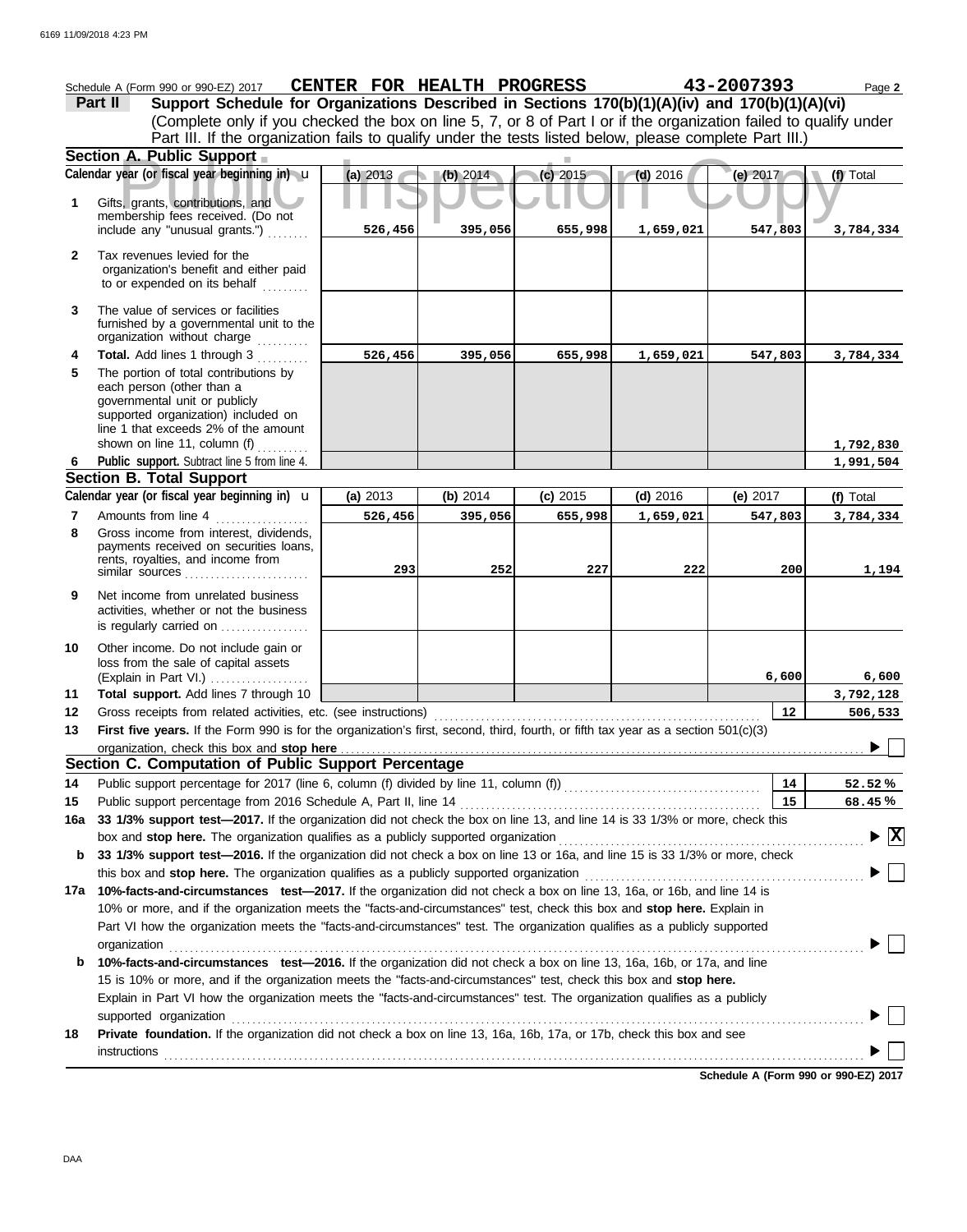|     | Schedule A (Form 990 or 990-EZ) 2017                                                                                                                                              | CENTER FOR HEALTH PROGRESS |            |            |            | 43-2007393 | Page 3    |
|-----|-----------------------------------------------------------------------------------------------------------------------------------------------------------------------------------|----------------------------|------------|------------|------------|------------|-----------|
|     | Support Schedule for Organizations Described in Section 509(a)(2)<br>Part III                                                                                                     |                            |            |            |            |            |           |
|     | (Complete only if you checked the box on line 10 of Part I or if the organization failed to qualify under Part II.                                                                |                            |            |            |            |            |           |
|     | If the organization fails to qualify under the tests listed below, please complete Part II.)                                                                                      |                            |            |            |            |            |           |
|     | Section A. Public Support                                                                                                                                                         |                            |            |            |            |            |           |
|     | Calendar year (or fiscal year beginning in) u                                                                                                                                     | (a) 2013                   | (b) 2014   | $(c)$ 2015 | $(d)$ 2016 | (e) 2017   | (f) Total |
|     | Gifts, grants, contributions, and membership<br>fees received. (Do not include any "unusual grants.")                                                                             |                            |            |            |            |            |           |
| 2   | Gross receipts from admissions, merchandise<br>sold or services performed, or facilities<br>furnished in any activity that is related to the<br>organization's tax-exempt purpose |                            |            |            |            |            |           |
| 3   | Gross receipts from activities that are not an<br>unrelated trade or business under section 513                                                                                   |                            |            |            |            |            |           |
| 4   | Tax revenues levied for the<br>organization's benefit and either paid<br>to or expended on its behalf                                                                             |                            |            |            |            |            |           |
| 5   | The value of services or facilities<br>furnished by a governmental unit to the<br>organization without charge                                                                     |                            |            |            |            |            |           |
| 6   | Total. Add lines 1 through 5                                                                                                                                                      |                            |            |            |            |            |           |
|     | <b>7a</b> Amounts included on lines 1, 2, and 3<br>received from disqualified persons                                                                                             |                            |            |            |            |            |           |
| b   | Amounts included on lines 2 and 3<br>received from other than disqualified<br>persons that exceed the greater of \$5,000<br>or 1% of the amount on line 13 for the year           |                            |            |            |            |            |           |
| c   | Add lines 7a and 7b<br>.                                                                                                                                                          |                            |            |            |            |            |           |
| 8   | Public support. (Subtract line 7c from                                                                                                                                            |                            |            |            |            |            |           |
|     | line $6.$ )                                                                                                                                                                       |                            |            |            |            |            |           |
|     | <b>Section B. Total Support</b>                                                                                                                                                   |                            |            |            |            |            |           |
|     | Calendar year (or fiscal year beginning in) <b>u</b>                                                                                                                              | (a) 2013                   | (b) $2014$ | $(c)$ 2015 | $(d)$ 2016 | (e) $2017$ | (f) Total |
| 9   | Amounts from line 6                                                                                                                                                               |                            |            |            |            |            |           |
| 10a | Gross income from interest, dividends,<br>payments received on securities loans, rents,<br>royalties, and income from similar sources.                                            |                            |            |            |            |            |           |
|     | Unrelated business taxable income (less<br>section 511 taxes) from businesses<br>acquired after June 30, 1975                                                                     |                            |            |            |            |            |           |
| с   | Add lines 10a and 10b                                                                                                                                                             |                            |            |            |            |            |           |
| 11  | Net income from unrelated business<br>activities not included in line 10b, whether<br>or not the business is regularly carried on                                                 |                            |            |            |            |            |           |
| 12  | Other income. Do not include gain or<br>loss from the sale of capital assets<br>(Explain in Part VI.)<br>.                                                                        |                            |            |            |            |            |           |
| 13  | Total support. (Add lines 9, 10c, 11,                                                                                                                                             |                            |            |            |            |            |           |
|     | and $12.$ )<br>First five years. If the Form 990 is for the organization's first, second, third, fourth, or fifth tax year as a section 501(c)(3)                                 |                            |            |            |            |            |           |
| 14  | organization, check this box and stop here                                                                                                                                        |                            |            |            |            |            |           |
|     | Section C. Computation of Public Support Percentage                                                                                                                               |                            |            |            |            |            |           |
| 15  |                                                                                                                                                                                   |                            |            |            |            | 15         | $\%$      |
| 16  |                                                                                                                                                                                   |                            |            |            |            | 16         | $\%$      |
|     | Section D. Computation of Investment Income Percentage                                                                                                                            |                            |            |            |            |            |           |
| 17  |                                                                                                                                                                                   |                            |            |            |            | 17         | %         |
| 18  |                                                                                                                                                                                   |                            |            |            |            | 18         | $\%$      |
| 19a | 33 1/3% support tests-2017. If the organization did not check the box on line 14, and line 15 is more than 33 1/3%, and line                                                      |                            |            |            |            |            |           |
|     | 17 is not more than 33 1/3%, check this box and stop here. The organization qualifies as a publicly supported organization                                                        |                            |            |            |            |            |           |
| b   | 33 1/3% support tests-2016. If the organization did not check a box on line 14 or line 19a, and line 16 is more than 33 1/3%, and                                                 |                            |            |            |            |            |           |
|     | line 18 is not more than 33 1/3%, check this box and stop here. The organization qualifies as a publicly supported organization                                                   |                            |            |            |            |            |           |
| 20  |                                                                                                                                                                                   |                            |            |            |            |            |           |

**Schedule A (Form 990 or 990-EZ) 2017**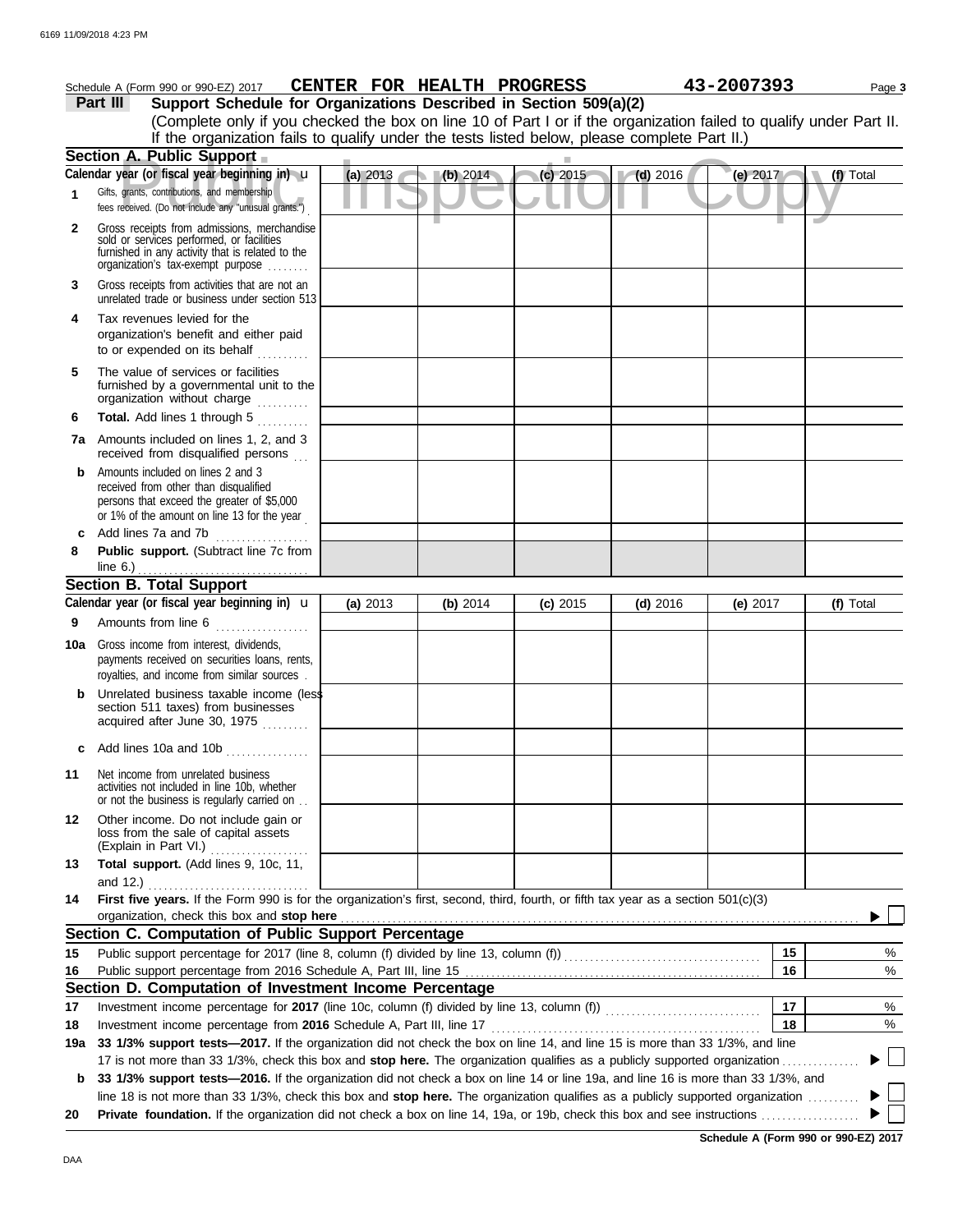|              | CENTER FOR HEALTH PROGRESS<br>Schedule A (Form 990 or 990-EZ) 2017                                                                                                                                                 |  | 43-2007393                           | Page 4    |
|--------------|--------------------------------------------------------------------------------------------------------------------------------------------------------------------------------------------------------------------|--|--------------------------------------|-----------|
|              | <b>Supporting Organizations</b><br><b>Part IV</b>                                                                                                                                                                  |  |                                      |           |
|              | (Complete only if you checked a box in line 12 on Part I. If you checked 12a of Part I, complete Sections A                                                                                                        |  |                                      |           |
|              | and B. If you checked 12b of Part I, complete Sections A and C. If you checked 12c of Part I, complete                                                                                                             |  |                                      |           |
|              | Sections A, D, and E. If you checked 12d of Part I, complete Sections A and D, and complete Part V.)                                                                                                               |  |                                      |           |
|              | Section A. All Supporting Organizations                                                                                                                                                                            |  |                                      |           |
|              |                                                                                                                                                                                                                    |  |                                      | Yes<br>No |
| 1            | Are all of the organization's supported organizations listed by name in the organization's governing                                                                                                               |  |                                      |           |
|              | documents? If "No," describe in Part VI how the supported organizations are designated. If designated by                                                                                                           |  |                                      |           |
|              | class or purpose, describe the designation. If historic and continuing relationship, explain.                                                                                                                      |  | 1                                    |           |
| $\mathbf{2}$ | Did the organization have any supported organization that does not have an IRS determination of status                                                                                                             |  |                                      |           |
|              | under section $509(a)(1)$ or (2)? If "Yes," explain in Part VI how the organization determined that the supported                                                                                                  |  |                                      |           |
|              | organization was described in section 509(a)(1) or (2).                                                                                                                                                            |  | $\mathbf{2}$                         |           |
| За           | Did the organization have a supported organization described in section 501(c)(4), (5), or (6)? If "Yes," answer                                                                                                   |  |                                      |           |
|              | $(b)$ and $(c)$ below.                                                                                                                                                                                             |  | 3a                                   |           |
| b            | Did the organization confirm that each supported organization qualified under section $501(c)(4)$ , (5), or (6) and                                                                                                |  |                                      |           |
|              | satisfied the public support tests under section $509(a)(2)$ ? If "Yes," describe in Part VI when and how the                                                                                                      |  |                                      |           |
|              | organization made the determination.                                                                                                                                                                               |  | 3b                                   |           |
| c            | Did the organization ensure that all support to such organizations was used exclusively for section $170(c)(2)(B)$                                                                                                 |  |                                      |           |
|              | purposes? If "Yes," explain in Part VI what controls the organization put in place to ensure such use.<br>Was any supported organization not organized in the United States ("foreign supported organization")? If |  | 3c                                   |           |
| 4a           | "Yes," and if you checked 12a or 12b in Part I, answer (b) and (c) below.                                                                                                                                          |  | 4a                                   |           |
| b            | Did the organization have ultimate control and discretion in deciding whether to make grants to the foreign                                                                                                        |  |                                      |           |
|              | supported organization? If "Yes," describe in Part VI how the organization had such control and discretion                                                                                                         |  |                                      |           |
|              | despite being controlled or supervised by or in connection with its supported organizations.                                                                                                                       |  | 4b                                   |           |
| c            | Did the organization support any foreign supported organization that does not have an IRS determination                                                                                                            |  |                                      |           |
|              | under sections $501(c)(3)$ and $509(a)(1)$ or $(2)$ ? If "Yes," explain in Part VI what controls the organization used                                                                                             |  |                                      |           |
|              | to ensure that all support to the foreign supported organization was used exclusively for section $170(c)(2)(B)$                                                                                                   |  |                                      |           |
|              | purposes.                                                                                                                                                                                                          |  | 4c                                   |           |
| 5а           | Did the organization add, substitute, or remove any supported organizations during the tax year? If "Yes,"                                                                                                         |  |                                      |           |
|              | answer (b) and (c) below (if applicable). Also, provide detail in Part VI, including (i) the names and EIN                                                                                                         |  |                                      |           |
|              | numbers of the supported organizations added, substituted, or removed; (ii) the reasons for each such action;                                                                                                      |  |                                      |           |
|              | (iii) the authority under the organization's organizing document authorizing such action; and (iv) how the action                                                                                                  |  |                                      |           |
|              | was accomplished (such as by amendment to the organizing document).                                                                                                                                                |  | 5a                                   |           |
| b            | Type I or Type II only. Was any added or substituted supported organization part of a class already                                                                                                                |  |                                      |           |
|              | designated in the organization's organizing document?                                                                                                                                                              |  | 5b                                   |           |
| с            | Substitutions only. Was the substitution the result of an event beyond the organization's control?                                                                                                                 |  | 5c                                   |           |
| 6            | Did the organization provide support (whether in the form of grants or the provision of services or facilities) to                                                                                                 |  |                                      |           |
|              | anyone other than (i) its supported organizations, (ii) individuals that are part of the charitable class benefited                                                                                                |  |                                      |           |
|              | by one or more of its supported organizations, or (iii) other supporting organizations that also support or                                                                                                        |  |                                      |           |
|              | benefit one or more of the filing organization's supported organizations? If "Yes," provide detail in Part VI.                                                                                                     |  | 6                                    |           |
| 7            | Did the organization provide a grant, loan, compensation, or other similar payment to a substantial contributor                                                                                                    |  |                                      |           |
|              | (defined in section 4958(c)(3)(C)), a family member of a substantial contributor, or a 35% controlled entity with                                                                                                  |  |                                      |           |
|              | regard to a substantial contributor? If "Yes," complete Part I of Schedule L (Form 990 or 990-EZ).                                                                                                                 |  | 7                                    |           |
| 8            | Did the organization make a loan to a disqualified person (as defined in section 4958) not described in line 7?                                                                                                    |  |                                      |           |
|              | If "Yes," complete Part I of Schedule L (Form 990 or 990-EZ).                                                                                                                                                      |  | 8                                    |           |
| 9а           | Was the organization controlled directly or indirectly at any time during the tax year by one or more                                                                                                              |  |                                      |           |
|              | disqualified persons as defined in section 4946 (other than foundation managers and organizations described                                                                                                        |  |                                      |           |
|              | in section $509(a)(1)$ or $(2)$ ? If "Yes," provide detail in Part VI.                                                                                                                                             |  | 9а                                   |           |
| b            | Did one or more disqualified persons (as defined in line 9a) hold a controlling interest in any entity in which                                                                                                    |  |                                      |           |
|              | the supporting organization had an interest? If "Yes," provide detail in Part VI.                                                                                                                                  |  | 9b                                   |           |
| c            | Did a disqualified person (as defined in line 9a) have an ownership interest in, or derive any personal benefit                                                                                                    |  |                                      |           |
|              | from, assets in which the supporting organization also had an interest? If "Yes," provide detail in Part VI.                                                                                                       |  | 9c                                   |           |
| 10a          | Was the organization subject to the excess business holdings rules of section 4943 because of section                                                                                                              |  |                                      |           |
|              | 4943(f) (regarding certain Type II supporting organizations, and all Type III non-functionally integrated                                                                                                          |  |                                      |           |
|              | supporting organizations)? If "Yes," answer 10b below.                                                                                                                                                             |  | 10a                                  |           |
| b            | Did the organization have any excess business holdings in the tax year? (Use Schedule C, Form 4720, to                                                                                                             |  | 10 <sub>b</sub>                      |           |
|              | determine whether the organization had excess business holdings.)                                                                                                                                                  |  | Schedule A (Form 990 or 990-EZ) 2017 |           |
|              |                                                                                                                                                                                                                    |  |                                      |           |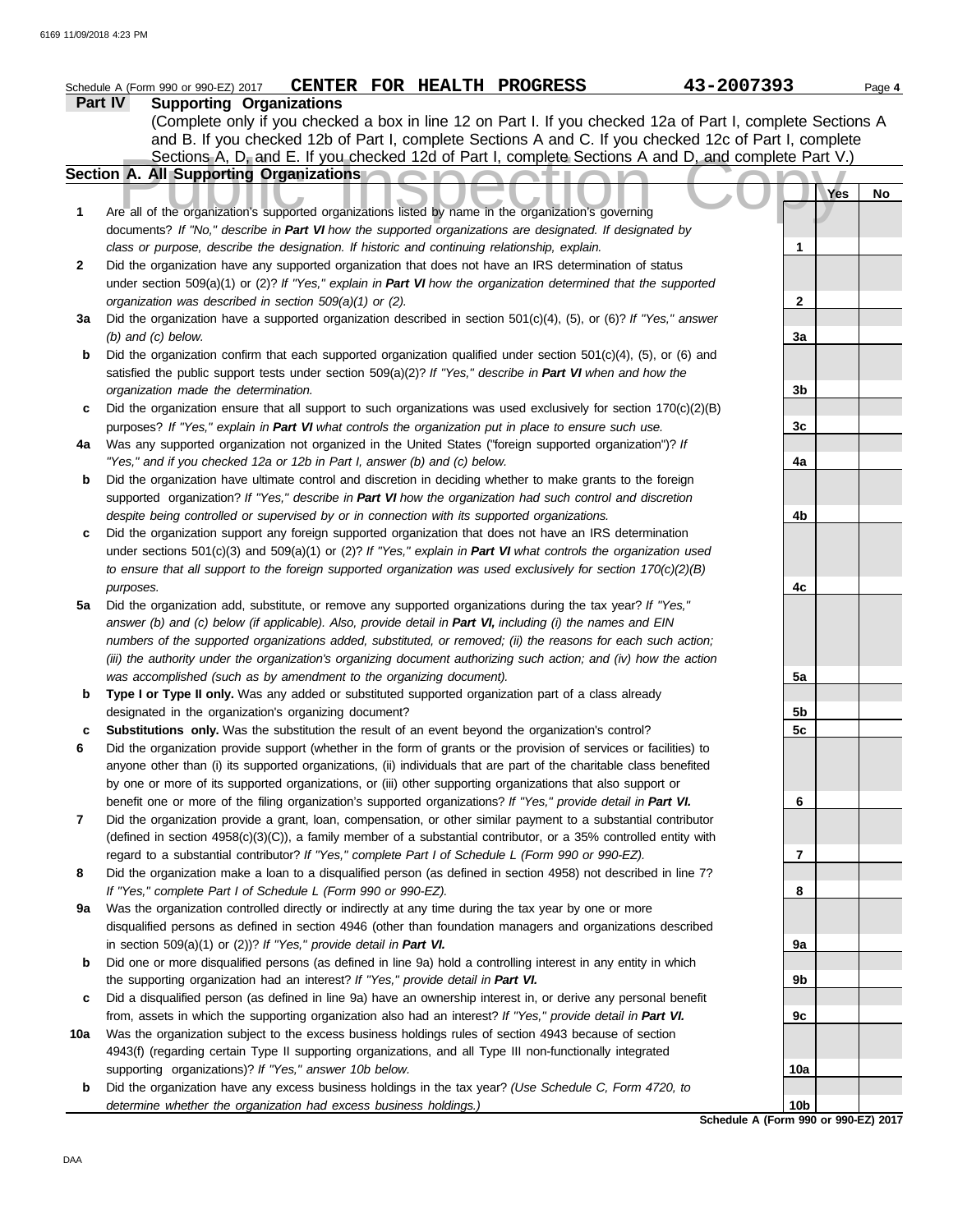|              | 43-2007393<br>CENTER FOR HEALTH PROGRESS<br>Schedule A (Form 990 or 990-EZ) 2017                                                                                                                                     |                 |            | Page 5    |
|--------------|----------------------------------------------------------------------------------------------------------------------------------------------------------------------------------------------------------------------|-----------------|------------|-----------|
|              | <b>Supporting Organizations (continued)</b><br>Part IV                                                                                                                                                               |                 |            |           |
|              |                                                                                                                                                                                                                      |                 | <b>Yes</b> | No        |
| 11           | Has the organization accepted a gift or contribution from any of the following persons?                                                                                                                              |                 |            |           |
| a            | A person who directly or indirectly controls, either alone or together with persons described in (b) and (c)                                                                                                         |                 |            |           |
|              | below, the governing body of a supported organization?                                                                                                                                                               | 11a             |            |           |
|              | <b>b</b> A family member of a person described in (a) above?                                                                                                                                                         | 11 <sub>b</sub> |            |           |
|              | c A 35% controlled entity of a person described in (a) or (b) above? If "Yes" to a, b, or c, provide detail in Part VI.                                                                                              | 11c             |            |           |
|              | <b>Section B. Type I Supporting Organizations</b>                                                                                                                                                                    |                 |            |           |
|              |                                                                                                                                                                                                                      |                 | <b>Yes</b> | No        |
| 1            | Did the directors, trustees, or membership of one or more supported organizations have the power to                                                                                                                  |                 |            |           |
|              | regularly appoint or elect at least a majority of the organization's directors or trustees at all times during the                                                                                                   |                 |            |           |
|              | tax year? If "No," describe in Part VI how the supported organization(s) effectively operated, supervised, or                                                                                                        |                 |            |           |
|              | controlled the organization's activities. If the organization had more than one supported organization,<br>describe how the powers to appoint and/or remove directors or trustees were allocated among the supported |                 |            |           |
|              | organizations and what conditions or restrictions, if any, applied to such powers during the tax year.                                                                                                               | 1               |            |           |
| $\mathbf{2}$ | Did the organization operate for the benefit of any supported organization other than the supported                                                                                                                  |                 |            |           |
|              | organization(s) that operated, supervised, or controlled the supporting organization? If "Yes," explain in Part                                                                                                      |                 |            |           |
|              | VI how providing such benefit carried out the purposes of the supported organization(s) that operated,                                                                                                               |                 |            |           |
|              | supervised, or controlled the supporting organization.                                                                                                                                                               | $\mathbf{2}$    |            |           |
|              | Section C. Type II Supporting Organizations                                                                                                                                                                          |                 |            |           |
|              |                                                                                                                                                                                                                      |                 | <b>Yes</b> | No        |
| 1            | Were a majority of the organization's directors or trustees during the tax year also a majority of the directors                                                                                                     |                 |            |           |
|              | or trustees of each of the organization's supported organization(s)? If "No," describe in Part VI how control                                                                                                        |                 |            |           |
|              | or management of the supporting organization was vested in the same persons that controlled or managed                                                                                                               |                 |            |           |
|              | the supported organization(s).                                                                                                                                                                                       | 1               |            |           |
|              | Section D. All Type III Supporting Organizations                                                                                                                                                                     |                 |            |           |
|              |                                                                                                                                                                                                                      |                 | Yes        | No        |
| 1            | Did the organization provide to each of its supported organizations, by the last day of the fifth month of the                                                                                                       |                 |            |           |
|              | organization's tax year, (i) a written notice describing the type and amount of support provided during the prior tax                                                                                                |                 |            |           |
|              | year, (ii) a copy of the Form 990 that was most recently filed as of the date of notification, and (iii) copies of the                                                                                               |                 |            |           |
|              | organization's governing documents in effect on the date of notification, to the extent not previously provided?                                                                                                     | 1               |            |           |
| $\mathbf{2}$ | Were any of the organization's officers, directors, or trustees either (i) appointed or elected by the supported                                                                                                     |                 |            |           |
|              | organization(s) or (ii) serving on the governing body of a supported organization? If "No," explain in Part VI how                                                                                                   |                 |            |           |
|              | the organization maintained a close and continuous working relationship with the supported organization(s).                                                                                                          | 2               |            |           |
| 3            | By reason of the relationship described in (2), did the organization's supported organizations have a                                                                                                                |                 |            |           |
|              | significant voice in the organization's investment policies and in directing the use of the organization's                                                                                                           |                 |            |           |
|              | income or assets at all times during the tax year? If "Yes," describe in Part VI the role the organization's                                                                                                         |                 |            |           |
|              | supported organizations played in this regard.                                                                                                                                                                       | 3               |            |           |
|              | Section E. Type III Functionally-Integrated Supporting Organizations                                                                                                                                                 |                 |            |           |
| 1            | Check the box next to the method that the organization used to satisfy the Integral Part Test during the year (see instructions).                                                                                    |                 |            |           |
| a            | The organization satisfied the Activities Test. Complete line 2 below.                                                                                                                                               |                 |            |           |
| b            | The organization is the parent of each of its supported organizations. Complete line 3 below.                                                                                                                        |                 |            |           |
| c            | The organization supported a governmental entity. Describe in Part VI how you supported a government entity (see instructions).                                                                                      |                 |            |           |
| $\mathbf{2}$ | Activities Test. Answer (a) and (b) below.                                                                                                                                                                           |                 | Yes        | <b>No</b> |
| a            | Did substantially all of the organization's activities during the tax year directly further the exempt purposes of                                                                                                   |                 |            |           |
|              | the supported organization(s) to which the organization was responsive? If "Yes," then in Part VI identify                                                                                                           |                 |            |           |
|              | those supported organizations and explain how these activities directly furthered their exempt purposes,                                                                                                             |                 |            |           |
|              | how the organization was responsive to those supported organizations, and how the organization determined                                                                                                            |                 |            |           |
|              | that these activities constituted substantially all of its activities.                                                                                                                                               | 2a              |            |           |
| b            | Did the activities described in (a) constitute activities that, but for the organization's involvement, one or more                                                                                                  |                 |            |           |
|              | of the organization's supported organization(s) would have been engaged in? If "Yes," explain in Part VI the                                                                                                         |                 |            |           |
|              | reasons for the organization's position that its supported organization(s) would have engaged in these                                                                                                               |                 |            |           |
|              | activities but for the organization's involvement.                                                                                                                                                                   | 2b              |            |           |
| 3            | Parent of Supported Organizations. Answer (a) and (b) below.                                                                                                                                                         |                 |            |           |
| а            | Did the organization have the power to regularly appoint or elect a majority of the officers, directors, or                                                                                                          |                 |            |           |
|              | trustees of each of the supported organizations? Provide details in Part VI.                                                                                                                                         | 3a              |            |           |

**b** Did the organization exercise a substantial degree of direction over the policies, programs, and activities of each of its supported organizations? *If "Yes," describe in Part VI the role played by the organization in this regard.* **3b**

DAA **Schedule A (Form 990 or 990-EZ) 2017**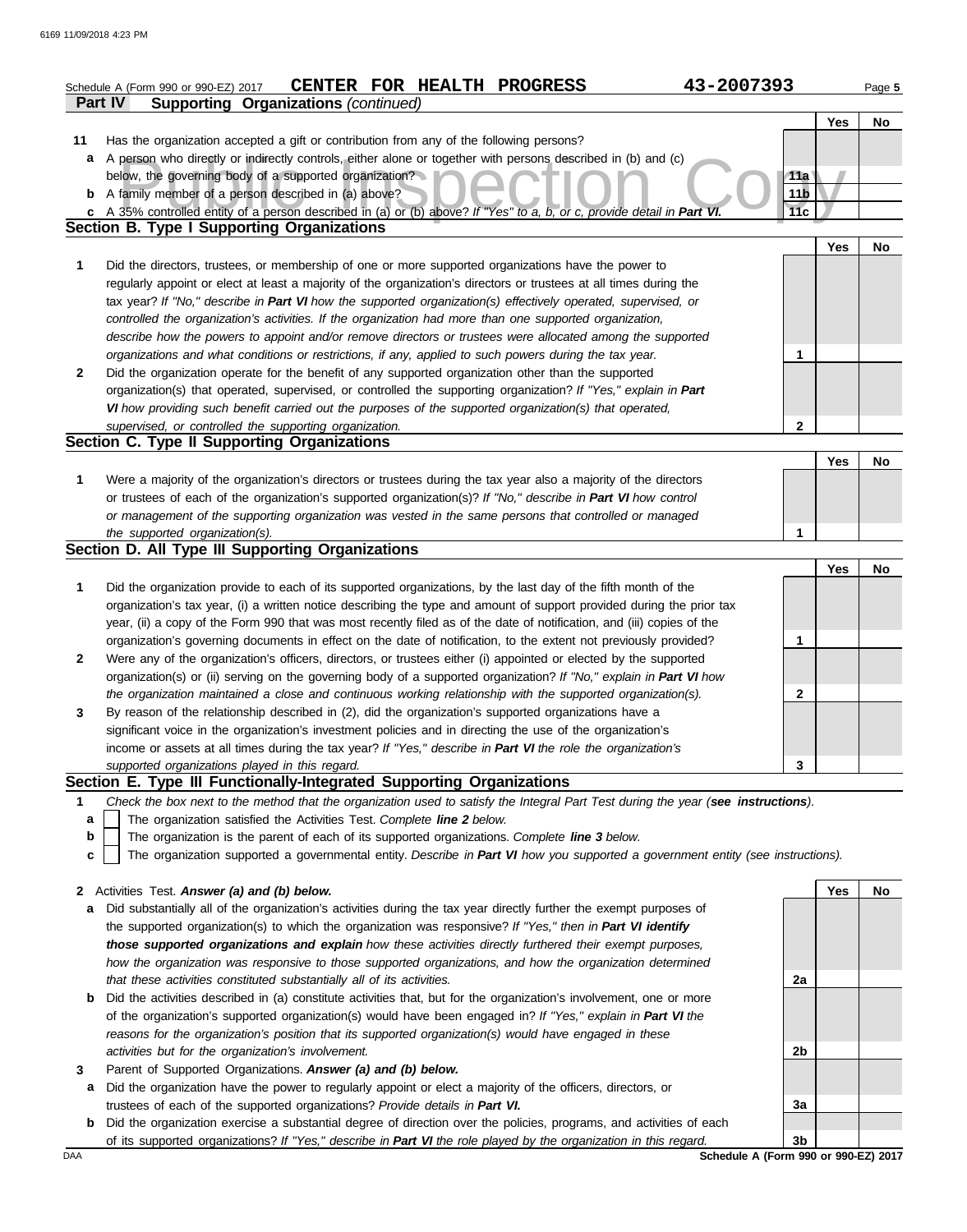| CENTER FOR HEALTH PROGRESS<br>Schedule A (Form 990 or 990-EZ) 2017                                                                                  |                | 43-2007393     | Page 6                         |
|-----------------------------------------------------------------------------------------------------------------------------------------------------|----------------|----------------|--------------------------------|
| Type III Non-Functionally Integrated 509(a)(3) Supporting Organizations<br><b>Part V</b>                                                            |                |                |                                |
| Check here if the organization satisfied the Integral Part Test as a qualifying trust on Nov. 20, 1970 (explain in Part VI). See<br>1               |                |                |                                |
| instructions. All other Type III non-functionally integrated supporting organizations must complete Sections A through E                            |                |                |                                |
| Section A - Adjusted Net Income                                                                                                                     |                | (A) Prior Year | (B) Current Year               |
|                                                                                                                                                     |                |                | (optional)                     |
| Net short-term capital gain<br>1<br>J.<br>×                                                                                                         |                |                |                                |
| $\mathbf{2}$<br>Recoveries of prior-year distributions                                                                                              | $\overline{2}$ |                |                                |
| 3<br>Other gross income (see instructions)                                                                                                          | 3              |                |                                |
| Add lines 1 through 3.<br>4                                                                                                                         | 4              |                |                                |
| 5<br>Depreciation and depletion                                                                                                                     | 5              |                |                                |
| Portion of operating expenses paid or incurred for production or<br>6                                                                               |                |                |                                |
| collection of gross income or for management, conservation, or                                                                                      |                |                |                                |
| maintenance of property held for production of income (see instructions)                                                                            | 6              |                |                                |
| 7<br>Other expenses (see instructions)                                                                                                              | $\overline{7}$ |                |                                |
| 8<br>Adjusted Net Income (subtract lines 5, 6 and 7 from line 4).                                                                                   | 8              |                |                                |
| <b>Section B - Minimum Asset Amount</b>                                                                                                             |                | (A) Prior Year | (B) Current Year<br>(optional) |
| Aggregate fair market value of all non-exempt-use assets (see<br>1                                                                                  |                |                |                                |
| instructions for short tax year or assets held for part of year):                                                                                   |                |                |                                |
| Average monthly value of securities<br>a                                                                                                            | 1a             |                |                                |
| Average monthly cash balances<br>b                                                                                                                  | 1 <sub>b</sub> |                |                                |
| Fair market value of other non-exempt-use assets<br>c                                                                                               | 1c             |                |                                |
| <b>Total</b> (add lines 1a, 1b, and 1c)<br>d                                                                                                        | 1d             |                |                                |
| Discount claimed for blockage or other<br>е                                                                                                         |                |                |                                |
| factors (explain in detail in <b>Part VI</b> ):                                                                                                     |                |                |                                |
| $\mathbf{2}$<br>Acquisition indebtedness applicable to non-exempt-use assets                                                                        | $\mathbf{2}$   |                |                                |
| 3<br>Subtract line 2 from line 1d.                                                                                                                  | 3              |                |                                |
| Cash deemed held for exempt use. Enter 1-1/2% of line 3 (for greater amount,<br>4                                                                   |                |                |                                |
| see instructions)                                                                                                                                   | 4              |                |                                |
| 5<br>Net value of non-exempt-use assets (subtract line 4 from line 3)                                                                               | 5              |                |                                |
| 6<br>Multiply line 5 by .035.                                                                                                                       | 6              |                |                                |
| 7<br>Recoveries of prior-year distributions                                                                                                         | $\overline{7}$ |                |                                |
| 8<br>Minimum Asset Amount (add line 7 to line 6)                                                                                                    | 8              |                |                                |
| Section C - Distributable Amount                                                                                                                    |                |                | <b>Current Year</b>            |
| Adjusted net income for prior year (from Section A, line 8, Column A)<br>1.                                                                         | $\mathbf 1$    |                |                                |
| Enter 85% of line 1.<br>2                                                                                                                           | $\mathbf{2}$   |                |                                |
| Minimum asset amount for prior year (from Section B, line 8, Column A)<br>3                                                                         | 3              |                |                                |
| 4<br>Enter greater of line 2 or line 3.                                                                                                             | 4              |                |                                |
| 5<br>Income tax imposed in prior year                                                                                                               | 5              |                |                                |
| Distributable Amount. Subtract line 5 from line 4, unless subject to<br>6                                                                           |                |                |                                |
| emergency temporary reduction (see instructions).                                                                                                   | 6              |                |                                |
| Check here if the current year is the organization's first as a non-functionally integrated Type III supporting organization (see<br>$\overline{7}$ |                |                |                                |
| instructions).                                                                                                                                      |                |                |                                |

**Schedule A (Form 990 or 990-EZ) 2017**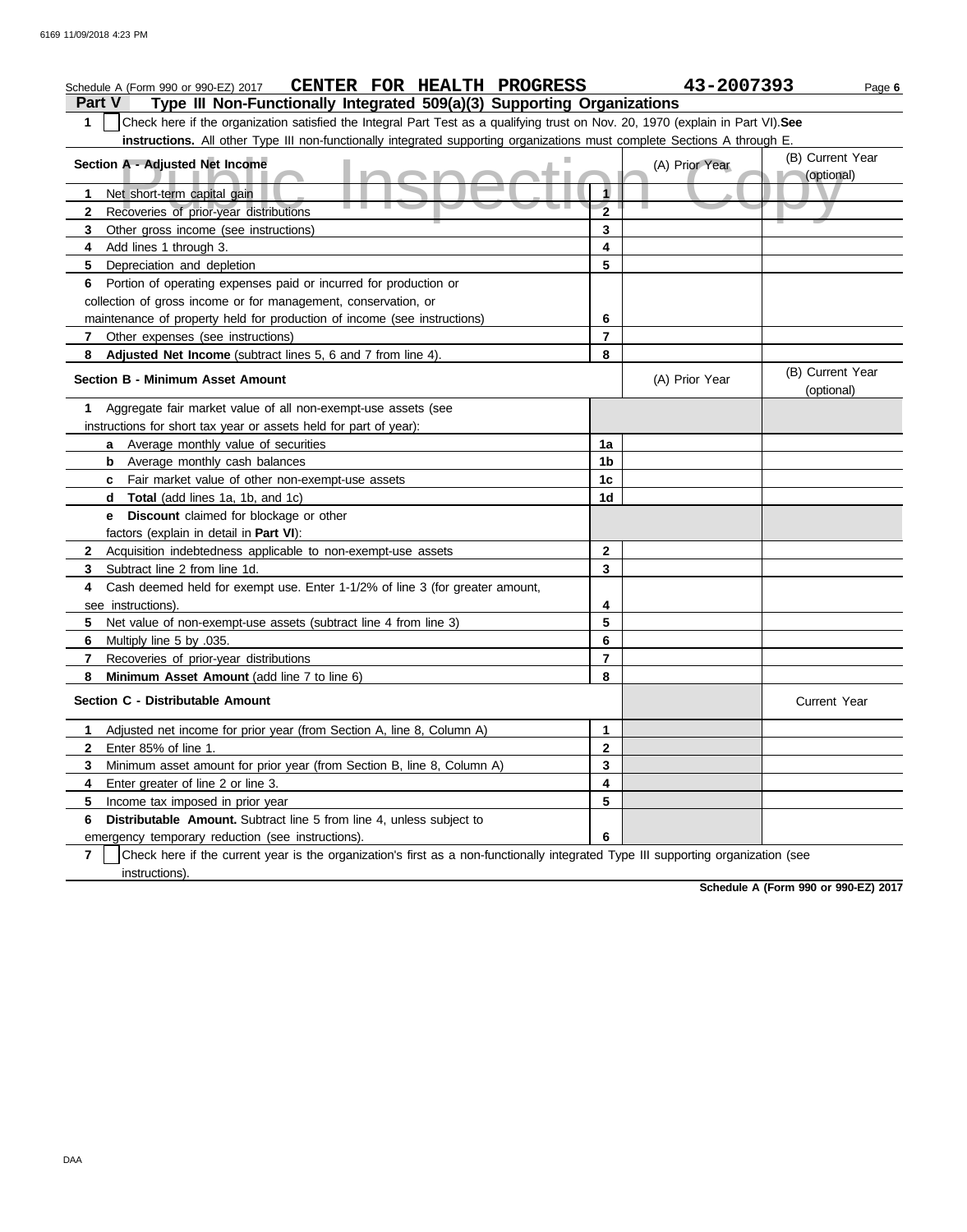|              | CENTER FOR HEALTH PROGRESS<br>Schedule A (Form 990 or 990-EZ) 2017                         |                             | 43-2007393                | Page 7               |
|--------------|--------------------------------------------------------------------------------------------|-----------------------------|---------------------------|----------------------|
| Part V       | Type III Non-Functionally Integrated 509(a)(3) Supporting Organizations (continued)        |                             |                           |                      |
|              | <b>Section D - Distributions</b>                                                           |                             |                           | <b>Current Year</b>  |
| 1            | Amounts paid to supported organizations to accomplish exempt purposes                      |                             |                           |                      |
| 2            | Amounts paid to perform activity that directly furthers exempt purposes of supported       |                             |                           |                      |
|              | organizations, in excess of income from activity                                           |                             |                           |                      |
| 3            | Administrative expenses paid to accomplish exempt purposes of supported organizations      |                             |                           |                      |
| 4            | Amounts paid to acquire exempt-use assets                                                  |                             |                           |                      |
| 5            | Qualified set-aside amounts (prior IRS approval required)                                  |                             |                           |                      |
| 6            | Other distributions (describe in Part VI). See instructions.                               |                             |                           |                      |
| 7            | Total annual distributions. Add lines 1 through 6.                                         |                             |                           |                      |
| 8            | Distributions to attentive supported organizations to which the organization is responsive |                             |                           |                      |
|              | (provide details in Part VI). See instructions.                                            |                             |                           |                      |
| 9            | Distributable amount for 2017 from Section C, line 6                                       |                             |                           |                      |
| 10           | Line 8 amount divided by line 9 amount                                                     |                             |                           |                      |
|              |                                                                                            | (i)                         | (ii)                      | (iii)                |
|              | Section E - Distribution Allocations (see instructions)                                    | <b>Excess Distributions</b> | <b>Underdistributions</b> | <b>Distributable</b> |
|              |                                                                                            |                             | Pre-2017                  | Amount for 2017      |
| 1.           | Distributable amount for 2017 from Section C, line 6                                       |                             |                           |                      |
| $\mathbf{2}$ | Underdistributions, if any, for years prior to 2017                                        |                             |                           |                      |
|              | (reasonable cause required-explain in Part VI). See                                        |                             |                           |                      |
|              | instructions.                                                                              |                             |                           |                      |
| 3            | Excess distributions carryover, if any, to 2017:                                           |                             |                           |                      |
| a            |                                                                                            |                             |                           |                      |
|              | $b$ From 2013                                                                              |                             |                           |                      |
|              | <b>c</b> From 2014                                                                         |                             |                           |                      |
|              |                                                                                            |                             |                           |                      |
|              |                                                                                            |                             |                           |                      |
|              | f Total of lines 3a through e                                                              |                             |                           |                      |
|              | g Applied to underdistributions of prior years                                             |                             |                           |                      |
|              | h Applied to 2017 distributable amount                                                     |                             |                           |                      |
|              | <i>i</i> Carryover from 2012 not applied (see instructions)                                |                             |                           |                      |
|              | Remainder. Subtract lines 3g, 3h, and 3i from 3f.                                          |                             |                           |                      |
| 4            | Distributions for 2017 from                                                                |                             |                           |                      |
|              | \$<br>Section D, line 7:                                                                   |                             |                           |                      |
|              | a Applied to underdistributions of prior years                                             |                             |                           |                      |
|              | <b>b</b> Applied to 2017 distributable amount                                              |                             |                           |                      |
|              | c Remainder. Subtract lines 4a and 4b from 4.                                              |                             |                           |                      |
| 5            | Remaining underdistributions for years prior to 2017, if                                   |                             |                           |                      |
|              | any. Subtract lines 3g and 4a from line 2. For result                                      |                             |                           |                      |
|              | greater than zero, explain in Part VI. See instructions.                                   |                             |                           |                      |
| 6            | Remaining underdistributions for 2017. Subtract lines 3h                                   |                             |                           |                      |
|              | and 4b from line 1. For result greater than zero, explain in                               |                             |                           |                      |
|              | Part VI. See instructions.                                                                 |                             |                           |                      |
| 7            | Excess distributions carryover to 2018. Add lines 3j                                       |                             |                           |                      |
|              | and 4c.                                                                                    |                             |                           |                      |
| 8            | Breakdown of line 7:                                                                       |                             |                           |                      |
|              | a Excess from 2013                                                                         |                             |                           |                      |
|              |                                                                                            |                             |                           |                      |
|              | c Excess from 2015                                                                         |                             |                           |                      |
|              | d Excess from 2016                                                                         |                             |                           |                      |
|              | e Excess from 2017                                                                         |                             |                           |                      |

**Schedule A (Form 990 or 990-EZ) 2017**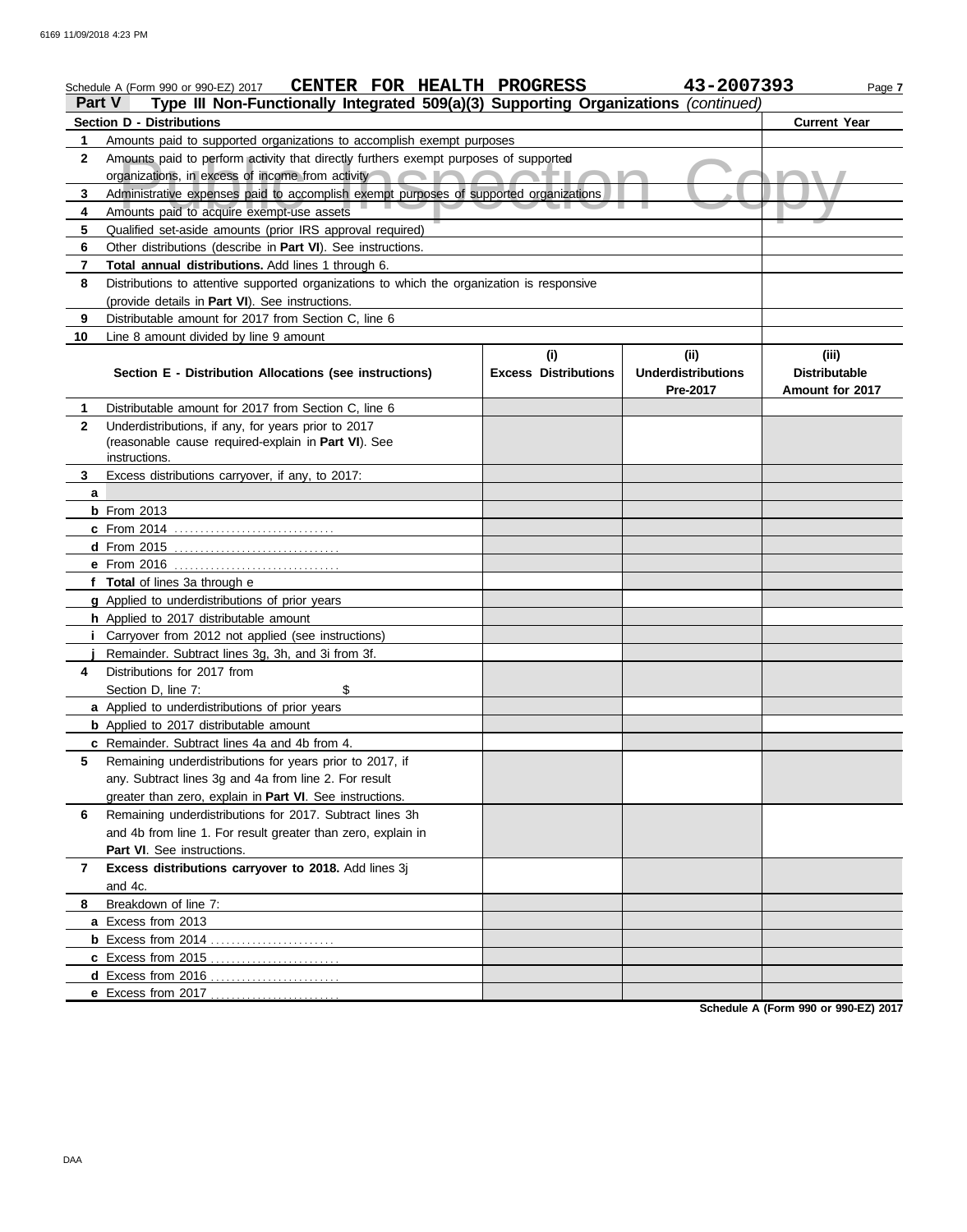| 43-2007393<br>CENTER FOR HEALTH PROGRESS<br>Schedule A (Form 990 or 990-EZ) 2017<br>Page 8<br>Supplemental Information. Provide the explanations required by Part II, line 10; Part II, line 17a or 17b; Part<br>Part VI<br>III, line 12; Part IV, Section A, lines 1, 2, 3b, 3c, 4b, 4c, 5a, 6, 9a, 9b, 9c, 11a, 11b, and 11c; Part IV, Section<br>B, lines 1 and 2; Part IV, Section C, line 1; Part IV, Section D, lines 2 and 3; Part IV, Section E, lines 1c, 2a, 2b,<br>3a and 3b; Part V, line 1; Part V, Section B, line 1e; Part V, Section D, lines 5, 6, and 8; and Part V, Section E, |  |
|---------------------------------------------------------------------------------------------------------------------------------------------------------------------------------------------------------------------------------------------------------------------------------------------------------------------------------------------------------------------------------------------------------------------------------------------------------------------------------------------------------------------------------------------------------------------------------------------------|--|
| lines 2, 5, and 6. Also complete this part for any additional information. (See instructions.)                                                                                                                                                                                                                                                                                                                                                                                                                                                                                                    |  |
| PART II, LINE 10 - OTHER INCOME DETAIL                                                                                                                                                                                                                                                                                                                                                                                                                                                                                                                                                            |  |
| FISCAL AGENT FEES<br>\$<br>6,600                                                                                                                                                                                                                                                                                                                                                                                                                                                                                                                                                                  |  |
|                                                                                                                                                                                                                                                                                                                                                                                                                                                                                                                                                                                                   |  |
|                                                                                                                                                                                                                                                                                                                                                                                                                                                                                                                                                                                                   |  |
|                                                                                                                                                                                                                                                                                                                                                                                                                                                                                                                                                                                                   |  |
|                                                                                                                                                                                                                                                                                                                                                                                                                                                                                                                                                                                                   |  |
|                                                                                                                                                                                                                                                                                                                                                                                                                                                                                                                                                                                                   |  |
|                                                                                                                                                                                                                                                                                                                                                                                                                                                                                                                                                                                                   |  |
|                                                                                                                                                                                                                                                                                                                                                                                                                                                                                                                                                                                                   |  |
|                                                                                                                                                                                                                                                                                                                                                                                                                                                                                                                                                                                                   |  |
|                                                                                                                                                                                                                                                                                                                                                                                                                                                                                                                                                                                                   |  |
|                                                                                                                                                                                                                                                                                                                                                                                                                                                                                                                                                                                                   |  |
|                                                                                                                                                                                                                                                                                                                                                                                                                                                                                                                                                                                                   |  |
|                                                                                                                                                                                                                                                                                                                                                                                                                                                                                                                                                                                                   |  |
|                                                                                                                                                                                                                                                                                                                                                                                                                                                                                                                                                                                                   |  |
|                                                                                                                                                                                                                                                                                                                                                                                                                                                                                                                                                                                                   |  |
|                                                                                                                                                                                                                                                                                                                                                                                                                                                                                                                                                                                                   |  |
|                                                                                                                                                                                                                                                                                                                                                                                                                                                                                                                                                                                                   |  |
|                                                                                                                                                                                                                                                                                                                                                                                                                                                                                                                                                                                                   |  |
|                                                                                                                                                                                                                                                                                                                                                                                                                                                                                                                                                                                                   |  |
|                                                                                                                                                                                                                                                                                                                                                                                                                                                                                                                                                                                                   |  |
|                                                                                                                                                                                                                                                                                                                                                                                                                                                                                                                                                                                                   |  |
|                                                                                                                                                                                                                                                                                                                                                                                                                                                                                                                                                                                                   |  |
|                                                                                                                                                                                                                                                                                                                                                                                                                                                                                                                                                                                                   |  |
|                                                                                                                                                                                                                                                                                                                                                                                                                                                                                                                                                                                                   |  |
|                                                                                                                                                                                                                                                                                                                                                                                                                                                                                                                                                                                                   |  |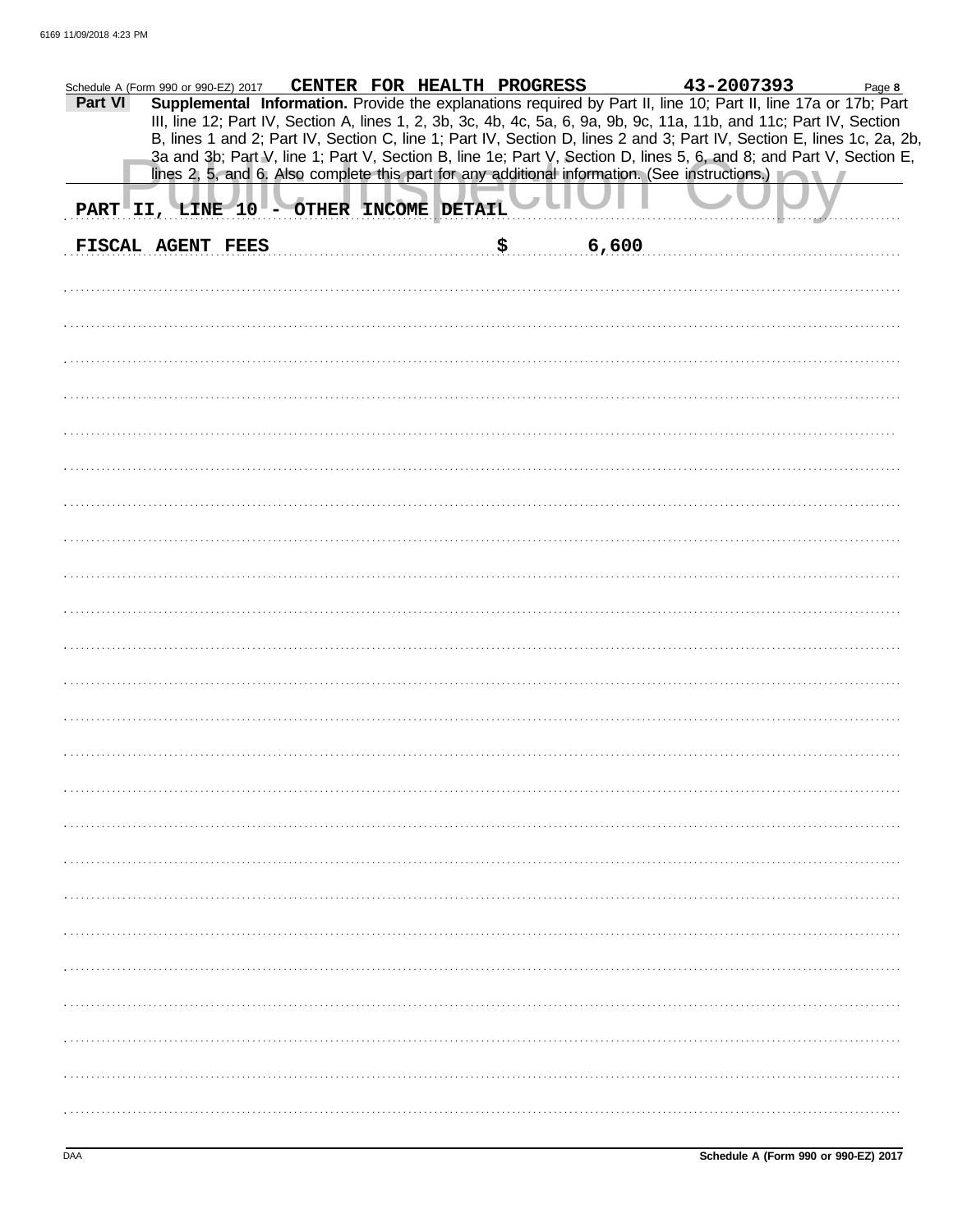| <b>Schedule B</b><br>(Form 990, 990-EZ,                                     | <b>Schedule of Contributors</b>                                                                                                                                                                             | OMB No. 1545-0047                                   |
|-----------------------------------------------------------------------------|-------------------------------------------------------------------------------------------------------------------------------------------------------------------------------------------------------------|-----------------------------------------------------|
| or 990-PF)<br>Department of the Treasury<br>Internal Revenue Service        | La Attach to Form 990, Form 990-EZ, or Form 990-PF.<br>u Go to www.irs.gov/Form990 for the latest information.                                                                                              | 2017                                                |
| Name of the organization<br><b>CENTER</b><br>Organization type (check one): | FOR HEALTH PROGRESS                                                                                                                                                                                         | <b>Employer identification number</b><br>43-2007393 |
| Filers of:                                                                  | Section:                                                                                                                                                                                                    |                                                     |
| Form 990 or 990-EZ                                                          | X <br>3 ) (enter number) organization<br>501(c)(                                                                                                                                                            |                                                     |
|                                                                             | $4947(a)(1)$ nonexempt charitable trust not treated as a private foundation                                                                                                                                 |                                                     |
|                                                                             | 527 political organization                                                                                                                                                                                  |                                                     |
| Form 990-PF                                                                 | 501(c)(3) exempt private foundation                                                                                                                                                                         |                                                     |
|                                                                             | 4947(a)(1) nonexempt charitable trust treated as a private foundation                                                                                                                                       |                                                     |
|                                                                             | 501(c)(3) taxable private foundation                                                                                                                                                                        |                                                     |
|                                                                             |                                                                                                                                                                                                             |                                                     |
| instructions.                                                               | Check if your organization is covered by the General Rule or a Special Rule.<br>Note: Only a section 501(c)(7), (8), or (10) organization can check boxes for both the General Rule and a Special Rule. See |                                                     |

**General Rule**

For an organization filing Form 990, 990-EZ, or 990-PF that received, during the year, contributions totaling \$5,000 or more (in money or property) from any one contributor. Complete Parts I and II. See instructions for determining a contributor's total contributions.

#### **Special Rules**

 $\overline{X}$  For an organization described in section 501(c)(3) filing Form 990 or 990-EZ that met the 33<sup>1</sup>/3% support test of the regulations under sections 509(a)(1) and 170(b)(1)(A)(vi), that checked Schedule A (Form 990 or 990-EZ), Part II, line 13, 16a, or 16b, and that received from any one contributor, during the year, total contributions of the greater of **(1)** \$5,000; or **(2)** 2% of the amount on (i) Form 990, Part VIII, line 1h; or (ii) Form 990-EZ, line 1. Complete Parts I and II.

literary, or educational purposes, or for the prevention of cruelty to children or animals. Complete Parts I, II, and III. For an organization described in section  $501(c)(7)$ ,  $(8)$ , or  $(10)$  filing Form 990 or 990-EZ that received from any one contributor, during the year, total contributions of more than \$1,000 *exclusively* for religious, charitable, scientific,

For an organization described in section  $501(c)(7)$ ,  $(8)$ , or  $(10)$  filing Form 990 or 990-EZ that received from any one contributor, during the year, contributions *exclusively* for religious, charitable, etc., purposes, but no such contributions totaled more than \$1,000. If this box is checked, enter here the total contributions that were received during the year for an *exclusively* religious, charitable, etc., purpose. Don't complete any of the parts unless the **General Rule** applies to this organization because it received *nonexclusively* religious, charitable, etc., contributions totaling \$5,000 or more during the year . . . . . . . . . . . . . . . . . . . . . . . . . . . . . . . . . . . . . . . . . . . . . . . . . . . . . . . . . . . . . . . . . . . . . . . . . . . .  $\triangleright$  \$

990-EZ, or 990-PF), but it **must** answer "No" on Part IV, line 2, of its Form 990; or check the box on line H of its Form 990-EZ or on its Form 990-PF, Part I, line 2, to certify that it doesn't meet the filing requirements of Schedule B (Form 990, 990-EZ, or 990-PF). **Caution:** An organization that isn't covered by the General Rule and/or the Special Rules doesn't file Schedule B (Form 990,

**For Paperwork Reduction Act Notice, see the instructions for Form 990, 990-EZ, or 990-PF.**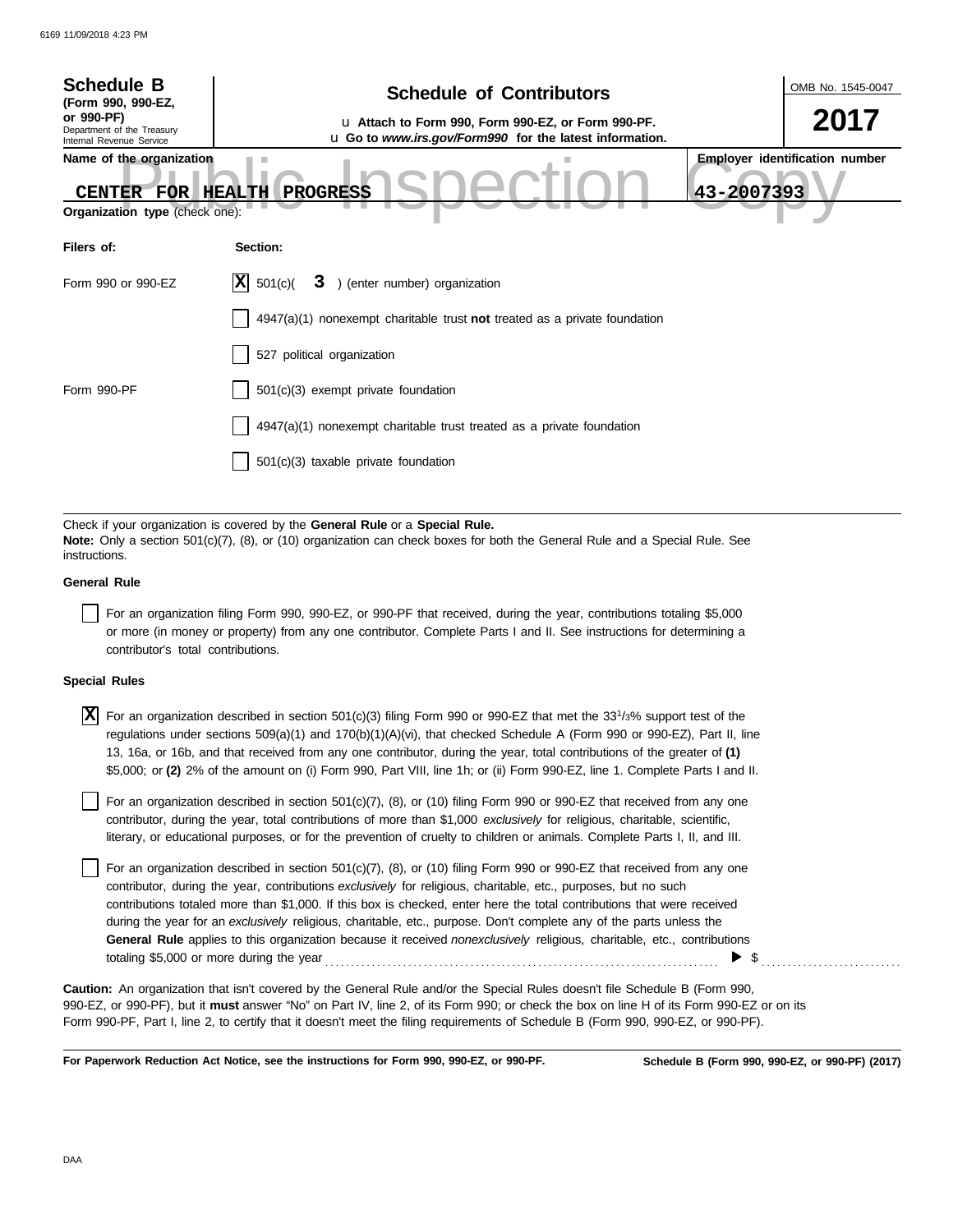|                         | Schedule B (Form 990, 990-EZ, or 990-PF) (2017)<br>Name of organization<br>CENTER FOR HEALTH PROGRESS |                                   | PAGE 1 OF 2<br>Page 2<br>Employer identification number<br>43-2007393                        |
|-------------------------|-------------------------------------------------------------------------------------------------------|-----------------------------------|----------------------------------------------------------------------------------------------|
| Part I                  | Contributors (see instructions). Use duplicate copies of Part I if additional space is needed.        |                                   |                                                                                              |
| (a)<br>No.              | (b)<br>Name, address, and ZIP +                                                                       | (c)<br><b>Total contributions</b> | (d)<br>Type of contribution                                                                  |
| $\mathbf{1}$            |                                                                                                       | 15, 125<br>$\sim$                 | X<br>Person<br>Payroll<br><b>Noncash</b><br>(Complete Part II for<br>noncash contributions.) |
| (a)<br>No.              | (b)<br>Name, address, and ZIP + 4                                                                     | (c)<br><b>Total contributions</b> | (d)<br>Type of contribution                                                                  |
| $\overline{2}$          |                                                                                                       | 112,500<br>$\mathcal{S}$          | X<br>Person<br>Payroll<br><b>Noncash</b><br>(Complete Part II for<br>noncash contributions.) |
| (a)<br>No.              | (b)                                                                                                   | (c)<br><b>Total contributions</b> | (d)<br>Type of contribution                                                                  |
| $\overline{3}$          | Name, address, and ZIP + 4                                                                            | 45,833<br>\$                      | Χ<br>Person<br>Payroll<br><b>Noncash</b><br>(Complete Part II for<br>noncash contributions.) |
| (a)<br>No.              | (b)<br>Name, address, and ZIP + 4                                                                     | (c)<br><b>Total contributions</b> | (d)<br>Type of contribution                                                                  |
| $\overline{\mathbf{4}}$ |                                                                                                       | 15,000<br>\$                      | X<br>Person<br>Payroll<br><b>Noncash</b><br>(Complete Part II for<br>noncash contributions.) |
| (a)<br>No.              | (b)<br>Name, address, and ZIP + 4                                                                     | (c)<br><b>Total contributions</b> | (d)<br>Type of contribution                                                                  |
| $\overline{5}$          |                                                                                                       | 98,000<br>$$^{\circ}$             | X<br>Person<br>Payroll<br><b>Noncash</b><br>(Complete Part II for<br>noncash contributions.) |
| (a)<br>No.              | (b)<br>Name, address, and ZIP + 4                                                                     | (c)<br><b>Total contributions</b> | (d)<br>Type of contribution                                                                  |
| 6                       |                                                                                                       | 23,000<br>$$^{\circ}$             | X<br>Person<br>Payroll<br>Noncash<br>(Complete Part II for<br>noncash contributions.)        |

**Schedule B (Form 990, 990-EZ, or 990-PF) (2017)**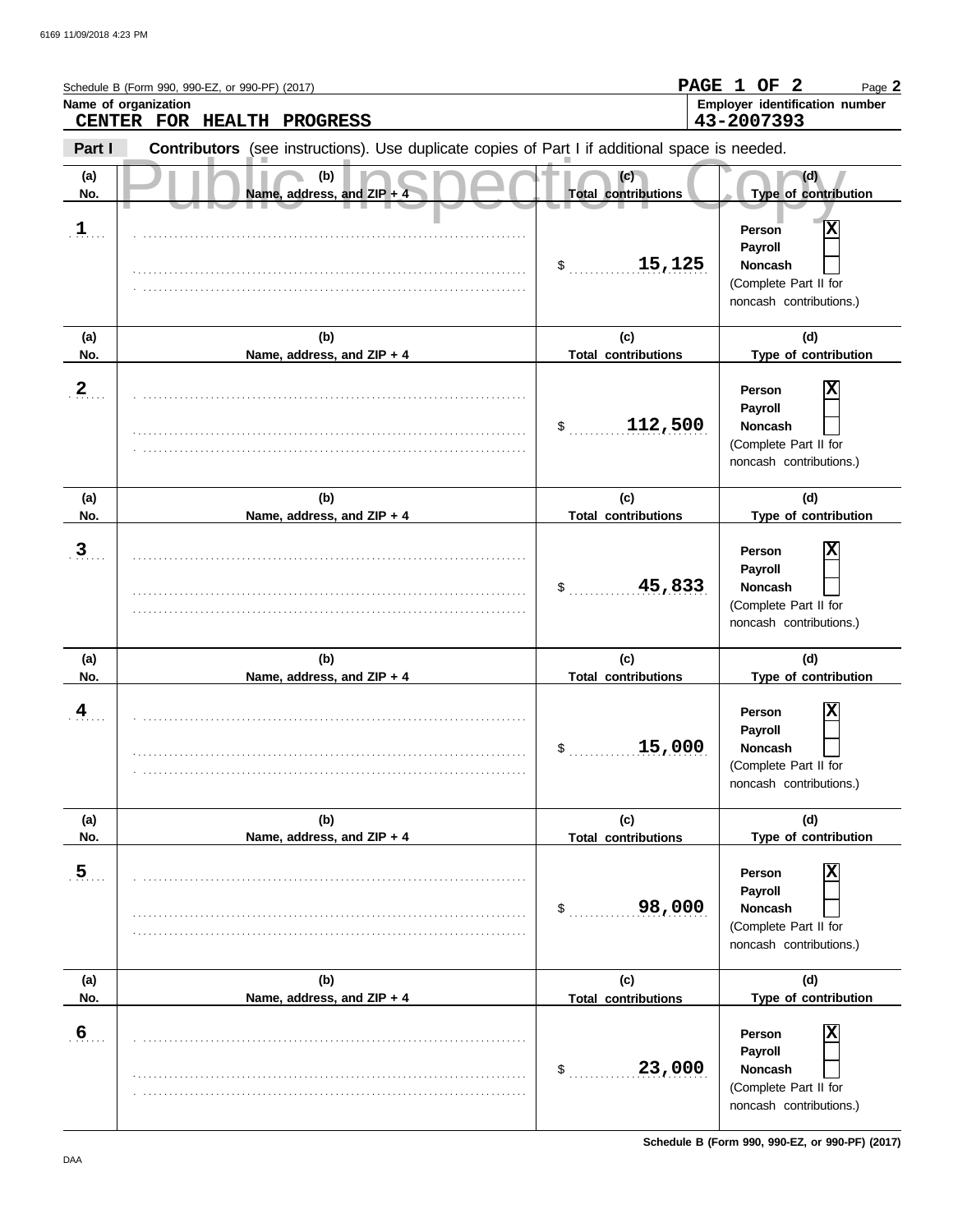|                | Schedule B (Form 990, 990-EZ, or 990-PF) (2017)<br>Name of organization<br>CENTER FOR HEALTH PROGRESS |                                   | PAGE 2 OF 2<br>Page 2<br>Employer identification number<br>43-2007393                        |
|----------------|-------------------------------------------------------------------------------------------------------|-----------------------------------|----------------------------------------------------------------------------------------------|
| Part I         | Contributors (see instructions). Use duplicate copies of Part I if additional space is needed.        |                                   |                                                                                              |
| (a)<br>No.     | (b)<br>Name, address, and ZIP + 4                                                                     | (c)<br><b>Total contributions</b> | (d)<br>Type of contribution                                                                  |
| $\overline{7}$ |                                                                                                       | 41,700<br>$\sim$                  | х<br>Person<br>Payroll<br><b>Noncash</b><br>(Complete Part II for<br>noncash contributions.) |
| (a)<br>No.     | (b)<br>Name, address, and ZIP + 4                                                                     | (c)<br><b>Total contributions</b> | (d)<br>Type of contribution                                                                  |
| $\overline{8}$ |                                                                                                       | 12,500<br>\$                      | X<br>Person<br>Payroll<br><b>Noncash</b><br>(Complete Part II for<br>noncash contributions.) |
| (a)<br>No.     | (b)<br>Name, address, and ZIP + 4                                                                     | (c)<br><b>Total contributions</b> | (d)<br>Type of contribution                                                                  |
|                |                                                                                                       | \$                                | Person<br>Payroll<br><b>Noncash</b><br>(Complete Part II for<br>noncash contributions.)      |
| (a)<br>No.     | (b)<br>Name, address, and ZIP + 4                                                                     | (c)<br><b>Total contributions</b> | (d)<br>Type of contribution                                                                  |
|                |                                                                                                       | \$                                | Person<br>Payroll<br>Noncash<br>(Complete Part II for<br>noncash contributions.)             |
| (a)<br>No.     | (b)<br>Name, address, and ZIP + 4                                                                     | (c)<br><b>Total contributions</b> | (d)<br>Type of contribution                                                                  |
|                |                                                                                                       | \$                                | Person<br>Payroll<br><b>Noncash</b><br>(Complete Part II for<br>noncash contributions.)      |
| (a)<br>No.     | (b)<br>Name, address, and ZIP + 4                                                                     | (c)<br><b>Total contributions</b> | (d)<br>Type of contribution                                                                  |
|                |                                                                                                       | \$                                | Person<br>Payroll<br>Noncash<br>(Complete Part II for<br>noncash contributions.)             |

**Schedule B (Form 990, 990-EZ, or 990-PF) (2017)**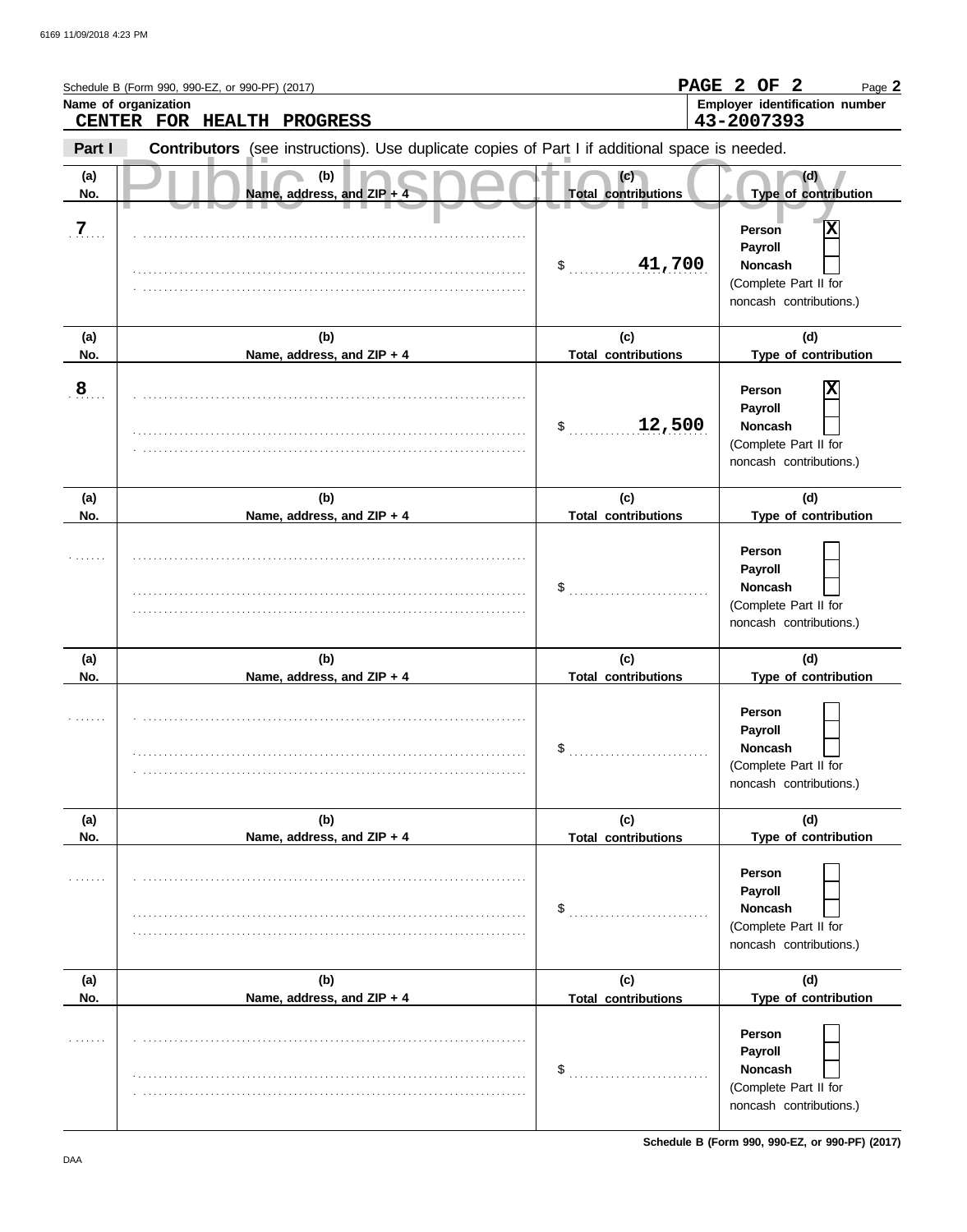| <b>SCHEDULE C</b>                                      |                                                                                                                                                  | <b>Political Campaign and Lobbying Activities</b>                             |           |                                               | OMB No. 1545-0047                                     |
|--------------------------------------------------------|--------------------------------------------------------------------------------------------------------------------------------------------------|-------------------------------------------------------------------------------|-----------|-----------------------------------------------|-------------------------------------------------------|
| (Form 990 or 990-EZ)                                   |                                                                                                                                                  | For Organizations Exempt From Income Tax Under section 501(c) and section 527 |           |                                               |                                                       |
| Department of the Treasury<br>Internal Revenue Service | <b>u</b> Complete if the organization is described below.<br><b>CONTRACTOR</b>                                                                   | La Go to www.irs.gov/Form990 for instructions and the latest information.     |           | L1 Attach to Form 990 or Form 990-EZ.         | <b>Open to Public</b><br><b>Inspection</b>            |
|                                                        | If the organization answered "Yes," on Form 990, Part IV, line 3, or Form 990-EZ, Part V, line 46 (Political Campaign Activities), then          |                                                                               |           |                                               |                                                       |
|                                                        | • Section 501(c)(3) organizations: Complete Parts I-A and B. Do not complete Part I-C.                                                           |                                                                               |           |                                               |                                                       |
|                                                        | · Section 501(c) (other than section 501(c)(3)) organizations: Complete Parts I-A and C below. Do not complete Part I-B.                         |                                                                               |           |                                               |                                                       |
|                                                        | • Section 527 organizations: Complete Part I-A only.                                                                                             |                                                                               |           |                                               |                                                       |
|                                                        | If the organization answered "Yes," on Form 990, Part IV, line 4, or Form 990-EZ, Part VI, line 47 (Lobbying Activities), then                   |                                                                               |           |                                               |                                                       |
|                                                        | • Section 501(c)(3) organizations that have filed Form 5768 (election under section 501(h)): Complete Part II-A. Do not complete Part II-B.      |                                                                               |           |                                               |                                                       |
|                                                        | • Section 501(c)(3) organizations that have NOT filed Form 5768 (election under section 501(h)): Complete Part II-B. Do not complete Part II-A.  |                                                                               |           |                                               |                                                       |
|                                                        | If the organization answered "Yes," on Form 990, Part IV, line 5 (Proxy Tax) (see separate instructions) or Form 990-EZ, Part V, line 35c (Proxy |                                                                               |           |                                               |                                                       |
| Tax) (see separate instructions), then                 |                                                                                                                                                  |                                                                               |           |                                               |                                                       |
|                                                        | • Section 501(c)(4), (5), or (6) organizations: Complete Part III.                                                                               |                                                                               |           |                                               |                                                       |
| Name of organization                                   |                                                                                                                                                  |                                                                               |           | 43-2007393                                    | Employer identification number                        |
| Part I-A                                               | CENTER FOR HEALTH PROGRESS<br>Complete if the organization is exempt under section 501(c) or is a section 527 organization.                      |                                                                               |           |                                               |                                                       |
|                                                        | 1 Provide a description of the organization's direct and indirect political campaign activities in Part IV. (see instructions for                |                                                                               |           |                                               |                                                       |
| definition of "political campaign activities")         |                                                                                                                                                  |                                                                               |           |                                               |                                                       |
| 2                                                      | Political campaign activity expenditures (see instructions)                                                                                      |                                                                               |           |                                               |                                                       |
|                                                        |                                                                                                                                                  |                                                                               |           |                                               |                                                       |
| Part I-B                                               | Complete if the organization is exempt under section 501(c)(3).                                                                                  |                                                                               |           |                                               |                                                       |
| 1.                                                     |                                                                                                                                                  |                                                                               |           |                                               | $\mathbf{u}$ \$                                       |
| 2                                                      | Enter the amount of any excise tax incurred by organization managers under section 4955 [[[[[[[[[[[[[[[[[[[[[                                    |                                                                               |           |                                               | $\mathbf{u}$ \$ $\mathbf{u}$                          |
| 3                                                      |                                                                                                                                                  |                                                                               |           |                                               | <b>Yes</b><br>No                                      |
| 4a Was a correction made?                              |                                                                                                                                                  |                                                                               |           |                                               | Yes<br><b>No</b>                                      |
| <b>b</b> If "Yes," describe in Part IV.                |                                                                                                                                                  |                                                                               |           |                                               |                                                       |
| Part I-C                                               | Complete if the organization is exempt under section 501(c), except section 501(c)(3).                                                           |                                                                               |           |                                               |                                                       |
| 1.                                                     | Enter the amount directly expended by the filing organization for section 527 exempt function                                                    |                                                                               |           |                                               |                                                       |
| activities                                             |                                                                                                                                                  |                                                                               |           |                                               |                                                       |
|                                                        | 2 Enter the amount of the filing organization's funds contributed to other organizations for section                                             |                                                                               |           |                                               |                                                       |
| 527 exempt function activities                         |                                                                                                                                                  |                                                                               |           |                                               | $\mathbf{u}$ \$                                       |
| 3.                                                     | Total exempt function expenditures. Add lines 1 and 2. Enter here and on Form 1120-POL,                                                          |                                                                               |           |                                               |                                                       |
| line 17b                                               |                                                                                                                                                  |                                                                               |           | $\mathbf{u}$ \$                               |                                                       |
|                                                        |                                                                                                                                                  |                                                                               |           |                                               | Yes<br>No                                             |
|                                                        | Enter the names, addresses and employer identification number (EIN) of all section 527 political organizations to which the filing               |                                                                               |           |                                               |                                                       |
|                                                        | organization made payments. For each organization listed, enter the amount paid from the filing organization's funds. Also enter                 |                                                                               |           |                                               |                                                       |
|                                                        | the amount of political contributions received that were promptly and directly delivered to a separate political organization, such              |                                                                               |           |                                               |                                                       |
|                                                        | as a separate segregated fund or a political action committee (PAC). If additional space is needed, provide information in Part IV.              |                                                                               |           |                                               |                                                       |
|                                                        | (a) Name                                                                                                                                         | (b) Address                                                                   | $(c)$ EIN | (d) Amount paid from<br>filing organization's | (e) Amount of political<br>contributions received and |
|                                                        |                                                                                                                                                  |                                                                               |           | funds. If none, enter -0-.                    | promptly and directly                                 |
|                                                        |                                                                                                                                                  |                                                                               |           |                                               | delivered to a separate                               |
|                                                        |                                                                                                                                                  |                                                                               |           |                                               | political organization.<br>If none, enter -0-.        |
|                                                        |                                                                                                                                                  |                                                                               |           |                                               |                                                       |
| (1)                                                    |                                                                                                                                                  |                                                                               |           |                                               |                                                       |
| (2)                                                    |                                                                                                                                                  |                                                                               |           |                                               |                                                       |
| (3)                                                    |                                                                                                                                                  |                                                                               |           |                                               |                                                       |
|                                                        |                                                                                                                                                  |                                                                               |           |                                               |                                                       |
| (4)                                                    |                                                                                                                                                  |                                                                               |           |                                               |                                                       |
| (5)                                                    |                                                                                                                                                  |                                                                               |           |                                               |                                                       |
| (6)                                                    |                                                                                                                                                  |                                                                               |           |                                               |                                                       |
|                                                        | For Paperwork Reduction Act Notice, see the Instructions for Form 990 or 990-EZ.                                                                 |                                                                               |           |                                               | Schedule C (Form 990 or 990-EZ) 2017                  |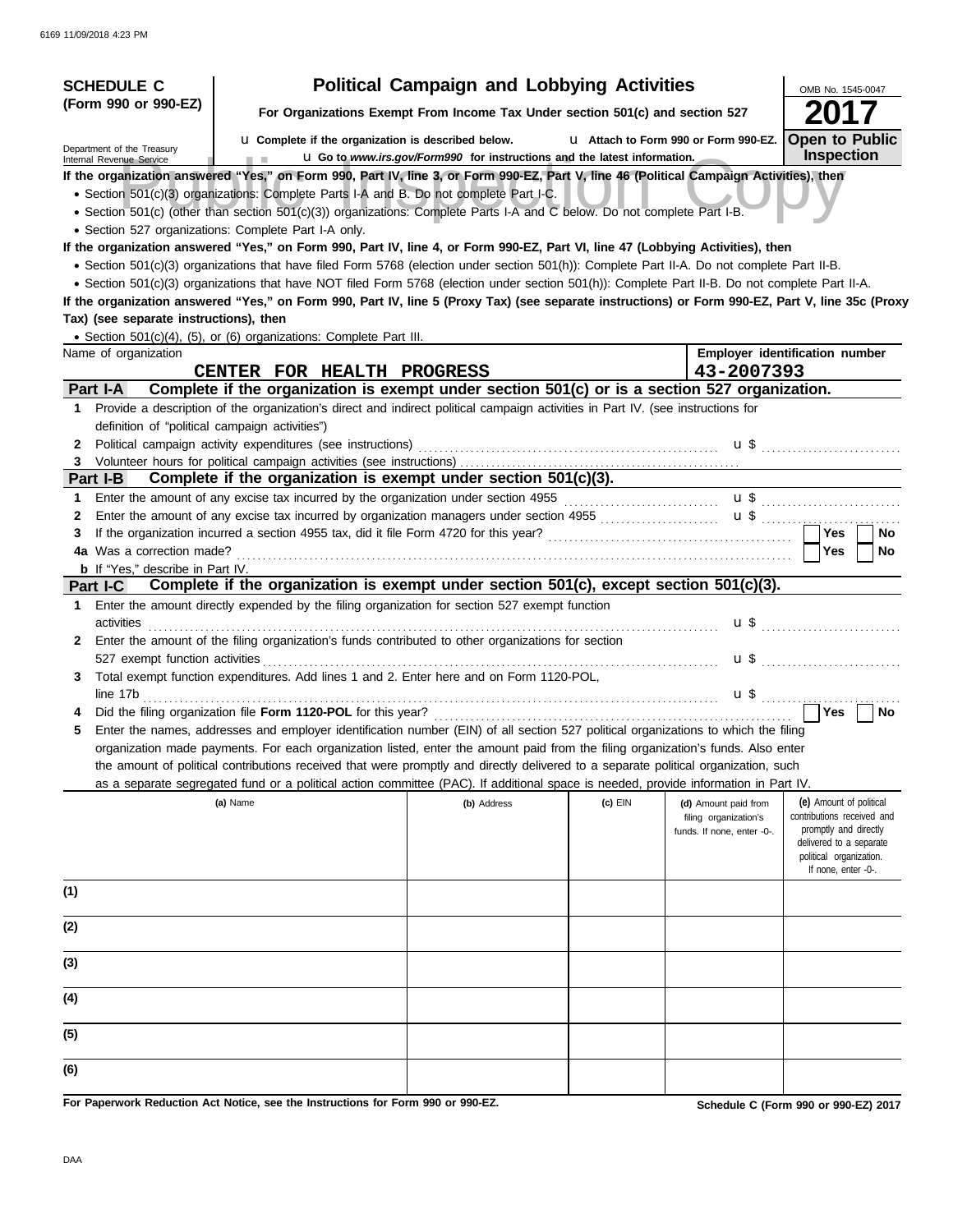| Schedule C (Form 990 or 990-EZ) 2017 CENTER FOR HEALTH PROGRESS                             |                                                                                                                                                                                                                                                                                | 43-2007393                          | Page 2                         |
|---------------------------------------------------------------------------------------------|--------------------------------------------------------------------------------------------------------------------------------------------------------------------------------------------------------------------------------------------------------------------------------|-------------------------------------|--------------------------------|
| Part II-A<br>section 501(h)).                                                               | Complete if the organization is exempt under section 501(c)(3) and filed Form 5768 (election under                                                                                                                                                                             |                                     |                                |
| A Check $\mathbf{u}$<br>Check u<br>B                                                        | if the filing organization belongs to an affiliated group (and list in Part IV each affiliated group member's name,<br>address, EIN, expenses, and share of excess lobbying expenditures).<br>if the filing organization checked box A and "limited control" provisions apply. |                                     |                                |
|                                                                                             | <b>Limits on Lobbying Expenditures</b><br>(The term "expenditures" means amounts paid or incurred.)                                                                                                                                                                            | (a) Filing<br>organization's totals | (b) Affiliated<br>group totals |
|                                                                                             | 1a Total lobbying expenditures to influence public opinion (grass roots lobbying) [                                                                                                                                                                                            |                                     |                                |
|                                                                                             | Total lobbying expenditures to influence a legislative body (direct lobbying) [[[[[[[[[[[[[[[[[[[[[[[[[[[[[[]]                                                                                                                                                                 | 12,250                              |                                |
|                                                                                             |                                                                                                                                                                                                                                                                                | 12,250                              |                                |
| Other exempt purpose expenditures<br>d                                                      |                                                                                                                                                                                                                                                                                | 1,368,876                           |                                |
|                                                                                             |                                                                                                                                                                                                                                                                                | 1,381,126                           |                                |
| f Lobbying nontaxable amount. Enter the amount from the following table in both<br>columns. |                                                                                                                                                                                                                                                                                | 213,113                             |                                |
| If the amount on line 1e, column (a) or (b) is:                                             | The lobbying nontaxable amount is:                                                                                                                                                                                                                                             |                                     |                                |
| Not over \$500,000                                                                          | 20% of the amount on line 1e.                                                                                                                                                                                                                                                  |                                     |                                |
| Over \$500,000 but not over \$1,000,000                                                     | \$100,000 plus 15% of the excess over \$500,000.                                                                                                                                                                                                                               |                                     |                                |
| Over \$1,000,000 but not over \$1,500,000                                                   | \$175,000 plus 10% of the excess over \$1,000,000.                                                                                                                                                                                                                             |                                     |                                |
| Over \$1,500,000 but not over \$17,000,000                                                  | \$225,000 plus 5% of the excess over \$1,500,000.                                                                                                                                                                                                                              |                                     |                                |
| Over \$17,000,000                                                                           | \$1.000.000.                                                                                                                                                                                                                                                                   |                                     |                                |
|                                                                                             |                                                                                                                                                                                                                                                                                | 53,278                              |                                |
|                                                                                             |                                                                                                                                                                                                                                                                                | 0                                   |                                |
| i Subtract line 1f from line 1c. If zero or less, enter -0-                                 |                                                                                                                                                                                                                                                                                | 0                                   |                                |
|                                                                                             | j If there is an amount other than zero on either line 1h or line 1i, did the organization file Form 4720                                                                                                                                                                      |                                     |                                |
|                                                                                             |                                                                                                                                                                                                                                                                                |                                     | Yes<br>No                      |

**4-Year Averaging Period Under section 501(h)**

### **(Some organizations that made a section 501(h) election do not have to complete all of the five columns below. See the separate instructions for lines 2a through 2f.)**

| Lobbying Expenditures During 4-Year Averaging Period                                   |          |          |            |            |           |  |  |  |  |
|----------------------------------------------------------------------------------------|----------|----------|------------|------------|-----------|--|--|--|--|
| Calendar year (or fiscal year<br>beginning in)                                         | (a) 2014 | (b) 2015 | $(c)$ 2016 | $(d)$ 2017 | (e) Total |  |  |  |  |
| 2a Lobbying nontaxable amount                                                          | 97,965   | 108,183  | 154,836    | 213, 113   | 574,097   |  |  |  |  |
| <b>b</b> Lobbying ceiling amount<br>$(150\% \text{ of line } 2a, \text{ column } (e))$ |          |          |            |            | 861,146   |  |  |  |  |
| c Total lobbying expenditures                                                          | 24,184   | 13,000   | 9,240      | 12,250     | 58,674    |  |  |  |  |
| <b>d</b> Grassroots nontaxable amount                                                  | 24,491   | 27,046   | 38,709     | 53,278     | 143,524   |  |  |  |  |
| e Grassroots ceiling amount<br>$(150\% \text{ of line } 2d, \text{ column } (e))$      |          |          |            |            | 215,286   |  |  |  |  |
| f Grassroots lobbying expenditures                                                     |          |          |            | 0          |           |  |  |  |  |

**Schedule C (Form 990 or 990-EZ) 2017**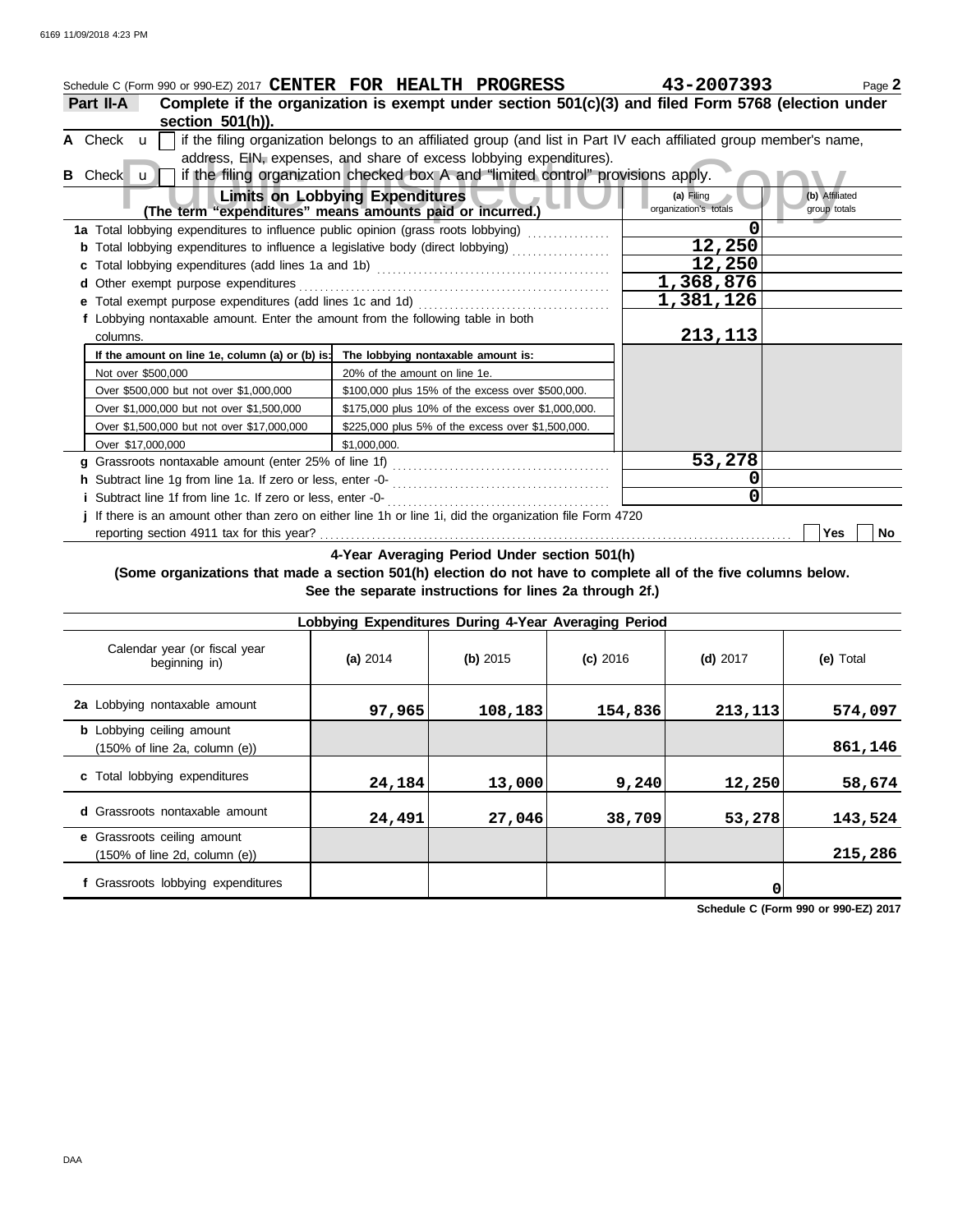|                            | Complete if the organization is exempt under section 501(c)(3) and has NOT filed Form 5768<br>(election under section 501(h)).                                                                                                 |          |              |                         |               |  |
|----------------------------|--------------------------------------------------------------------------------------------------------------------------------------------------------------------------------------------------------------------------------|----------|--------------|-------------------------|---------------|--|
|                            |                                                                                                                                                                                                                                | (a)      |              | (b)                     |               |  |
|                            | For each "Yes," response on lines 1a through 1i below, provide in Part IV a detailed<br>description of the lobbying activity.                                                                                                  | Yes   No |              | <b>Amount</b>           |               |  |
|                            | 1 During the year, did the filing organization attempt to influence foreign, national, state or local<br>legislation, including any attempt to influence public opinion on a legislative matter or                             |          |              |                         |               |  |
| a Volunteers?              | referendum, through the use of:                                                                                                                                                                                                |          |              |                         |               |  |
|                            | <b>b</b> Paid staff or management (include compensation in expenses reported on lines 1c through 1i)?                                                                                                                          |          |              |                         |               |  |
|                            | c Media advertisements?                                                                                                                                                                                                        |          |              |                         |               |  |
|                            |                                                                                                                                                                                                                                |          |              |                         |               |  |
|                            |                                                                                                                                                                                                                                |          |              |                         |               |  |
|                            |                                                                                                                                                                                                                                |          |              |                         |               |  |
|                            |                                                                                                                                                                                                                                |          |              |                         |               |  |
|                            | h Rallies, demonstrations, seminars, conventions, speeches, lectures, or any similar means?                                                                                                                                    |          |              |                         |               |  |
| <i>i</i> Other activities? |                                                                                                                                                                                                                                |          |              |                         |               |  |
|                            | j Total. Add lines 1c through 1i entertainment contracts and all the form of the state of the state of the state of the state of the state of the state of the state of the state of the state of the state of the state of th |          |              |                         |               |  |
|                            |                                                                                                                                                                                                                                |          |              |                         |               |  |
|                            |                                                                                                                                                                                                                                |          |              |                         |               |  |
|                            | c If "Yes," enter the amount of any tax incurred by organization managers under section 4912                                                                                                                                   |          |              |                         |               |  |
|                            |                                                                                                                                                                                                                                |          |              |                         |               |  |
| Part III-A                 | Complete if the organization is exempt under section 501(c)(4), section 501(c)(5), or section                                                                                                                                  |          |              |                         |               |  |
|                            |                                                                                                                                                                                                                                |          |              |                         |               |  |
|                            | $501(c)(6)$ .                                                                                                                                                                                                                  |          |              |                         |               |  |
|                            |                                                                                                                                                                                                                                |          |              |                         | $Yes \mid No$ |  |
| 1                          |                                                                                                                                                                                                                                |          |              | $\mathbf{1}$            |               |  |
| 2                          |                                                                                                                                                                                                                                |          |              | $\overline{2}$          |               |  |
| 3                          | Did the organization agree to carry over lobbying and political campaign activity expenditures from the prior year?                                                                                                            |          |              | $\overline{\mathbf{3}}$ |               |  |
| Part III-B                 | Complete if the organization is exempt under section $501(c)(4)$ , section $501(c)(5)$ , or section                                                                                                                            |          |              |                         |               |  |
|                            | 501(c)(6) and if either (a) BOTH Part III-A, lines 1 and 2, are answered "No," OR (b) Part III-A, line 3, is                                                                                                                   |          |              |                         |               |  |
|                            | answered "Yes."                                                                                                                                                                                                                |          |              |                         |               |  |
| 1                          |                                                                                                                                                                                                                                |          | 1            |                         |               |  |
| $\mathbf{2}$               | Section 162(e) nondeductible lobbying and political expenditures (do not include amounts of                                                                                                                                    |          |              |                         |               |  |
|                            | political expenses for which the section 527(f) tax was paid).                                                                                                                                                                 |          |              |                         |               |  |
| a Current year             |                                                                                                                                                                                                                                |          | 2a           |                         |               |  |
|                            |                                                                                                                                                                                                                                |          | 2b           |                         |               |  |
| Total<br>c                 |                                                                                                                                                                                                                                |          | 2c           |                         |               |  |
| 3                          | Aggregate amount reported in section 6033(e)(1)(A) notices of nondeductible section 162(e) dues                                                                                                                                |          | $\mathbf{3}$ |                         |               |  |
| 4                          | If notices were sent and the amount on line 2c exceeds the amount on line 3, what portion of the                                                                                                                               |          |              |                         |               |  |
|                            | excess does the organization agree to carryover to the reasonable estimate of nondeductible lobbying                                                                                                                           |          |              |                         |               |  |
| 5                          | and political expenditure next year?                                                                                                                                                                                           |          | 4<br>5       |                         |               |  |

SCHEDULE C, PART IV, ADDITIONAL INFORMATION

THE ORGANIZATION CONTRACTS WITH A LOBBYING FIRM TO MONITOR AND IMPACT

LEGISLATION RELATED TO OUR MISSION AND WORK. THE DIRECTOR OF HEALTH

SYSTEMS CHANGE AND THE PUBLIC POLICY COORDINATOR WITH THE ORGANIZATION ARE

BOTH REGISTERED LOBBYISTS. THEY MONITOR LEGISLATION AND ENGAGE WITH

LEGISLATORS ABOUT SPECIFIC POLICIES THAT RELATE TO THE WORK AND MISSION OF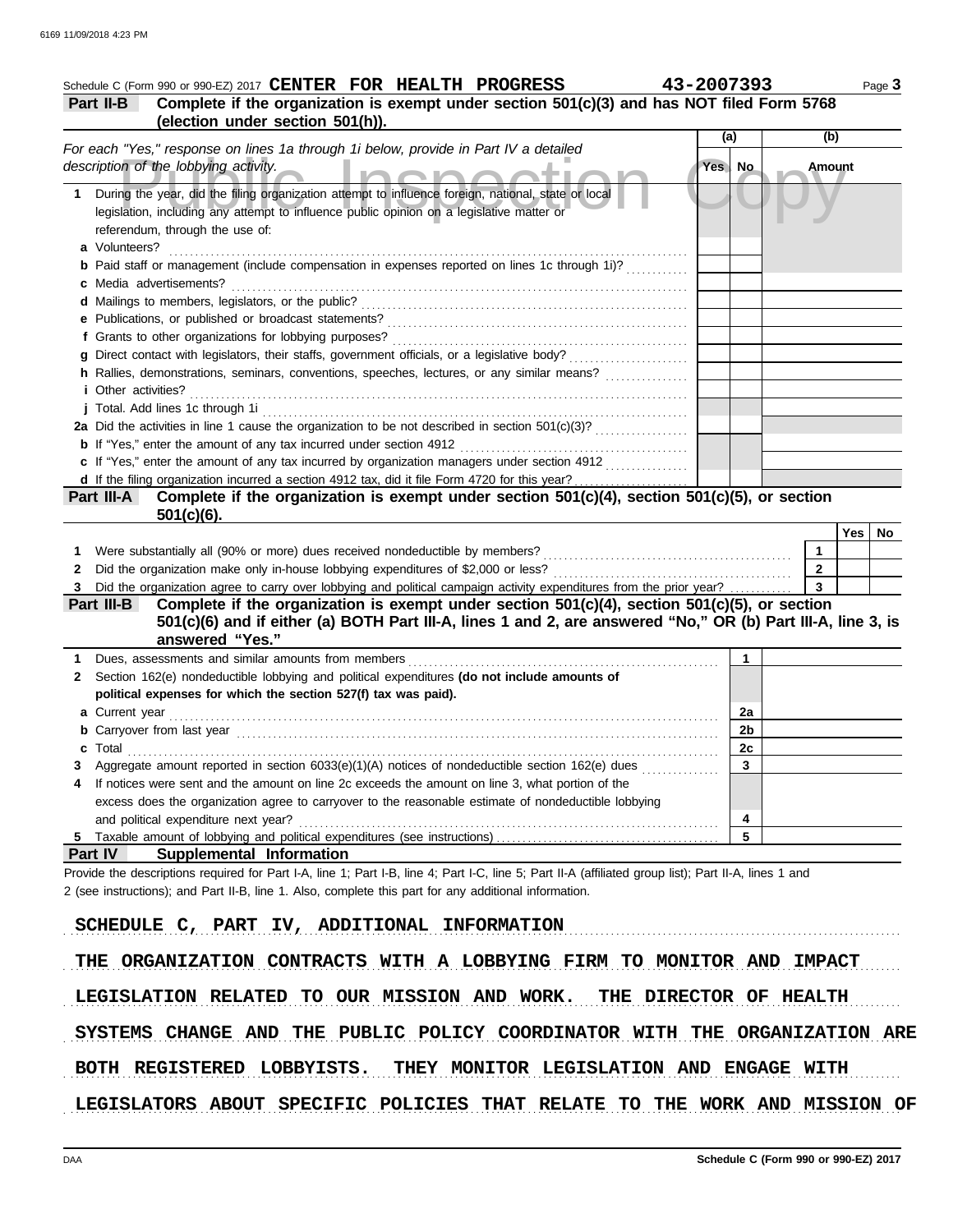|         | Schedule C (Form 990 or 990-EZ) 2017 CENTER FOR HEALTH PROGRESS |                             |     |        | 43-2007393 | Page 4 |
|---------|-----------------------------------------------------------------|-----------------------------|-----|--------|------------|--------|
| Part IV | Supplemental Information (continued)                            |                             |     |        |            |        |
|         | THE ORGANIZATION.                                               |                             |     |        |            |        |
|         |                                                                 | $\sqrt{2}$<br>$\mathcal{L}$ | nsp | ection |            |        |
|         |                                                                 |                             |     |        |            |        |
|         |                                                                 |                             |     |        |            |        |
|         |                                                                 |                             |     |        |            |        |
|         |                                                                 |                             |     |        |            |        |
|         |                                                                 |                             |     |        |            |        |
|         |                                                                 |                             |     |        |            |        |
|         |                                                                 |                             |     |        |            |        |
|         |                                                                 |                             |     |        |            |        |
|         |                                                                 |                             |     |        |            |        |
|         |                                                                 |                             |     |        |            |        |
|         |                                                                 |                             |     |        |            |        |
|         |                                                                 |                             |     |        |            |        |
|         |                                                                 |                             |     |        |            |        |
|         |                                                                 |                             |     |        |            |        |
|         |                                                                 |                             |     |        |            |        |
|         |                                                                 |                             |     |        |            |        |
|         |                                                                 |                             |     |        |            |        |
|         |                                                                 |                             |     |        |            |        |
|         |                                                                 |                             |     |        |            |        |
|         |                                                                 |                             |     |        |            |        |
|         |                                                                 |                             |     |        |            |        |
|         |                                                                 |                             |     |        |            |        |
|         |                                                                 |                             |     |        |            |        |
|         |                                                                 |                             |     |        |            |        |
|         |                                                                 |                             |     |        |            |        |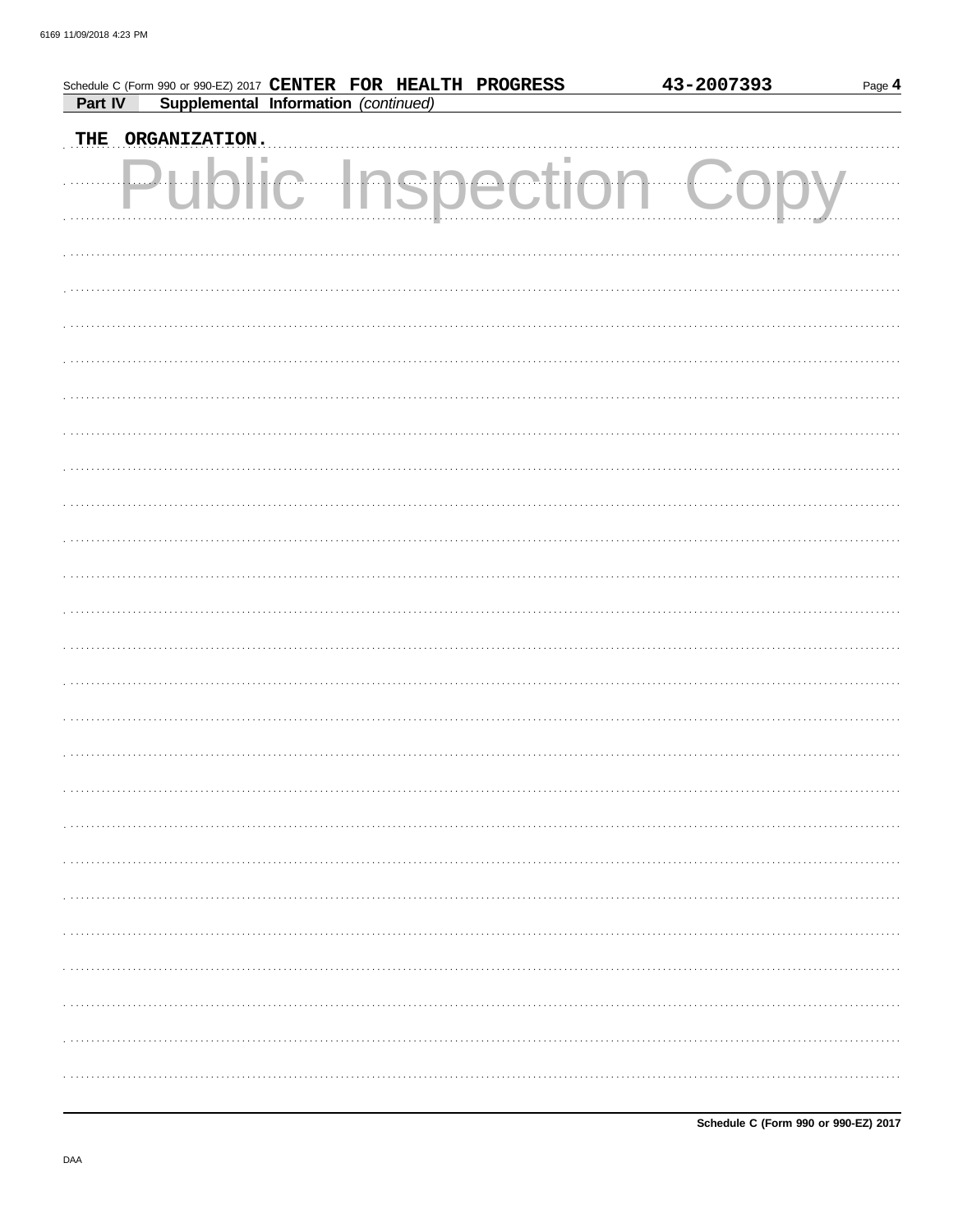|     | <b>SCHEDULE D</b><br>(Form 990)<br>Department of the Treasury<br>Internal Revenue Service<br>Name of the organization | <b>Supplemental Financial Statements</b><br>u Complete if the organization answered "Yes" on Form 990,<br>Part IV, line 6, 7, 8, 9, 10, 11a, 11b, 11c, 11d, 11e, 11f, 12a, or 12b.<br><b>u</b> Go to <i>www.irs.gov/Form990</i> for instructions and the latest information. | u Attach to Form 990. |                                                    |    | OMB No. 1545-0047<br><b>Open to Public</b><br><b>Inspection</b><br><b>Employer identification number</b> |
|-----|-----------------------------------------------------------------------------------------------------------------------|------------------------------------------------------------------------------------------------------------------------------------------------------------------------------------------------------------------------------------------------------------------------------|-----------------------|----------------------------------------------------|----|----------------------------------------------------------------------------------------------------------|
|     | Part I                                                                                                                | CENTER FOR HEALTH PROGRESS<br>Organizations Maintaining Donor Advised Funds or Other Similar Funds or Accounts.<br>Complete if the organization answered "Yes" on Form 990, Part IV, line 6.                                                                                 |                       |                                                    |    | 43-2007393                                                                                               |
|     |                                                                                                                       |                                                                                                                                                                                                                                                                              |                       | (a) Donor advised funds                            |    | (b) Funds and other accounts                                                                             |
| 1   | Total number at end of year                                                                                           |                                                                                                                                                                                                                                                                              |                       |                                                    |    |                                                                                                          |
| 2   |                                                                                                                       |                                                                                                                                                                                                                                                                              |                       |                                                    |    |                                                                                                          |
| 3   |                                                                                                                       | Aggregate value of grants from (during year)                                                                                                                                                                                                                                 |                       |                                                    |    |                                                                                                          |
| 4   |                                                                                                                       |                                                                                                                                                                                                                                                                              |                       |                                                    |    |                                                                                                          |
| 5   |                                                                                                                       | Did the organization inform all donors and donor advisors in writing that the assets held in donor advised                                                                                                                                                                   |                       |                                                    |    |                                                                                                          |
|     |                                                                                                                       |                                                                                                                                                                                                                                                                              |                       |                                                    |    | Yes<br>No                                                                                                |
| 6   |                                                                                                                       | Did the organization inform all grantees, donors, and donor advisors in writing that grant funds can be used                                                                                                                                                                 |                       |                                                    |    |                                                                                                          |
|     |                                                                                                                       | only for charitable purposes and not for the benefit of the donor or donor advisor, or for any other purpose                                                                                                                                                                 |                       |                                                    |    | Yes<br>No                                                                                                |
|     | Part II                                                                                                               | <b>Conservation Easements.</b>                                                                                                                                                                                                                                               |                       |                                                    |    |                                                                                                          |
|     |                                                                                                                       | Complete if the organization answered "Yes" on Form 990, Part IV, line 7.                                                                                                                                                                                                    |                       |                                                    |    |                                                                                                          |
| 1   |                                                                                                                       | Purpose(s) of conservation easements held by the organization (check all that apply).                                                                                                                                                                                        |                       |                                                    |    |                                                                                                          |
|     |                                                                                                                       | Preservation of land for public use (e.g., recreation or education)                                                                                                                                                                                                          |                       | Preservation of a historically important land area |    |                                                                                                          |
|     | Protection of natural habitat                                                                                         |                                                                                                                                                                                                                                                                              |                       | Preservation of a certified historic structure     |    |                                                                                                          |
|     | Preservation of open space                                                                                            |                                                                                                                                                                                                                                                                              |                       |                                                    |    |                                                                                                          |
| 2   |                                                                                                                       | Complete lines 2a through 2d if the organization held a qualified conservation contribution in the form of a conservation                                                                                                                                                    |                       |                                                    |    |                                                                                                          |
|     | easement on the last day of the tax year.                                                                             |                                                                                                                                                                                                                                                                              |                       |                                                    |    | Held at the End of the Tax Year                                                                          |
|     |                                                                                                                       |                                                                                                                                                                                                                                                                              |                       |                                                    | 2a |                                                                                                          |
|     |                                                                                                                       |                                                                                                                                                                                                                                                                              |                       |                                                    | 2b |                                                                                                          |
| c   |                                                                                                                       | Number of conservation easements on a certified historic structure included in (a) <i>[1] Number</i> of conservation easements on a certified historic structure included in (a)                                                                                             |                       |                                                    | 2c |                                                                                                          |
|     |                                                                                                                       | d Number of conservation easements included in (c) acquired after 7/25/06, and not on a                                                                                                                                                                                      |                       |                                                    |    |                                                                                                          |
|     |                                                                                                                       |                                                                                                                                                                                                                                                                              |                       |                                                    | 2d |                                                                                                          |
| 3   |                                                                                                                       | Number of conservation easements modified, transferred, released, extinguished, or terminated by the organization during the                                                                                                                                                 |                       |                                                    |    |                                                                                                          |
|     | tax year $\mathbf{u}$ ,                                                                                               | Number of states where property subject to conservation easement is located <b>u</b>                                                                                                                                                                                         |                       |                                                    |    |                                                                                                          |
| 5   |                                                                                                                       | Does the organization have a written policy regarding the periodic monitoring, inspection, handling of                                                                                                                                                                       |                       |                                                    |    |                                                                                                          |
|     |                                                                                                                       | violations, and enforcement of the conservation easements it holds?                                                                                                                                                                                                          |                       |                                                    |    | Yes<br>No                                                                                                |
| 6   |                                                                                                                       | Staff and volunteer hours devoted to monitoring, inspecting, handling of violations, and enforcing conservation easements during the year                                                                                                                                    |                       |                                                    |    |                                                                                                          |
|     | $\mathbf{u}$                                                                                                          |                                                                                                                                                                                                                                                                              |                       |                                                    |    |                                                                                                          |
| 7   |                                                                                                                       | Amount of expenses incurred in monitoring, inspecting, handling of violations, and enforcing conservation easements during the year                                                                                                                                          |                       |                                                    |    |                                                                                                          |
|     |                                                                                                                       |                                                                                                                                                                                                                                                                              |                       |                                                    |    |                                                                                                          |
| 8   |                                                                                                                       | Does each conservation easement reported on line 2(d) above satisfy the requirements of section 170(h)(4)(B)(i)                                                                                                                                                              |                       |                                                    |    |                                                                                                          |
|     |                                                                                                                       |                                                                                                                                                                                                                                                                              |                       |                                                    |    | <b>Yes</b><br>No                                                                                         |
| 9   |                                                                                                                       | In Part XIII, describe how the organization reports conservation easements in its revenue and expense statement, and                                                                                                                                                         |                       |                                                    |    |                                                                                                          |
|     |                                                                                                                       | balance sheet, and include, if applicable, the text of the footnote to the organization's financial statements that describes the                                                                                                                                            |                       |                                                    |    |                                                                                                          |
|     |                                                                                                                       | organization's accounting for conservation easements.                                                                                                                                                                                                                        |                       |                                                    |    |                                                                                                          |
|     | <b>Part III</b>                                                                                                       | Organizations Maintaining Collections of Art, Historical Treasures, or Other Similar Assets.<br>Complete if the organization answered "Yes" on Form 990, Part IV, line 8.                                                                                                    |                       |                                                    |    |                                                                                                          |
|     |                                                                                                                       | 1a If the organization elected, as permitted under SFAS 116 (ASC 958), not to report in its revenue statement and balance sheet                                                                                                                                              |                       |                                                    |    |                                                                                                          |
|     |                                                                                                                       | works of art, historical treasures, or other similar assets held for public exhibition, education, or research in furtherance of                                                                                                                                             |                       |                                                    |    |                                                                                                          |
|     |                                                                                                                       | public service, provide, in Part XIII, the text of the footnote to its financial statements that describes these items.                                                                                                                                                      |                       |                                                    |    |                                                                                                          |
|     |                                                                                                                       | <b>b</b> If the organization elected, as permitted under SFAS 116 (ASC 958), to report in its revenue statement and balance sheet                                                                                                                                            |                       |                                                    |    |                                                                                                          |
|     |                                                                                                                       | works of art, historical treasures, or other similar assets held for public exhibition, education, or research in furtherance of                                                                                                                                             |                       |                                                    |    |                                                                                                          |
|     |                                                                                                                       | public service, provide the following amounts relating to these items:                                                                                                                                                                                                       |                       |                                                    |    |                                                                                                          |
|     |                                                                                                                       | (i) Revenue included on Form 990, Part VIII, line 1 $\ldots$ $\ldots$ $\ldots$ $\ldots$ $\ldots$ $\ldots$ $\ldots$ $\ldots$ $\ldots$ $\ldots$ $\ldots$                                                                                                                       |                       |                                                    |    |                                                                                                          |
|     |                                                                                                                       |                                                                                                                                                                                                                                                                              |                       |                                                    |    |                                                                                                          |
| 2   |                                                                                                                       | If the organization received or held works of art, historical treasures, or other similar assets for financial gain, provide the                                                                                                                                             |                       |                                                    |    |                                                                                                          |
|     |                                                                                                                       | following amounts required to be reported under SFAS 116 (ASC 958) relating to these items:                                                                                                                                                                                  |                       |                                                    |    |                                                                                                          |
|     |                                                                                                                       |                                                                                                                                                                                                                                                                              |                       |                                                    |    |                                                                                                          |
|     |                                                                                                                       | For Paperwork Reduction Act Notice, see the Instructions for Form 990.                                                                                                                                                                                                       |                       |                                                    |    | Schedule D (Form 990) 2017                                                                               |
| DAA |                                                                                                                       |                                                                                                                                                                                                                                                                              |                       |                                                    |    |                                                                                                          |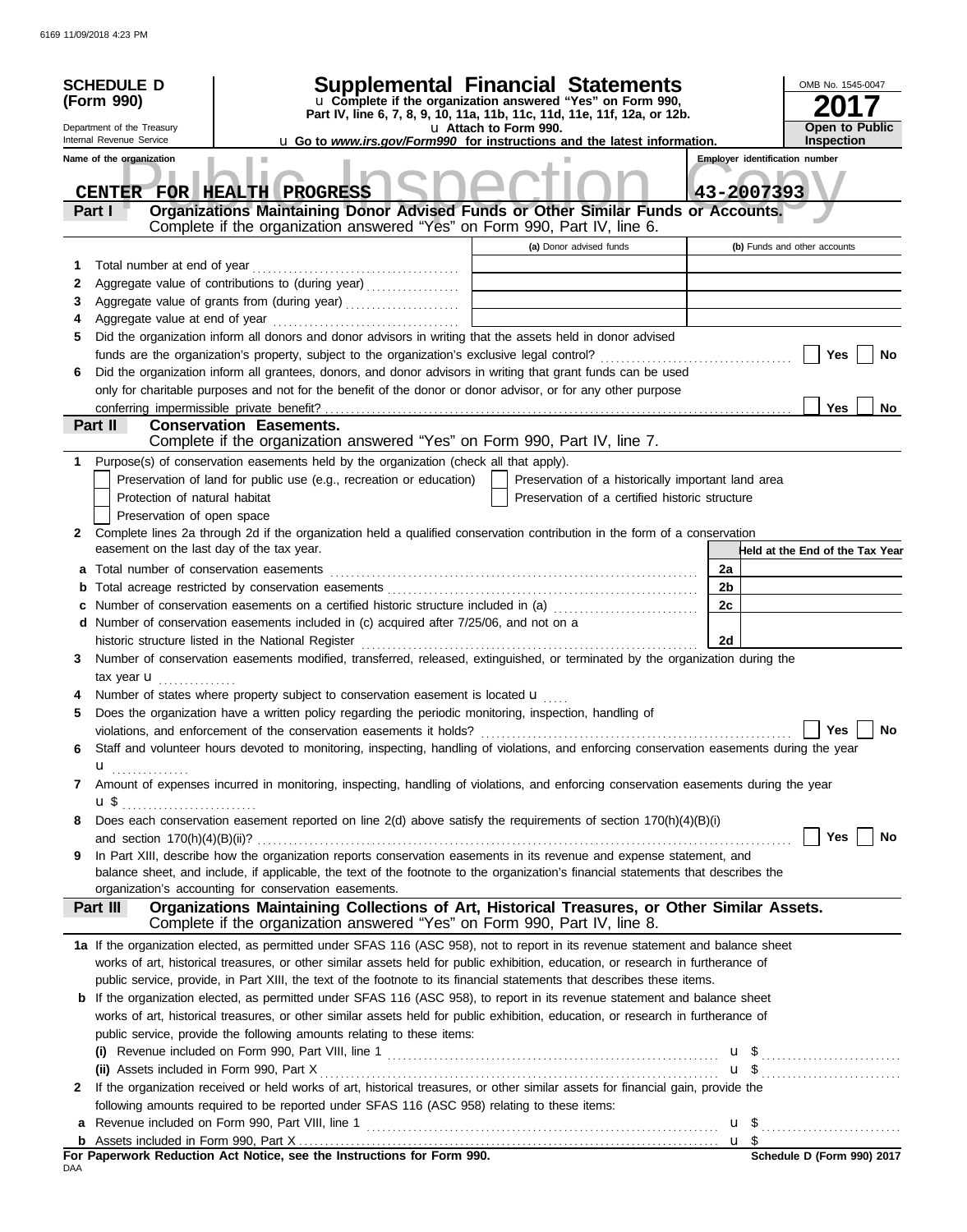|                  | Schedule D (Form 990) 2017 CENTER FOR HEALTH PROGRESS<br>Organizations Maintaining Collections of Art, Historical Treasures, or Other Similar Assets (continued)<br><b>Part III</b>                                                                                                                                                                                                                                                                       |                         |                                                         |                         | 43-2007393           |                     | Page 2    |
|------------------|-----------------------------------------------------------------------------------------------------------------------------------------------------------------------------------------------------------------------------------------------------------------------------------------------------------------------------------------------------------------------------------------------------------------------------------------------------------|-------------------------|---------------------------------------------------------|-------------------------|----------------------|---------------------|-----------|
|                  | 3 Using the organization's acquisition, accession, and other records, check any of the following that are a significant use of its<br>collection items (check all that apply):                                                                                                                                                                                                                                                                            |                         |                                                         |                         |                      |                     |           |
| a<br>b<br>c<br>5 | Public exhibition<br>Scholarly research<br>Preservation for future generations<br>Provide a description of the organization's collections and explain how they further the organization's exempt purpose in Part<br>XIII.<br>During the year, did the organization solicit or receive donations of art, historical treasures, or other similar<br>assets to be sold to raise funds rather than to be maintained as part of the organization's collection? | d<br>e                  | Loan or exchange programs<br>Other <b>Communication</b> |                         |                      | Yes                 | <b>No</b> |
|                  | Part IV<br><b>Escrow and Custodial Arrangements.</b>                                                                                                                                                                                                                                                                                                                                                                                                      |                         |                                                         |                         |                      |                     |           |
|                  | Complete if the organization answered "Yes" on Form 990, Part IV, line 9, or reported an amount on Form<br>990, Part X, line 21.                                                                                                                                                                                                                                                                                                                          |                         |                                                         |                         |                      |                     |           |
|                  | 1a Is the organization an agent, trustee, custodian or other intermediary for contributions or other assets not<br>included on Form 990, Part X?                                                                                                                                                                                                                                                                                                          |                         |                                                         |                         |                      | Yes                 | No        |
|                  | <b>b</b> If "Yes," explain the arrangement in Part XIII and complete the following table:                                                                                                                                                                                                                                                                                                                                                                 |                         |                                                         |                         |                      |                     |           |
|                  |                                                                                                                                                                                                                                                                                                                                                                                                                                                           |                         |                                                         |                         |                      | Amount              |           |
|                  | c Beginning balance<br>d Additions during the year contact the contact of the year contact the year contact the year contact the year                                                                                                                                                                                                                                                                                                                     |                         |                                                         |                         | 1c<br>1 <sub>d</sub> |                     |           |
|                  |                                                                                                                                                                                                                                                                                                                                                                                                                                                           |                         |                                                         |                         | 1е                   |                     |           |
|                  |                                                                                                                                                                                                                                                                                                                                                                                                                                                           |                         |                                                         |                         | 1f                   |                     |           |
|                  | 2a Did the organization include an amount on Form 990, Part X, line 21, for escrow or custodial account liability?                                                                                                                                                                                                                                                                                                                                        |                         |                                                         |                         |                      | <b>Yes</b>          | <b>No</b> |
|                  |                                                                                                                                                                                                                                                                                                                                                                                                                                                           |                         |                                                         |                         |                      |                     |           |
|                  | <b>Endowment Funds.</b><br>Part V                                                                                                                                                                                                                                                                                                                                                                                                                         |                         |                                                         |                         |                      |                     |           |
|                  | Complete if the organization answered "Yes" on Form 990, Part IV, line 10.                                                                                                                                                                                                                                                                                                                                                                                |                         |                                                         |                         |                      |                     |           |
|                  | 1a Beginning of year balance                                                                                                                                                                                                                                                                                                                                                                                                                              | (a) Current year        | (b) Prior year                                          | (c) Two years back      | (d) Three years back | (e) Four years back |           |
|                  | <b>b</b> Contributions                                                                                                                                                                                                                                                                                                                                                                                                                                    |                         |                                                         |                         |                      |                     |           |
|                  | c Net investment earnings, gains, and                                                                                                                                                                                                                                                                                                                                                                                                                     |                         |                                                         |                         |                      |                     |           |
|                  | losses                                                                                                                                                                                                                                                                                                                                                                                                                                                    |                         |                                                         |                         |                      |                     |           |
|                  | d Grants or scholarships                                                                                                                                                                                                                                                                                                                                                                                                                                  |                         |                                                         |                         |                      |                     |           |
|                  | e Other expenditures for facilities and                                                                                                                                                                                                                                                                                                                                                                                                                   |                         |                                                         |                         |                      |                     |           |
|                  |                                                                                                                                                                                                                                                                                                                                                                                                                                                           |                         |                                                         |                         |                      |                     |           |
|                  | f Administrative expenses                                                                                                                                                                                                                                                                                                                                                                                                                                 |                         |                                                         |                         |                      |                     |           |
|                  | g End of year balance                                                                                                                                                                                                                                                                                                                                                                                                                                     |                         |                                                         |                         |                      |                     |           |
|                  | 2 Provide the estimated percentage of the current year end balance (line 1g, column (a)) held as:<br>a Board designated or quasi-endowment <b>u</b> %                                                                                                                                                                                                                                                                                                     |                         |                                                         |                         |                      |                     |           |
|                  | <b>b</b> Permanent endowment <b>u</b> %                                                                                                                                                                                                                                                                                                                                                                                                                   |                         |                                                         |                         |                      |                     |           |
|                  | c Temporarily restricted endowment <b>u</b> %                                                                                                                                                                                                                                                                                                                                                                                                             |                         |                                                         |                         |                      |                     |           |
|                  | The percentages on lines 2a, 2b, and 2c should equal 100%.                                                                                                                                                                                                                                                                                                                                                                                                |                         |                                                         |                         |                      |                     |           |
|                  | 3a Are there endowment funds not in the possession of the organization that are held and administered for the                                                                                                                                                                                                                                                                                                                                             |                         |                                                         |                         |                      |                     |           |
|                  | organization by:                                                                                                                                                                                                                                                                                                                                                                                                                                          |                         |                                                         |                         |                      | Yes                 | No        |
|                  |                                                                                                                                                                                                                                                                                                                                                                                                                                                           |                         |                                                         |                         |                      | 3a(i)               |           |
|                  |                                                                                                                                                                                                                                                                                                                                                                                                                                                           |                         |                                                         |                         |                      | 3a(ii)              |           |
|                  | Describe in Part XIII the intended uses of the organization's endowment funds.                                                                                                                                                                                                                                                                                                                                                                            |                         |                                                         |                         |                      | 3b                  |           |
|                  | Land, Buildings, and Equipment.<br><b>Part VI</b>                                                                                                                                                                                                                                                                                                                                                                                                         |                         |                                                         |                         |                      |                     |           |
|                  | Complete if the organization answered "Yes" on Form 990, Part IV, line 11a. See Form 990, Part X, line 10.                                                                                                                                                                                                                                                                                                                                                |                         |                                                         |                         |                      |                     |           |
|                  | Description of property                                                                                                                                                                                                                                                                                                                                                                                                                                   | (a) Cost or other basis |                                                         | (b) Cost or other basis | (c) Accumulated      | (d) Book value      |           |
|                  |                                                                                                                                                                                                                                                                                                                                                                                                                                                           | (investment)            |                                                         | (other)                 | depreciation         |                     |           |
|                  |                                                                                                                                                                                                                                                                                                                                                                                                                                                           |                         |                                                         |                         |                      |                     |           |
|                  |                                                                                                                                                                                                                                                                                                                                                                                                                                                           |                         |                                                         |                         |                      |                     |           |
|                  | c Leasehold improvements                                                                                                                                                                                                                                                                                                                                                                                                                                  |                         |                                                         | 6,614                   | 3,051                | 3,563               |           |
|                  | d Equipment                                                                                                                                                                                                                                                                                                                                                                                                                                               |                         |                                                         |                         |                      |                     |           |
|                  |                                                                                                                                                                                                                                                                                                                                                                                                                                                           |                         |                                                         |                         |                      | 3,563<br>u          |           |

**Schedule D (Form 990) 2017**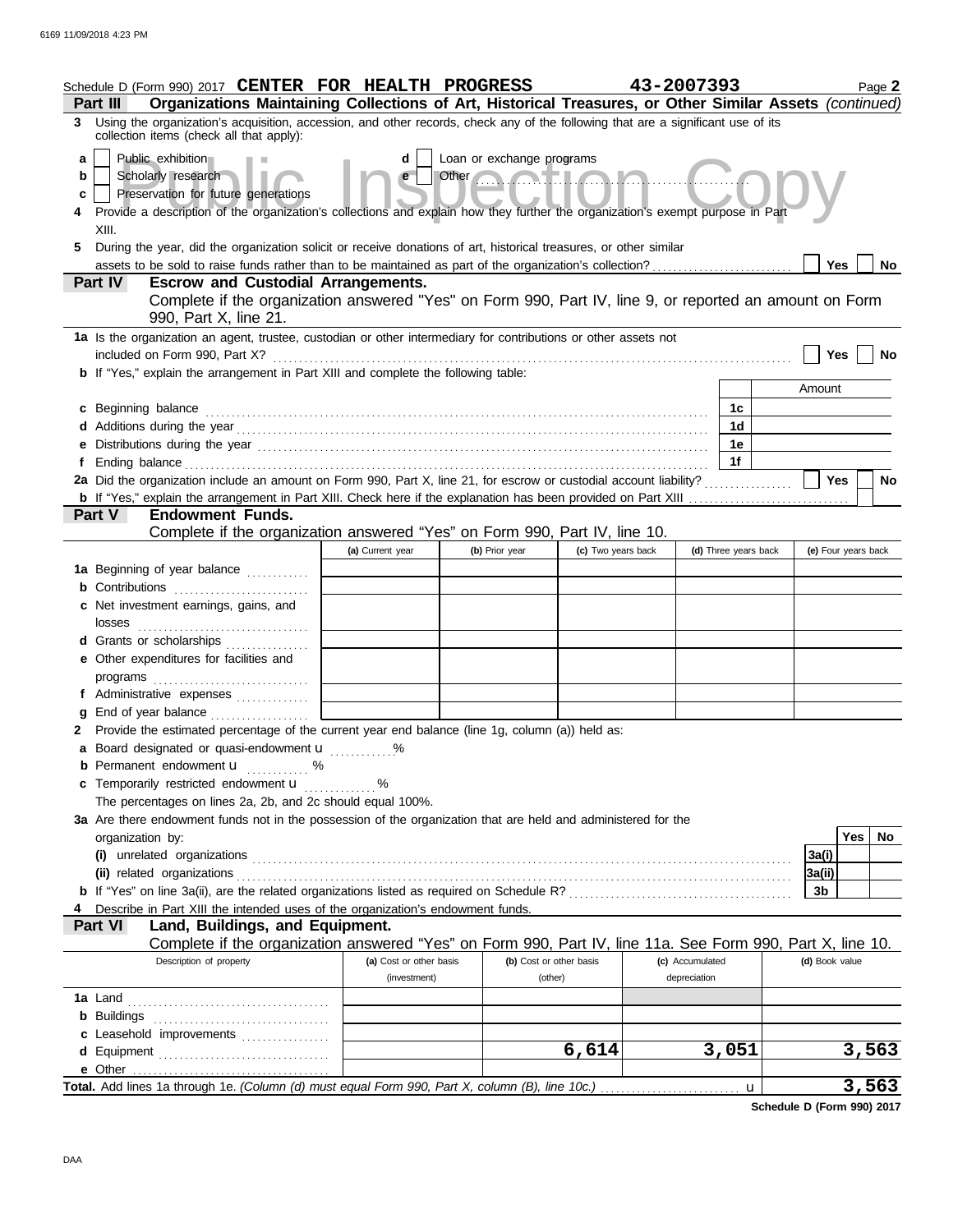|                           | Schedule D (Form 990) 2017 CENTER FOR HEALTH PROGRESS                                                                                       |                | 43-2007393                       | Page 3         |
|---------------------------|---------------------------------------------------------------------------------------------------------------------------------------------|----------------|----------------------------------|----------------|
| <b>Part VII</b>           | <b>Investments-Other Securities.</b>                                                                                                        |                |                                  |                |
|                           | Complete if the organization answered "Yes" on Form 990, Part IV, line 11b. See Form 990, Part X, line 12.                                  |                |                                  |                |
|                           | (a) Description of security or category                                                                                                     | (b) Book value | (c) Method of valuation:         |                |
|                           | (including name of security)                                                                                                                |                | Cost or end-of-year market value |                |
| (1) Financial derivatives |                                                                                                                                             |                |                                  |                |
| $(3)$ Other               | (2) Closely-held equity interests<br>Wallach a                                                                                              |                |                                  |                |
| $(A)$ .                   |                                                                                                                                             |                |                                  |                |
| (B)                       |                                                                                                                                             |                |                                  |                |
| (C)                       |                                                                                                                                             |                |                                  |                |
| (D)                       |                                                                                                                                             |                |                                  |                |
| (E)                       |                                                                                                                                             |                |                                  |                |
| (F)                       |                                                                                                                                             |                |                                  |                |
| (G)                       |                                                                                                                                             |                |                                  |                |
| (H)                       |                                                                                                                                             |                |                                  |                |
|                           | Total. (Column (b) must equal Form 990, Part X, col. (B) line 12.) $\mathbf u$                                                              |                |                                  |                |
| <b>Part VIII</b>          | Investments-Program Related.                                                                                                                |                |                                  |                |
|                           | Complete if the organization answered "Yes" on Form 990, Part IV, line 11c. See Form 990, Part X, line 13.<br>(a) Description of investment | (b) Book value | (c) Method of valuation:         |                |
|                           |                                                                                                                                             |                | Cost or end-of-year market value |                |
| (1)                       |                                                                                                                                             |                |                                  |                |
| (2)                       |                                                                                                                                             |                |                                  |                |
| (3)                       |                                                                                                                                             |                |                                  |                |
| (4)                       |                                                                                                                                             |                |                                  |                |
| (5)                       |                                                                                                                                             |                |                                  |                |
| (6)                       |                                                                                                                                             |                |                                  |                |
| (7)                       |                                                                                                                                             |                |                                  |                |
| (8)                       |                                                                                                                                             |                |                                  |                |
| (9)                       |                                                                                                                                             |                |                                  |                |
| Part IX                   | Total. (Column (b) must equal Form 990, Part X, col. (B) line 13.) u<br>Other Assets.                                                       |                |                                  |                |
|                           | Complete if the organization answered "Yes" on Form 990, Part IV, line 11d. See Form 990, Part X, line 15.                                  |                |                                  |                |
|                           | (a) Description                                                                                                                             |                |                                  | (b) Book value |
| (1)                       |                                                                                                                                             |                |                                  |                |
| (2)                       |                                                                                                                                             |                |                                  |                |
| (3)                       |                                                                                                                                             |                |                                  |                |
| (4)                       |                                                                                                                                             |                |                                  |                |
| (5)                       |                                                                                                                                             |                |                                  |                |
| (6)                       |                                                                                                                                             |                |                                  |                |
| (7)                       |                                                                                                                                             |                |                                  |                |
| (8)                       |                                                                                                                                             |                |                                  |                |
| (9)                       |                                                                                                                                             |                |                                  |                |
| Part X                    | Total. (Column (b) must equal Form 990, Part X, col. (B) line 15.)<br>Other Liabilities.                                                    |                | u                                |                |
|                           | Complete if the organization answered "Yes" on Form 990, Part IV, line 11e or 11f. See Form 990, Part X,                                    |                |                                  |                |
|                           | line 25.                                                                                                                                    |                |                                  |                |
| 1.                        | (a) Description of liability                                                                                                                | (b) Book value |                                  |                |
| (1)                       | Federal income taxes                                                                                                                        |                |                                  |                |
| (2)                       |                                                                                                                                             |                |                                  |                |
| (3)                       |                                                                                                                                             |                |                                  |                |
| (4)                       |                                                                                                                                             |                |                                  |                |
| (5)                       |                                                                                                                                             |                |                                  |                |
| (6)                       |                                                                                                                                             |                |                                  |                |
| (7)                       |                                                                                                                                             |                |                                  |                |
| (8)                       |                                                                                                                                             |                |                                  |                |

**Total.** *(Column (b) must equal Form 990, Part X, col. (B) line 25.)* u

Liability for uncertain tax positions. In Part XIII, provide the text of the footnote to the organization's financial statements that reports the **2.** organization's liability for uncertain tax positions under FIN 48 (ASC 740). Check here if the text of the footnote has been provided in Part XIII.

**X**

(9)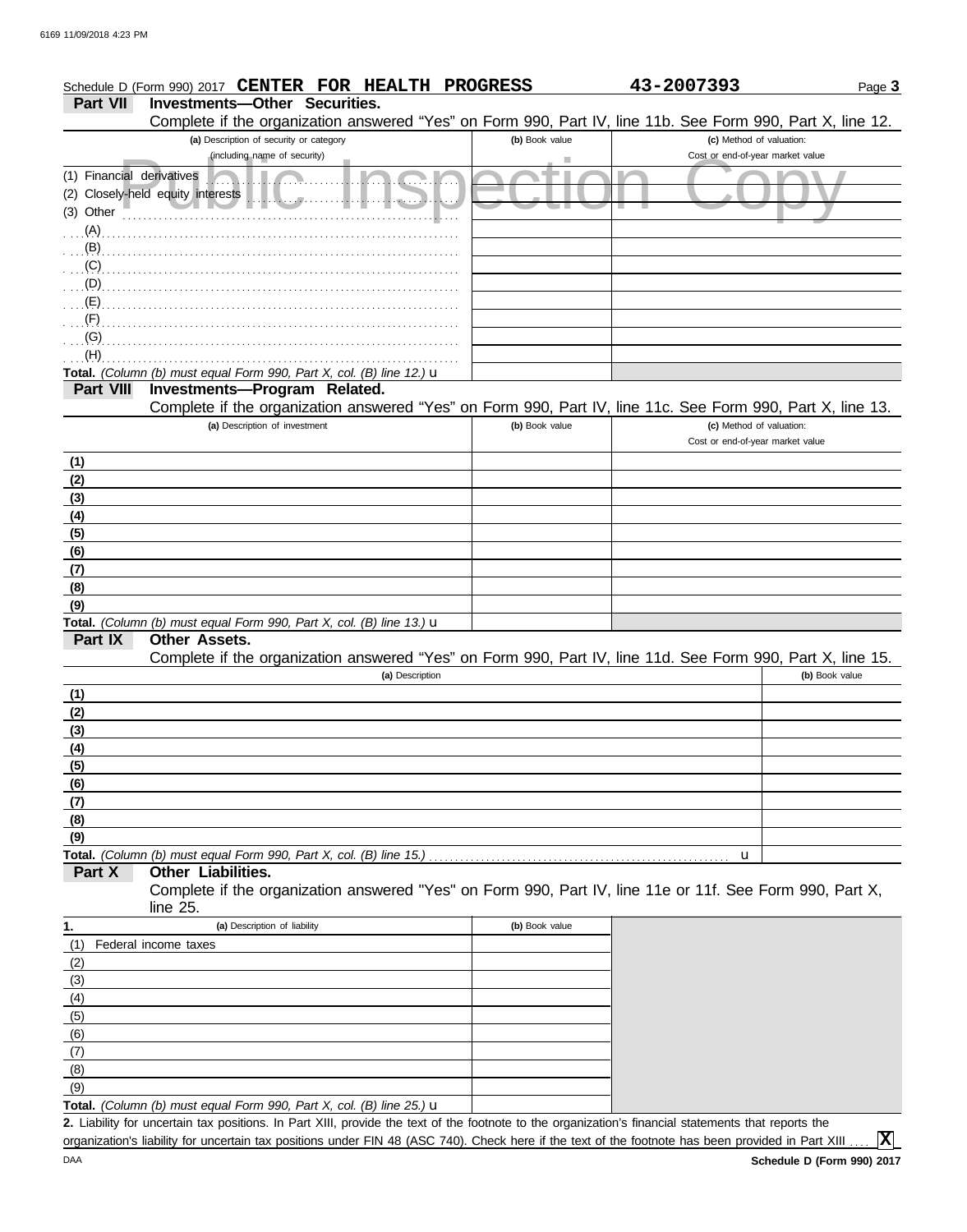|    | Schedule D (Form 990) 2017 CENTER FOR HEALTH PROGRESS                                                                                              | 43-2007393     |                | Page 4                 |
|----|----------------------------------------------------------------------------------------------------------------------------------------------------|----------------|----------------|------------------------|
|    | Reconciliation of Revenue per Audited Financial Statements With Revenue per Return.<br>Part XI                                                     |                |                |                        |
|    | Complete if the organization answered "Yes" on Form 990, Part IV, line 12a.                                                                        |                |                |                        |
| 1. | Total revenue, gains, and other support per audited financial statements                                                                           |                | $\mathbf{1}$   | 620,699                |
| 2  | Amounts included on line 1 but not on Form 990, Part VIII, line 12:                                                                                |                |                |                        |
| a  | Net unrealized gains (losses) on investments [1100] Contract to the contract of                                                                    | 2a             |                |                        |
| b  |                                                                                                                                                    | 2 <sub>b</sub> |                |                        |
|    |                                                                                                                                                    | 2c             |                |                        |
| d  |                                                                                                                                                    | 2d             |                |                        |
| е  |                                                                                                                                                    |                | 2e             |                        |
| 3. |                                                                                                                                                    |                | 3              | 620,699                |
|    | Amounts included on Form 990, Part VIII, line 12, but not on line 1:                                                                               |                |                |                        |
| a  | Investment expenses not included on Form 990, Part VIII, line 7b [[[[[[[[[[[[[[[[[[[[[[[[]]]]]]]]                                                  | 4a             |                |                        |
|    |                                                                                                                                                    | 4b             |                |                        |
|    | Add lines 4a and 4b                                                                                                                                |                | 4c             |                        |
|    |                                                                                                                                                    |                | 5              | 620,699                |
|    | Reconciliation of Expenses per Audited Financial Statements With Expenses per Return.<br><b>Part XII</b>                                           |                |                |                        |
|    | Complete if the organization answered "Yes" on Form 990, Part IV, line 12a.                                                                        |                |                |                        |
|    | Total expenses and losses per audited financial statements                                                                                         |                | $\mathbf 1$    | $\overline{1,381,126}$ |
| 2  | Amounts included on line 1 but not on Form 990, Part IX, line 25:                                                                                  |                |                |                        |
| a  |                                                                                                                                                    | 2a             |                |                        |
|    |                                                                                                                                                    | 2 <sub>b</sub> |                |                        |
|    | Other losses                                                                                                                                       | 2c             |                |                        |
| d  |                                                                                                                                                    | 2d             |                |                        |
| е  |                                                                                                                                                    |                | <b>2e</b>      |                        |
| 3. |                                                                                                                                                    |                | 3              | 1,381,126              |
|    | Amounts included on Form 990, Part IX, line 25, but not on line 1:                                                                                 |                |                |                        |
|    |                                                                                                                                                    | 4a             |                |                        |
| b  |                                                                                                                                                    | 4b.            |                |                        |
|    | Add lines 4a and 4b                                                                                                                                |                | 4с             |                        |
|    |                                                                                                                                                    |                | $5\phantom{1}$ | 1,381,126              |
|    | Part XIII Supplemental Information.                                                                                                                |                |                |                        |
|    | Provide the descriptions required for Part II, lines 3, 5, and 9; Part III, lines 1a and 4; Part IV, lines 1b and 2b; Part V, line 4; Part X, line |                |                |                        |

2; Part XI, lines 2d and 4b; and Part XII, lines 2d and 4b. Also complete this part to provide any additional information.

PART X - FIN 48 FOOTNOTE

ORGANIZATION FOLLOWS THE ACCOUNTING FOR UNCERTAINTY IN INCOME TAXES ACCOUNTING STANDARD WHICH REQUIRES ORGANIZATION TO DETERMINE WHETHER A TAX POSITION (AND THE RELATED TAX BENEFIT) IS MORE LIKELY THAN NOT TO BE SUSTAINED UPON EXAMINATION BY THE APPLICABLE TAXING AUTHORITY, BASED SOLELY ON THE TECHNICAL MERITS OF THE POSITION. THE TAX BENEFIT TO BE RECOGNIZED IS MEASURED AS THE LARGEST AMOUNT OF BENEFIT THAT IS GREATER THAN FIFTY KNOWLEDGE OF ALL RELEVANT INFORMATION. DURING THE YEAR ENDED DECEMBER 31, PERCENT LIKELY OF BEING REALIZED UPON SETTLEMENT, PRESUMING THAT THE TAX POSITION IS EXAMINED BY THE APPROPRIATE TAXING AUTHORITY THAT HAS FULL 2017, ORGANIZATION'S MANAGEMENT EVALUATED ITS TAX POSITIONS TO DETERMINE THE EXISTENCE OF UNCERTAINTIES, AND DID NOT NOTE ANY MATTERS THAT WOULD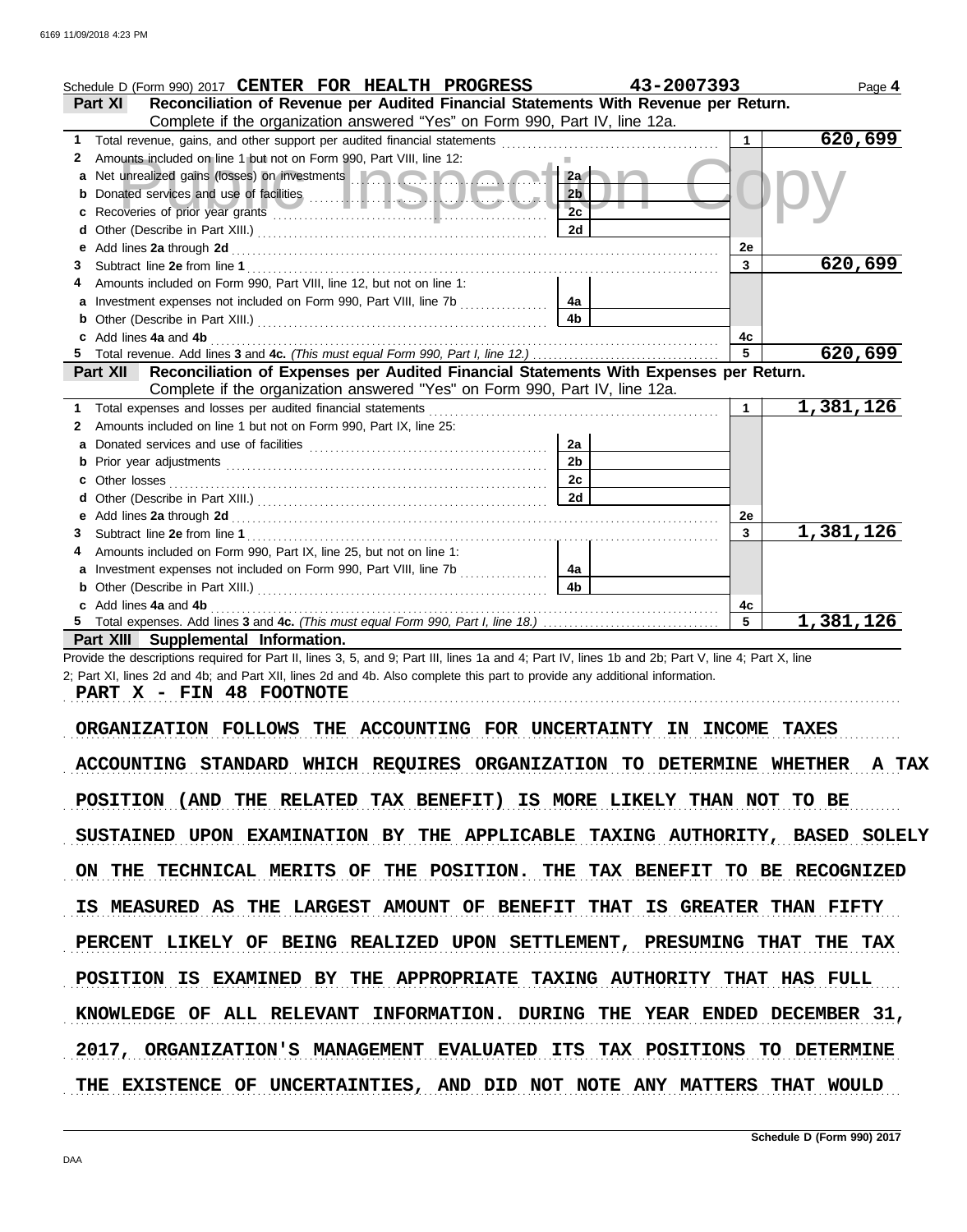| Schedule D (Form 990) 2017 CENTER FOR HEALTH PROGRESS             |            |           | 43-2007393 | Page 5         |
|-------------------------------------------------------------------|------------|-----------|------------|----------------|
| Part XIII Supplemental Information (continued)                    |            |           |            |                |
| REQUIRE RECOGNITION OR WHICH MAY HAVE AN AFFECT ON ITS TAX-EXEMPT |            |           |            | <b>STATUS.</b> |
|                                                                   | ala a atil | (1, 1, 1) | . 7.       |                |
|                                                                   |            |           |            |                |
|                                                                   |            |           |            |                |
|                                                                   |            |           |            |                |
|                                                                   |            |           |            |                |
|                                                                   |            |           |            |                |
|                                                                   |            |           |            |                |
|                                                                   |            |           |            |                |
|                                                                   |            |           |            |                |
|                                                                   |            |           |            |                |
|                                                                   |            |           |            |                |
|                                                                   |            |           |            |                |
|                                                                   |            |           |            |                |
|                                                                   |            |           |            |                |
|                                                                   |            |           |            |                |
|                                                                   |            |           |            |                |
|                                                                   |            |           |            |                |
|                                                                   |            |           |            |                |
|                                                                   |            |           |            |                |
|                                                                   |            |           |            |                |
|                                                                   |            |           |            |                |
|                                                                   |            |           |            |                |
|                                                                   |            |           |            |                |
|                                                                   |            |           |            |                |
|                                                                   |            |           |            |                |
|                                                                   |            |           |            |                |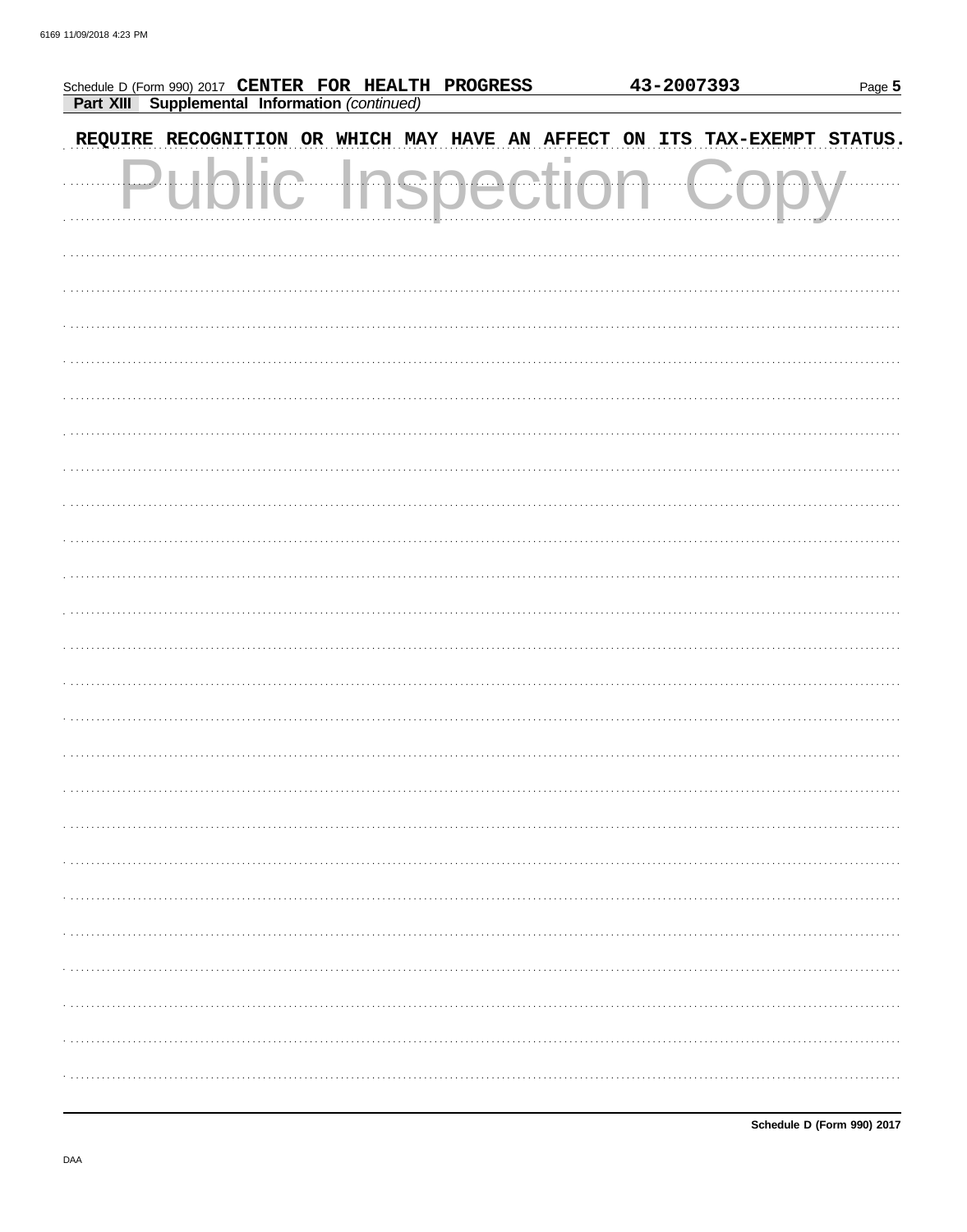| <b>SCHEDULE G</b><br>Supplemental Information Regarding Fundraising or Gaming Activities<br>Complete if the organization answered "Yes" on Form 990, Part IV, line 17, 18, or 19, or if the<br>(Form 990 or 990-EZ)<br>organization entered more than \$15,000 on Form 990-EZ, line 6a. |                                                                                                                                                                                                                                                                                                                                                                                                                                               |                                                                                                          |                |                                                            | OMB No. 1545-0047                                                          |                                                                            |                                                         |
|-----------------------------------------------------------------------------------------------------------------------------------------------------------------------------------------------------------------------------------------------------------------------------------------|-----------------------------------------------------------------------------------------------------------------------------------------------------------------------------------------------------------------------------------------------------------------------------------------------------------------------------------------------------------------------------------------------------------------------------------------------|----------------------------------------------------------------------------------------------------------|----------------|------------------------------------------------------------|----------------------------------------------------------------------------|----------------------------------------------------------------------------|---------------------------------------------------------|
| Department of the Treasury<br>Internal Revenue Service                                                                                                                                                                                                                                  |                                                                                                                                                                                                                                                                                                                                                                                                                                               | LI Attach to Form 990 or Form 990-EZ.<br><b>U</b> Go to www.irs.gov/Form990 for the latest instructions. |                |                                                            |                                                                            |                                                                            | Open to Public<br>Inspection                            |
| Name of the organization<br>Part I                                                                                                                                                                                                                                                      | CENTER FOR HEALTH PROGRESS<br>Fundraising Activities. Complete if the organization answered "Yes" on Form 990, Part IV, line 17.                                                                                                                                                                                                                                                                                                              |                                                                                                          |                |                                                            |                                                                            | Employer identification number<br>43-2007393                               |                                                         |
|                                                                                                                                                                                                                                                                                         | Form 990-EZ filers are not required to complete this part.                                                                                                                                                                                                                                                                                                                                                                                    |                                                                                                          |                |                                                            |                                                                            |                                                                            |                                                         |
| 1                                                                                                                                                                                                                                                                                       | Indicate whether the organization raised funds through any of the following activities. Check all that apply.                                                                                                                                                                                                                                                                                                                                 |                                                                                                          |                |                                                            |                                                                            |                                                                            |                                                         |
| Mail solicitations<br>a<br>Internet and email solicitations<br>b                                                                                                                                                                                                                        |                                                                                                                                                                                                                                                                                                                                                                                                                                               | е                                                                                                        |                |                                                            | Solicitation of non-government grants<br>Solicitation of government grants |                                                                            |                                                         |
| Phone solicitations<br>c                                                                                                                                                                                                                                                                |                                                                                                                                                                                                                                                                                                                                                                                                                                               | Special fundraising events<br>g                                                                          |                |                                                            |                                                                            |                                                                            |                                                         |
| In-person solicitations<br>d                                                                                                                                                                                                                                                            |                                                                                                                                                                                                                                                                                                                                                                                                                                               |                                                                                                          |                |                                                            |                                                                            |                                                                            |                                                         |
|                                                                                                                                                                                                                                                                                         | 2a Did the organization have a written or oral agreement with any individual (including officers, directors, trustees,<br>or key employees listed in Form 990, Part VII) or entity in connection with professional fundraising services?<br><b>b</b> If "Yes," list the 10 highest paid individuals or entities (fundraisers) pursuant to agreements under which the fundraiser is to be<br>compensated at least \$5,000 by the organization. |                                                                                                          |                |                                                            |                                                                            |                                                                            | Yes<br><b>No</b>                                        |
|                                                                                                                                                                                                                                                                                         | (i) Name and address of individual<br>or entity (fundraiser)                                                                                                                                                                                                                                                                                                                                                                                  | (ii) Activity                                                                                            | contributions? | (iii) Did fund-<br>raiser have<br>custody or<br>control of | (iv) Gross receipts<br>from activity                                       | (v) Amount paid to<br>(or retained by)<br>fundraiser listed in<br>col. (i) | (vi) Amount paid to<br>(or retained by)<br>organization |
|                                                                                                                                                                                                                                                                                         |                                                                                                                                                                                                                                                                                                                                                                                                                                               |                                                                                                          |                | Yes No                                                     |                                                                            |                                                                            |                                                         |
| 1                                                                                                                                                                                                                                                                                       |                                                                                                                                                                                                                                                                                                                                                                                                                                               |                                                                                                          |                |                                                            |                                                                            |                                                                            |                                                         |
| $\mathbf{2}$                                                                                                                                                                                                                                                                            |                                                                                                                                                                                                                                                                                                                                                                                                                                               |                                                                                                          |                |                                                            |                                                                            |                                                                            |                                                         |
| 3                                                                                                                                                                                                                                                                                       |                                                                                                                                                                                                                                                                                                                                                                                                                                               |                                                                                                          |                |                                                            |                                                                            |                                                                            |                                                         |
| 4                                                                                                                                                                                                                                                                                       |                                                                                                                                                                                                                                                                                                                                                                                                                                               |                                                                                                          |                |                                                            |                                                                            |                                                                            |                                                         |
| 5                                                                                                                                                                                                                                                                                       |                                                                                                                                                                                                                                                                                                                                                                                                                                               |                                                                                                          |                |                                                            |                                                                            |                                                                            |                                                         |
| 6                                                                                                                                                                                                                                                                                       |                                                                                                                                                                                                                                                                                                                                                                                                                                               |                                                                                                          |                |                                                            |                                                                            |                                                                            |                                                         |
| 7                                                                                                                                                                                                                                                                                       |                                                                                                                                                                                                                                                                                                                                                                                                                                               |                                                                                                          |                |                                                            |                                                                            |                                                                            |                                                         |
|                                                                                                                                                                                                                                                                                         |                                                                                                                                                                                                                                                                                                                                                                                                                                               |                                                                                                          |                |                                                            |                                                                            |                                                                            |                                                         |
|                                                                                                                                                                                                                                                                                         |                                                                                                                                                                                                                                                                                                                                                                                                                                               |                                                                                                          |                |                                                            |                                                                            |                                                                            |                                                         |
| 10                                                                                                                                                                                                                                                                                      |                                                                                                                                                                                                                                                                                                                                                                                                                                               |                                                                                                          |                |                                                            |                                                                            |                                                                            |                                                         |
| Total                                                                                                                                                                                                                                                                                   |                                                                                                                                                                                                                                                                                                                                                                                                                                               |                                                                                                          |                |                                                            |                                                                            |                                                                            |                                                         |
| 3<br>registration or licensing.                                                                                                                                                                                                                                                         | List all states in which the organization is registered or licensed to solicit contributions or has been notified it is exempt from                                                                                                                                                                                                                                                                                                           |                                                                                                          |                |                                                            |                                                                            |                                                                            |                                                         |
|                                                                                                                                                                                                                                                                                         |                                                                                                                                                                                                                                                                                                                                                                                                                                               |                                                                                                          |                |                                                            |                                                                            |                                                                            |                                                         |
|                                                                                                                                                                                                                                                                                         |                                                                                                                                                                                                                                                                                                                                                                                                                                               |                                                                                                          |                |                                                            |                                                                            |                                                                            |                                                         |
|                                                                                                                                                                                                                                                                                         | For Paperwork Reduction Act Notice, see the Instructions for Form 000 or 000-F7                                                                                                                                                                                                                                                                                                                                                               |                                                                                                          |                |                                                            |                                                                            |                                                                            | Schodule G (Form 000 or 000-F7) 2017                    |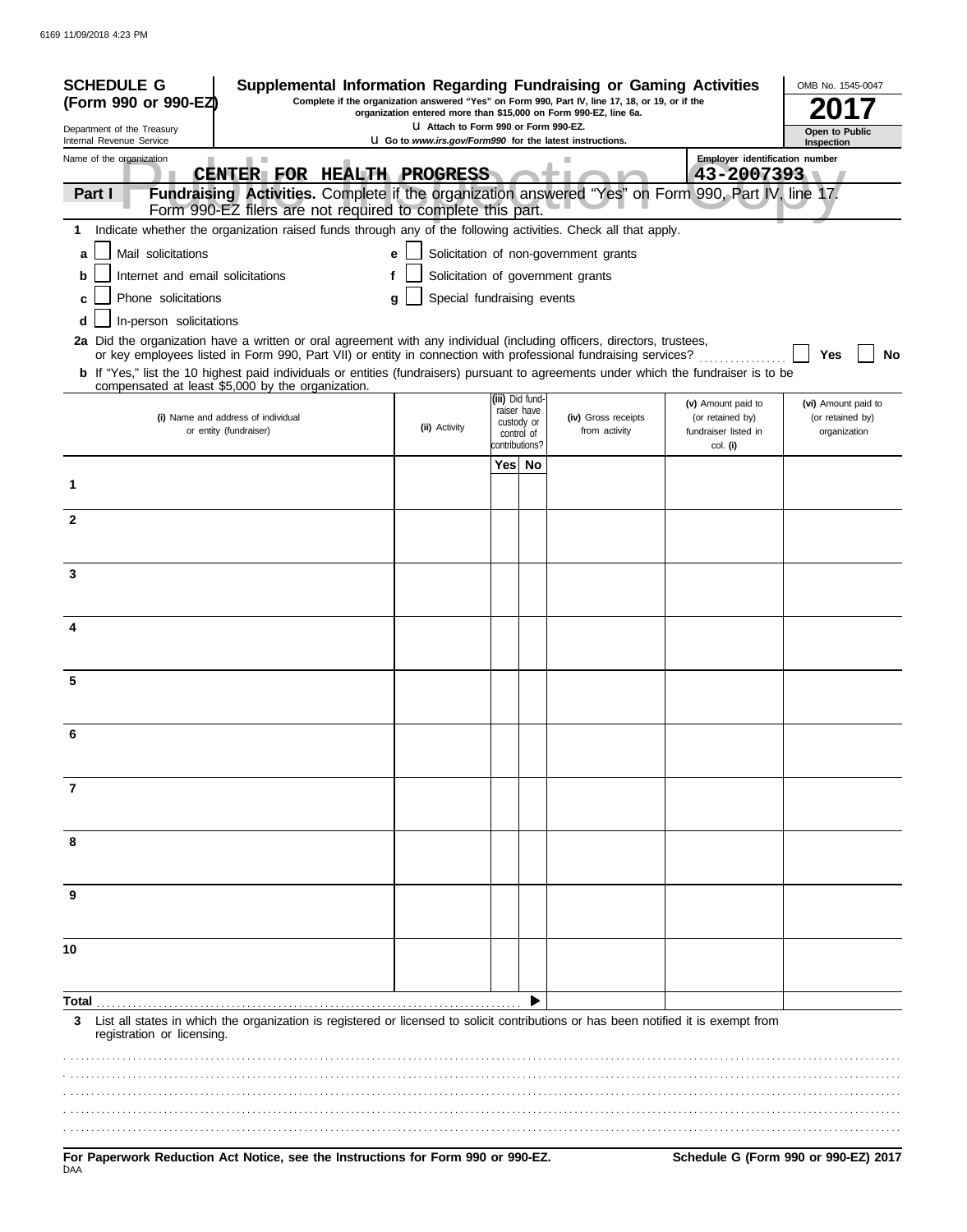|                        | Part II | Schedule G (Form 990 or 990-EZ) 2017                          |                                |                        | CENTER FOR HEALTH PROGRESS<br>Fundraising Events. Complete if the organization answered "Yes" on Form 990, Part IV, line 18, or reported more<br>than \$15,000 of fundraising event contributions and gross income on Form 990-EZ, lines 1 and 6b. List events with |             |                                    | 43-2007393 | Page 2                                                |
|------------------------|---------|---------------------------------------------------------------|--------------------------------|------------------------|---------------------------------------------------------------------------------------------------------------------------------------------------------------------------------------------------------------------------------------------------------------------|-------------|------------------------------------|------------|-------------------------------------------------------|
|                        |         | gross receipts greater than \$5,000.                          |                                |                        |                                                                                                                                                                                                                                                                     |             |                                    |            |                                                       |
|                        |         |                                                               | (a) Event $#1$<br>(event type) | <b>ANNUAL LUNCHEON</b> | (b) Event $#2$<br>ш<br>(event type)                                                                                                                                                                                                                                 | <b>NONE</b> | (c) Other events<br>(total number) |            | (d) Total events<br>(add col. (a) through<br>col. (c) |
| Revenue                |         | 1 Gross receipts                                              |                                | 80,930                 |                                                                                                                                                                                                                                                                     |             |                                    |            | 80,930                                                |
|                        |         | 2 Less: Contributions                                         |                                | 66,500                 |                                                                                                                                                                                                                                                                     |             |                                    |            | 66,500                                                |
|                        |         | 3 Gross income (line 1 minus                                  |                                | 14,430                 |                                                                                                                                                                                                                                                                     |             |                                    |            | 14,430                                                |
|                        |         | 4 Cash prizes                                                 |                                |                        |                                                                                                                                                                                                                                                                     |             |                                    |            |                                                       |
|                        |         | 5 Noncash prizes                                              |                                |                        |                                                                                                                                                                                                                                                                     |             |                                    |            |                                                       |
|                        |         | 6 Rent/facility costs                                         |                                |                        |                                                                                                                                                                                                                                                                     |             |                                    |            |                                                       |
|                        |         | 7 Food and beverages                                          |                                |                        |                                                                                                                                                                                                                                                                     |             |                                    |            |                                                       |
|                        |         | 8 Entertainment                                               |                                |                        |                                                                                                                                                                                                                                                                     |             |                                    |            |                                                       |
|                        |         | 9 Other direct expenses                                       |                                | 17,534                 |                                                                                                                                                                                                                                                                     |             |                                    |            | 17,534                                                |
|                        |         |                                                               |                                |                        |                                                                                                                                                                                                                                                                     |             |                                    |            |                                                       |
|                        |         |                                                               |                                |                        |                                                                                                                                                                                                                                                                     |             |                                    |            |                                                       |
|                        |         |                                                               |                                |                        |                                                                                                                                                                                                                                                                     |             |                                    |            | $\frac{17,534}{-3,104}$                               |
|                        |         |                                                               |                                |                        |                                                                                                                                                                                                                                                                     |             |                                    |            |                                                       |
| Part III<br>Revenue    |         | than \$15,000 on Form 990-EZ, line 6a.                        | (a) Bingo                      |                        | (b) Pull tabs/instant<br>bingo/progressive bingo                                                                                                                                                                                                                    |             | (c) Other gaming                   |            | (d) Total gaming (add<br>col. (a) through col. (c))   |
|                        |         | 1 Gross revenue                                               |                                |                        |                                                                                                                                                                                                                                                                     |             |                                    |            |                                                       |
|                        |         | 2 Cash prizes                                                 |                                |                        |                                                                                                                                                                                                                                                                     |             |                                    |            |                                                       |
|                        |         | 3 Noncash prizes                                              |                                |                        |                                                                                                                                                                                                                                                                     |             |                                    |            |                                                       |
| 89<br>Expens<br>Direct |         | 4 Rent/facility costs                                         |                                |                        |                                                                                                                                                                                                                                                                     |             |                                    |            |                                                       |
|                        |         | 5 Other direct expenses                                       |                                |                        |                                                                                                                                                                                                                                                                     |             |                                    |            |                                                       |
|                        |         | 6 Volunteer labor                                             | Yes 2000<br>No                 |                        | Yes $%$<br>No                                                                                                                                                                                                                                                       | No          | <b>Yes</b><br>%                    |            |                                                       |
|                        |         | 7 Direct expense summary. Add lines 2 through 5 in column (d) |                                |                        |                                                                                                                                                                                                                                                                     |             |                                    |            |                                                       |
|                        |         |                                                               |                                |                        |                                                                                                                                                                                                                                                                     |             |                                    |            |                                                       |

. . . . . . . . . . . . . . . . . . . . . . . . . . . . . . . . . . . . . . . . . . . . . . . . . . . . . . . . . . . . . . . . . . . . . . . . . . . . . . . . . . . . . . . . . . . . . . . . . . . . . . . . . . . . . . . . . . . . . . . . . . . . . . . . . . . . . . . . . . . . . . . . . . . . . . . . . . . . . . . . . . . . . . . . . . . . . . . . . . . . . . . . . . . . . . . . . . . . . . . . . . . . . . . . . . . . . . . . . . . . . . . . . . . . . . . . . . . . . . . . . . . . . . . . . . . . . . . . . . . . . . . . . . . . . . . . . . . . . . . . . . . . . . . . . . . . . . . . . . . . . . . . . . . . . . . .

**CONFIDENTIFY CONTROLLED A SCHEDULE G (Form 990 or 990-EZ) 2017**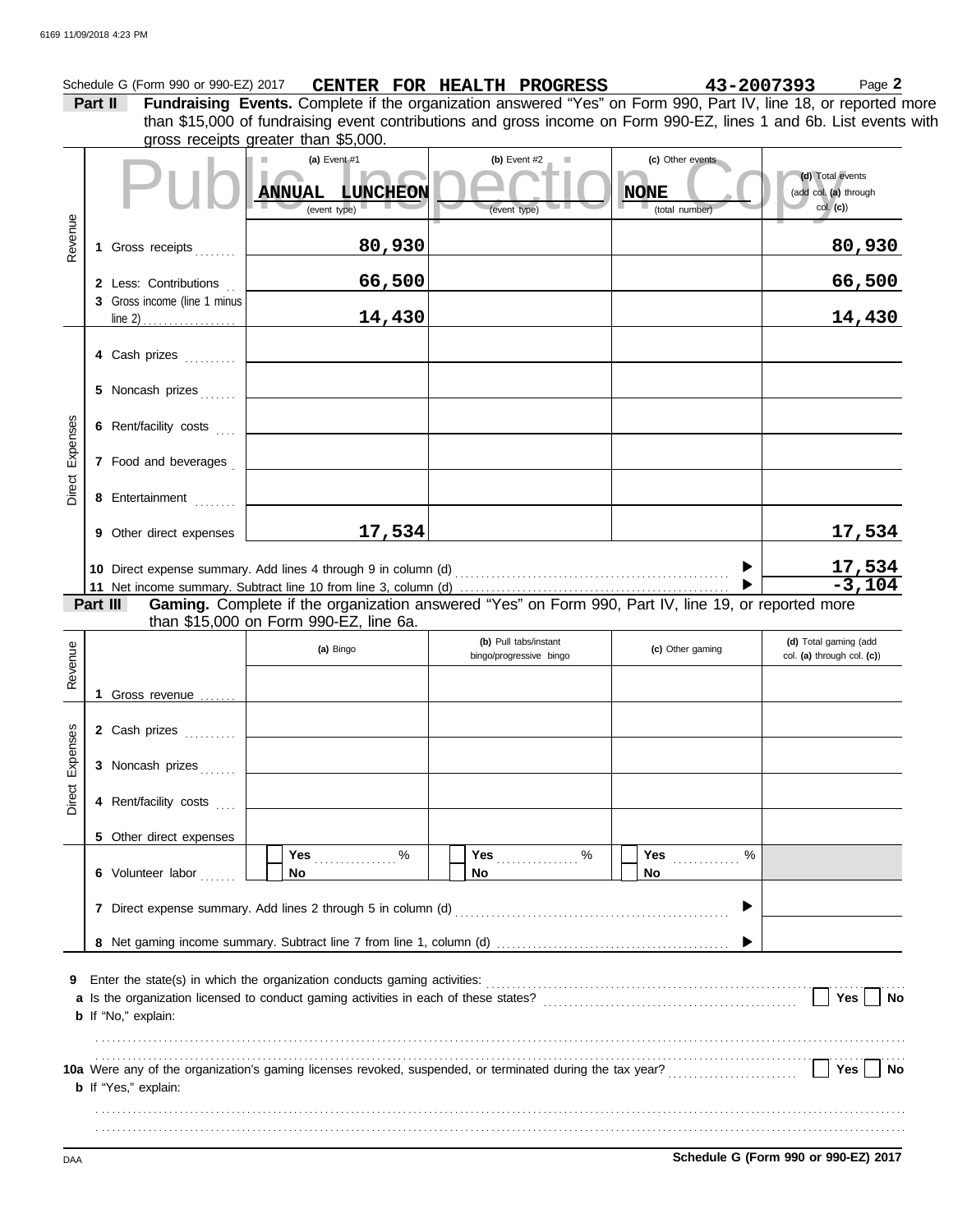|        | Schedule G (Form 990 or 990-EZ) 2017                                                                                                                                                                                                                                                                                                      |          |                        | CENTER FOR HEALTH PROGRESS | 43-2007393                                                                                                 | Page 3                  |
|--------|-------------------------------------------------------------------------------------------------------------------------------------------------------------------------------------------------------------------------------------------------------------------------------------------------------------------------------------------|----------|------------------------|----------------------------|------------------------------------------------------------------------------------------------------------|-------------------------|
| 11     |                                                                                                                                                                                                                                                                                                                                           |          |                        |                            |                                                                                                            | <b>Yes</b><br><b>No</b> |
| 12     | Is the organization a grantor, beneficiary or trustee of a trust, or a member of a partnership or other entity                                                                                                                                                                                                                            |          |                        |                            |                                                                                                            |                         |
|        |                                                                                                                                                                                                                                                                                                                                           |          |                        |                            |                                                                                                            | Yes<br>l No             |
| 13     | Indicate the percentage of gaming activity conducted in:                                                                                                                                                                                                                                                                                  |          |                        |                            | 13a                                                                                                        |                         |
| a<br>b | The organization's facility <b>and the contract of the organization's facility</b>                                                                                                                                                                                                                                                        |          |                        |                            | 13b                                                                                                        | %<br>%                  |
| 14     | An outside facility of the control of the control of the control of the control of the control of the control of the control of the control of the control of the control of the control of the control of the control of the<br>Enter the name and address of the person who prepares the organization's gaming/special events books and |          |                        |                            |                                                                                                            |                         |
|        | records:                                                                                                                                                                                                                                                                                                                                  |          |                        |                            |                                                                                                            |                         |
|        |                                                                                                                                                                                                                                                                                                                                           |          |                        |                            |                                                                                                            |                         |
|        |                                                                                                                                                                                                                                                                                                                                           |          |                        |                            |                                                                                                            |                         |
|        |                                                                                                                                                                                                                                                                                                                                           |          |                        |                            |                                                                                                            |                         |
|        |                                                                                                                                                                                                                                                                                                                                           |          |                        |                            |                                                                                                            |                         |
|        | 15a Does the organization have a contract with a third party from whom the organization receives gaming                                                                                                                                                                                                                                   |          |                        |                            |                                                                                                            |                         |
|        |                                                                                                                                                                                                                                                                                                                                           |          |                        |                            |                                                                                                            | Yes<br>No               |
| b      |                                                                                                                                                                                                                                                                                                                                           |          |                        |                            |                                                                                                            |                         |
|        |                                                                                                                                                                                                                                                                                                                                           |          |                        |                            |                                                                                                            |                         |
| c      | If "Yes," enter name and address of the third party:                                                                                                                                                                                                                                                                                      |          |                        |                            |                                                                                                            |                         |
|        |                                                                                                                                                                                                                                                                                                                                           |          |                        |                            |                                                                                                            |                         |
|        |                                                                                                                                                                                                                                                                                                                                           |          |                        |                            |                                                                                                            |                         |
|        |                                                                                                                                                                                                                                                                                                                                           |          |                        |                            |                                                                                                            |                         |
|        | Address <b>u</b> <u>contractive and the contractive and the contractive and the contractive and the contractive and the contractive and the contractive and contract and contract and contract and contract and contract and contract</u>                                                                                                 |          |                        |                            |                                                                                                            |                         |
| 16     | Gaming manager information:                                                                                                                                                                                                                                                                                                               |          |                        |                            |                                                                                                            |                         |
|        |                                                                                                                                                                                                                                                                                                                                           |          |                        |                            |                                                                                                            |                         |
|        |                                                                                                                                                                                                                                                                                                                                           |          |                        |                            |                                                                                                            |                         |
|        |                                                                                                                                                                                                                                                                                                                                           |          |                        |                            |                                                                                                            |                         |
|        |                                                                                                                                                                                                                                                                                                                                           |          |                        |                            |                                                                                                            |                         |
|        |                                                                                                                                                                                                                                                                                                                                           |          |                        |                            |                                                                                                            |                         |
|        |                                                                                                                                                                                                                                                                                                                                           |          |                        |                            |                                                                                                            |                         |
|        | Director/officer                                                                                                                                                                                                                                                                                                                          | Employee | Independent contractor |                            |                                                                                                            |                         |
|        |                                                                                                                                                                                                                                                                                                                                           |          |                        |                            |                                                                                                            |                         |
| 17     | Mandatory distributions:                                                                                                                                                                                                                                                                                                                  |          |                        |                            |                                                                                                            |                         |
| a      | Is the organization required under state law to make charitable distributions from the gaming proceeds to                                                                                                                                                                                                                                 |          |                        |                            |                                                                                                            |                         |
|        | retain the state gaming license?                                                                                                                                                                                                                                                                                                          |          |                        |                            |                                                                                                            | Yes<br>No               |
|        | Enter the amount of distributions required under state law to be distributed to other exempt organizations or<br>spent in the organization's own exempt activities during the tax year uß                                                                                                                                                 |          |                        |                            |                                                                                                            |                         |
|        | Part IV                                                                                                                                                                                                                                                                                                                                   |          |                        |                            | Supplemental Information. Provide the explanations required by Part I, line 2b, columns (iii) and (v); and |                         |
|        |                                                                                                                                                                                                                                                                                                                                           |          |                        |                            | Part III, lines 9, 9b, 10b, 15b, 15c, 16, and 17b, as applicable. Also provide any additional information. |                         |
|        | See instructions.                                                                                                                                                                                                                                                                                                                         |          |                        |                            |                                                                                                            |                         |
|        |                                                                                                                                                                                                                                                                                                                                           |          |                        |                            |                                                                                                            |                         |
|        |                                                                                                                                                                                                                                                                                                                                           |          |                        |                            |                                                                                                            |                         |
|        |                                                                                                                                                                                                                                                                                                                                           |          |                        |                            |                                                                                                            |                         |
|        |                                                                                                                                                                                                                                                                                                                                           |          |                        |                            |                                                                                                            |                         |
|        |                                                                                                                                                                                                                                                                                                                                           |          |                        |                            |                                                                                                            |                         |
|        |                                                                                                                                                                                                                                                                                                                                           |          |                        |                            |                                                                                                            |                         |
|        |                                                                                                                                                                                                                                                                                                                                           |          |                        |                            |                                                                                                            |                         |
|        |                                                                                                                                                                                                                                                                                                                                           |          |                        |                            |                                                                                                            |                         |
|        |                                                                                                                                                                                                                                                                                                                                           |          |                        |                            |                                                                                                            |                         |
|        |                                                                                                                                                                                                                                                                                                                                           |          |                        |                            |                                                                                                            |                         |
|        |                                                                                                                                                                                                                                                                                                                                           |          |                        |                            |                                                                                                            |                         |
|        |                                                                                                                                                                                                                                                                                                                                           |          |                        |                            | Schedule G (Form 990 or 990-EZ) 2017                                                                       |                         |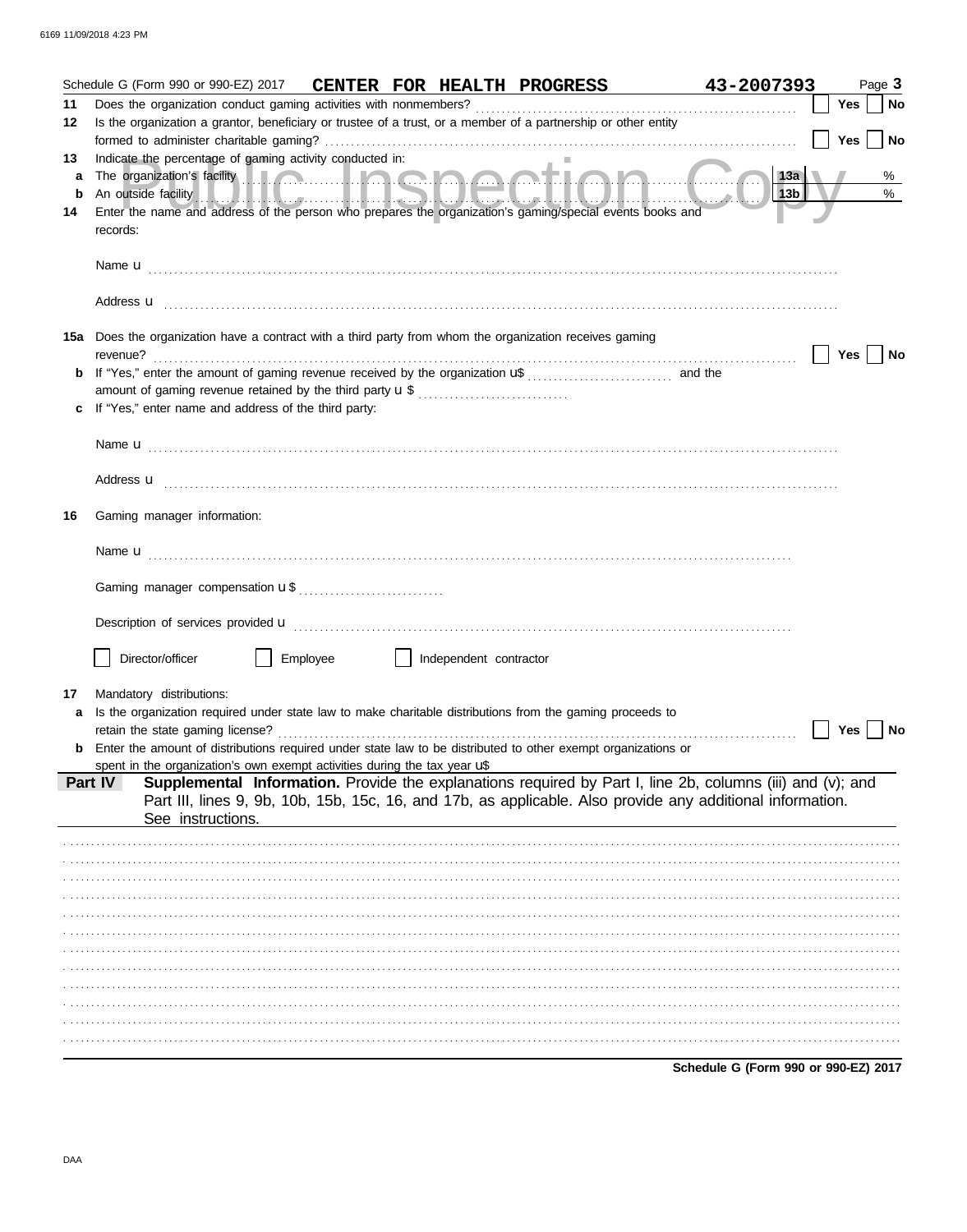| Supplemental Information to Form 990 or 990-EZ<br><b>SCHEDULE O</b><br>(Form 990 or 990-EZ)<br>Complete to provide information for responses to specific questions on<br>Form 990 or 990-EZ or to provide any additional information.<br>u Attach to Form 990 or 990-EZ.<br>Department of the Treasury<br>Internal Revenue Service<br>u Go to www.irs.gov/Form990 for the latest information.<br><b>Employer identification number</b><br>Name of the organization<br>CENTER FOR HEALTH PROGRESS<br>43-2007393<br>FORM 990, PART VI, LINE 6 - CLASSES OF MEMBERS OR STOCKHOLDERS<br>THE ORGANIZATION HAS MEMBERS | OMB No. 1545-0047<br>2017<br><b>Open to Public</b><br>Inspection |
|------------------------------------------------------------------------------------------------------------------------------------------------------------------------------------------------------------------------------------------------------------------------------------------------------------------------------------------------------------------------------------------------------------------------------------------------------------------------------------------------------------------------------------------------------------------------------------------------------------------|------------------------------------------------------------------|
| FORM 990, PART VI, LINE 7A - ELECTION OF MEMBERS AND THEIR RIGHTS<br>MEMBERS ELECT THE GOVERNING BOARD                                                                                                                                                                                                                                                                                                                                                                                                                                                                                                           |                                                                  |
| FORM 990, PART VI, LINE 11B - ORGANIZATION'S PROCESS TO REVIEW FORM 990<br>FULL BOARD WILL REVIEW BEFORE GOING FINAL                                                                                                                                                                                                                                                                                                                                                                                                                                                                                             |                                                                  |
| FORM 990, PART VI, LINE 12C - ENFORCEMENT OF CONFLICTS POLICY<br>EACH BOARD MEMBER SIGNS THE CONFLICT OF<br>INTEREST POLICY. COMPLIANCE IS<br>MONITORED<br><b>ANNUALLY.</b>                                                                                                                                                                                                                                                                                                                                                                                                                                      |                                                                  |
| FORM 990, PART VI, LINE 15A - COMPENSATION PROCESS FOR TOP OFFICIAL<br>THE BOARD OF DIRECTORS USES SALARY COMPARISON DATA FROM OTHER NONPROFIT<br>ORGANIZATIONS TO DETERMINE THE COMPENSATION FOR THE EXECUTIVE DIRECTOR.                                                                                                                                                                                                                                                                                                                                                                                        |                                                                  |
| FORM 990, PART VI, LINE 19 - GOVERNING DOCUMENTS DISCLOSURE EXPLANATION<br>GOVERNMENT DOCUMENTS AND FINANCIALS ARE AVAILABLE UPON REQUEST AT OUR<br>OFFICE.                                                                                                                                                                                                                                                                                                                                                                                                                                                      |                                                                  |
| FORM 990, PART IX, LINE 11G - OTHER FEES FOR SERVICES<br><b>DESCRIPTION</b><br>PROGRAM SERVICE MGT & GENERAL FUNDRAISING                                                                                                                                                                                                                                                                                                                                                                                                                                                                                         |                                                                  |
| PARTNER CONTRACTS                                                                                                                                                                                                                                                                                                                                                                                                                                                                                                                                                                                                |                                                                  |